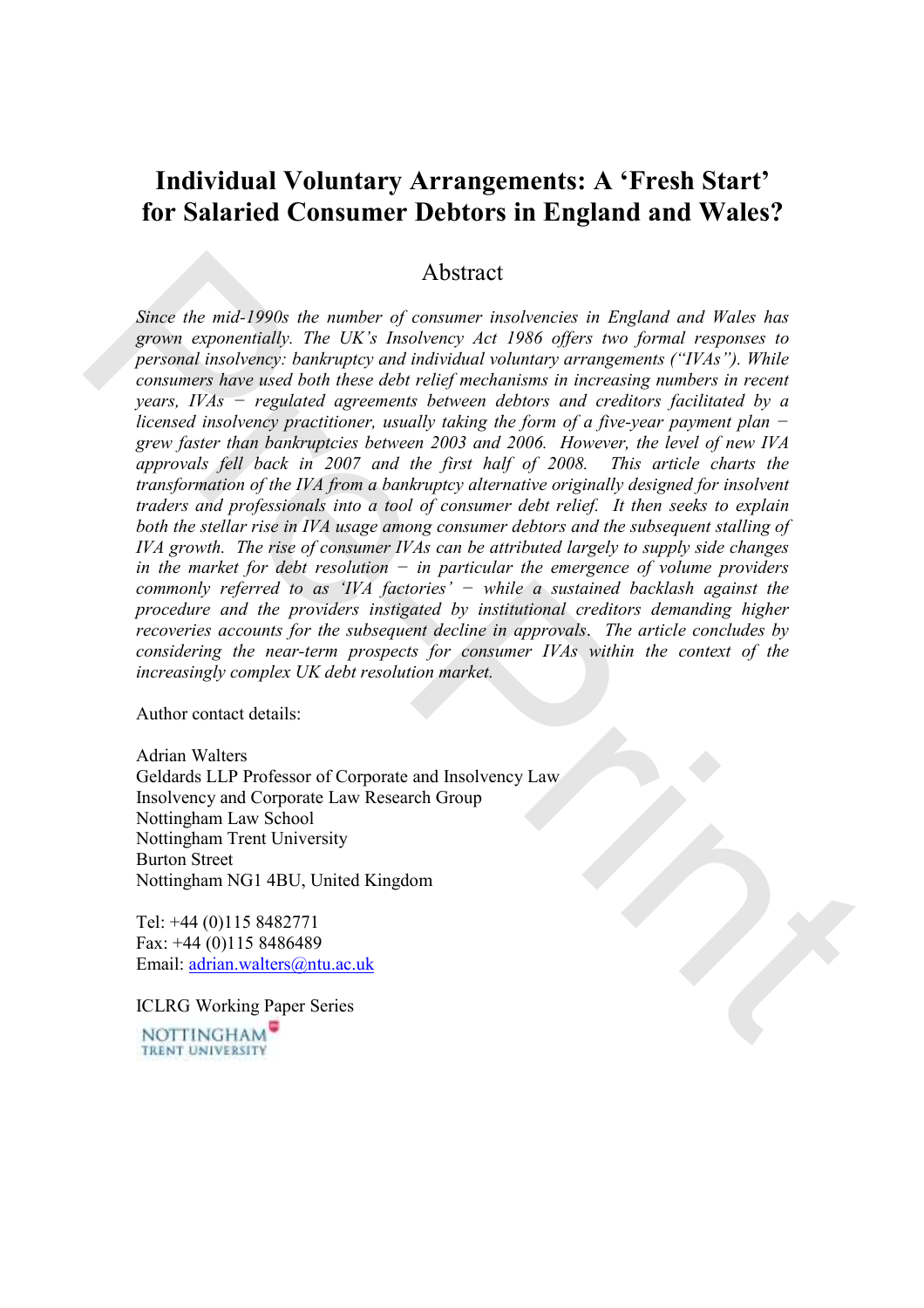# Individual Voluntary Arrangements: A 'Fresh Start' for Salaried Consumer Debtors in England and Wales?

Adrian Walters∗

#### INTRODUCTION

In its seminal report on the state of insolvency law in England and Wales published in 1982 the Cork Committee made the following observations under the heading 'the modern world of credit':<sup>1</sup>

In the present century, we have witnessed a rapid expansion from the most basic forms of consumer credit, in the shape of pawnbroking, tallymen and moneylending, to instalment credit offered by retailers and the massive

<sup>∗</sup>Nottingham Law School, Nottingham Trent University. Earlier versions of this paper were presented during 2007 and 2008 at a meeting of the Insolvency Lawyers' Association Academic Advisory Group held at the Said Business School in Oxford, a conference on New Developments in International Insolvencies at the University of Hull Law School, a seminar hosted by the Bankruptcy Judges for the Northern District of Illinois in Chicago and in the form of an inaugural lecture at Nottingham Trent University. I thank participants on all of those occasions and, in particular, John Armour, Vicky Bagnall, Pat Boyden, Caroline Burton, Adam Edwards, Michael Green, Jason Kilborn, Donna McKenzie Skene, David Milman, Mike Norris, Keith Pond, Mike Sargent and Gary Wilson for many helpful comments and discussions. The usual disclaimer applies. All weblinks given below were active and correct on 1 September 2008. Marian Walters\*<br>
Marian Walters\*<br>
INTRODUCTION<br>
In its seminal report on the state of insolvency law in England and Wales published in<br>
1982 the Cork Committee made the following observations under the heading "the<br>
modern

<sup>&</sup>lt;sup>1</sup> Report of the Review Committee, 'Insolvency Law and Practice' (Cmnd 8558, 1982) ('Cork Report') 11.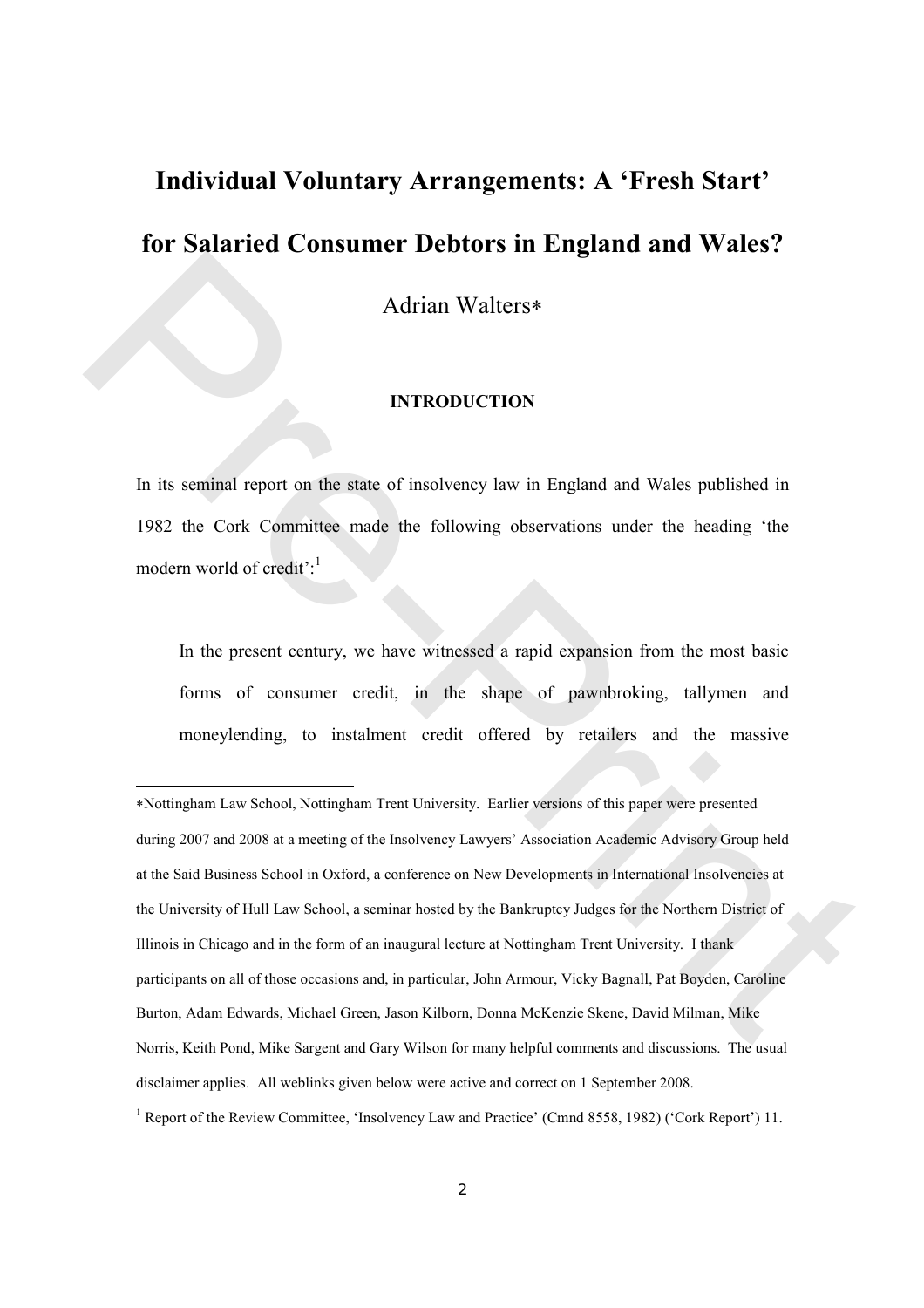development in the area of hire-purchase finance. We have lived through a sudden surge in the demand for motor cars, which has spilled over into the market for every kind of consumer goods… Since the mid 1960's, we have experienced the rapid growth of the credit card business in its various forms which has greatly expanded the range of credit available… The increased opportunities for contracting debt have led to the emergence of the consumer debtor, a commonplace today, but virtually unknown in the Nineteenth Century. A wage-earner, with little or no capital assets of any value, can today incur credit to an extent undreamed of a hundred years ago.

Since 1982 the consumer lending revolution has accelerated beyond even the wildest expectations of the Cork Committee in many parts of the world. Its momentum has derived from a number of structural factors: American-led deregulation of consumer lending;<sup>2</sup> globalisation; technological developments that have enabled lenders to perform low-cost, computer-based credit checks on borrowers; and financial innovations such as securitisation.<sup>3</sup> Not only has consumer credit expanded significantly over the last quarter of a century, its social penetration has deepened. Through the development of sub-prime every kind of consumer goods... Since the mid 1960's, we have experienced the<br>rapid growth of the credit card business in its various forms which has greatly<br>expanded the range of credit available... The increased opportu

<sup>&</sup>lt;sup>2</sup> Usually traced back to the United States Supreme Court decision in Marquette National Bank of Minneapolis v First of Omaha Service Corporation 439 US 299 (1978) which effectively neutralised state law interest rate ceilings on credit cards and thus increased the potential profitability of this type of lending. <sup>3</sup> I Ramsay, 'Comparative Consumer Bankruptcy' (2007) 1 University of Illinois LR 241, 243 and works therein cited. On the role of information technology and financial innovation in transforming consumer lending (with particular reference to the United States but equally applicable in the United Kingdom context) see D Baird, 'Technology, Information, and Bankruptcy' (2007) 1 University of Illinois LR 305.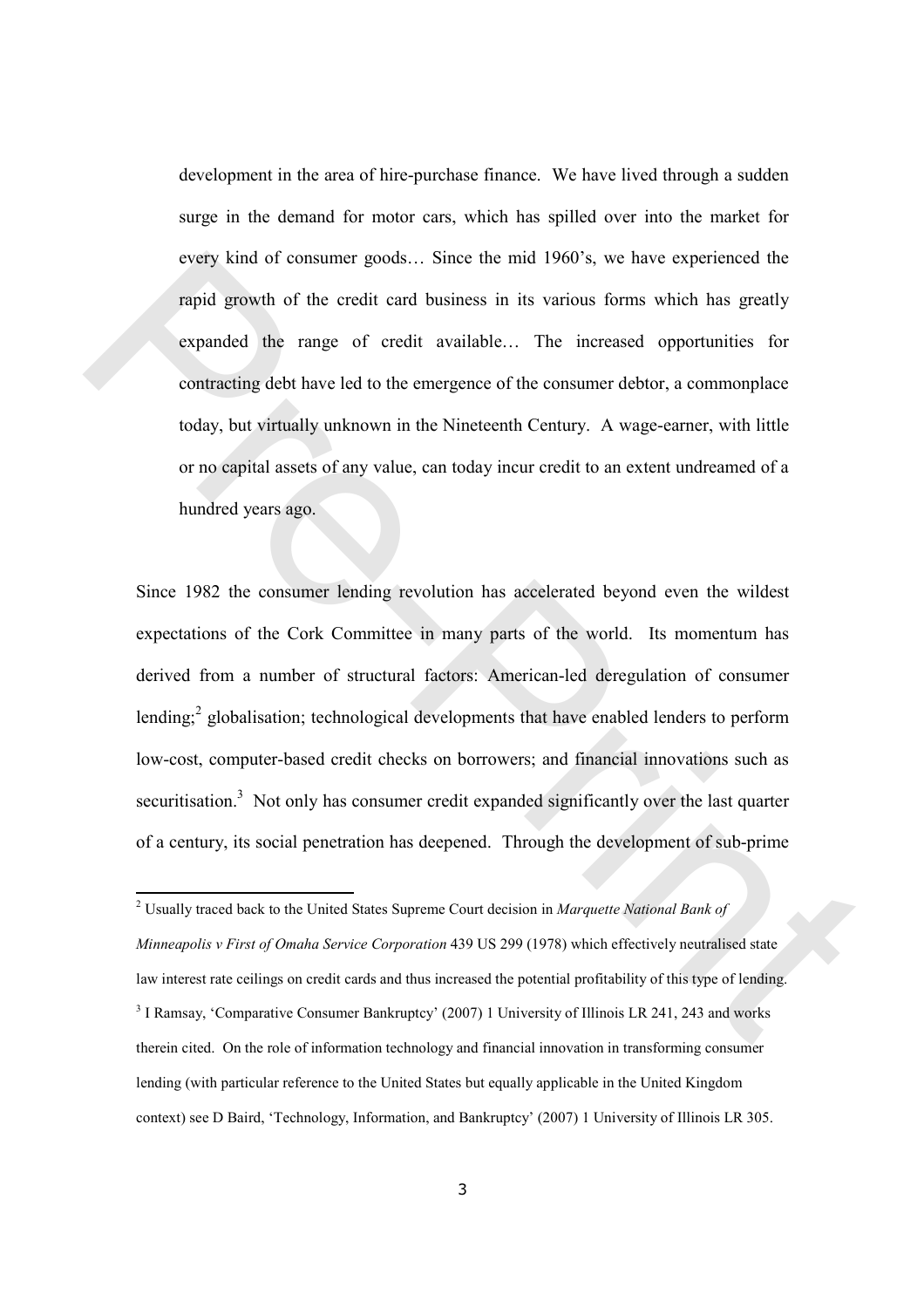markets, the expansion of consumer credit has been accompanied by its so-called 'democratisation',<sup>4</sup> a process whereby mainstream credit has become available to lower income social groups to whom it was not traditionally available. As a consequence of these structural changes many countries, including the United Kingdom, now have 'credit societies' – that is societies in which widespread consumer credit usage facilitated and encouraged by a functioning consumer credit market is seen as an essential pre-requisite of economic growth. 5

 The flipside of the consumer credit revolution is the phenomenon of rising consumer over-indebtedness. Over-indebtedness has been defined and measured in various ways<sup>6</sup> but is generally characterised by a situation in which the debt burden of individuals or households persistently exceeds their capacity to repay over the long term.<sup>7</sup> The problem of consumer over-indebtedness has prompted several jurisdictions to reform their insolvency laws<sup>8</sup> and was a source of political concern in the United Kingdom even income social groups to whom it was not traditionally available. As a consequence of<br>these structural changes many countries, including the United Kingdom, now have 'credit<br>societies' – that is societies in which widesprea

 4 J Niemi-Kiesiläinen, I Ramsay and W Whitford (eds), Consumer Bankruptcy in Global Perspective (Hart Publishing, Oxford 2003), 2-4.

<sup>&</sup>lt;sup>5</sup> J Niemi-Kiesiläinen and A Henrikson, 'Legal Solutions to Debt Problems in Credit Societies - A Report to the Council of Europe' (Umea University, 2005) 7.

<sup>&</sup>lt;sup>6</sup> European Commission, Directorate-General for Employment, Social Affairs and Equal Opportunities, 'Common Operational European Definition of Over-indebtedness' (2007)

<sup>&</sup>lt;http://ec.europa.eu/employment\_social/spsi/docs/social\_inclusion/2007/edo\_summary\_en.pdf> 3-4.

 $^7$  Niemi-Kiesiläinen & Henrikson (n 5) 7.

<sup>&</sup>lt;sup>8</sup> J Kilborn, Comparative Consumer Bankruptcy (Carolina Academic Press, Durham NC 2007) (chronicling developments in the United States, Europe and Scandinavia); J Ziegel, Comparative Consumer Insolvency Regimes − A Canadian Perspective (Hart Publishing, Oxford 2003) (comparing developments in North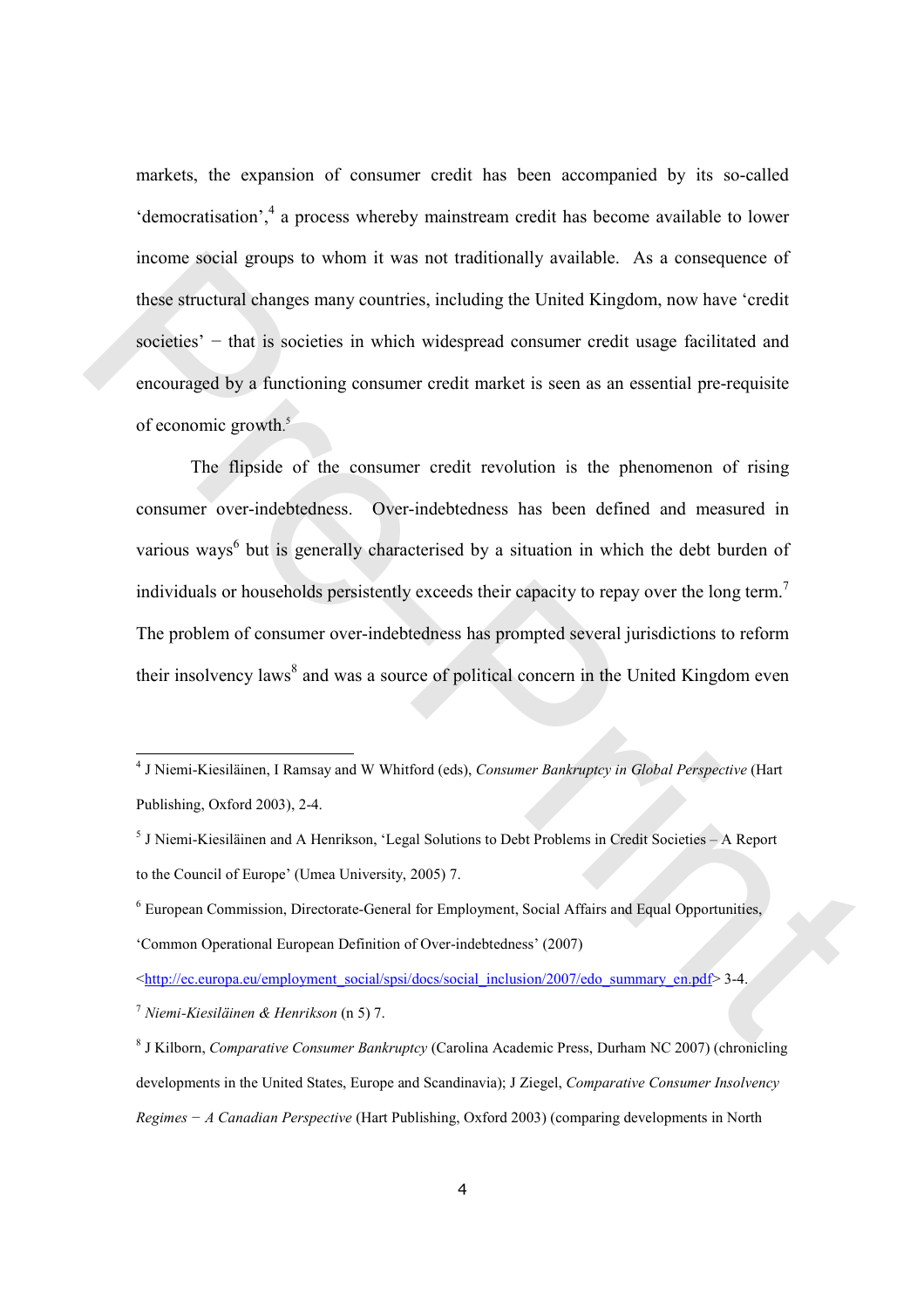before the 'credit crunch' of 2007, compounded by rising commodity prices, raised the spectre of recession or worse.<sup>9</sup> Rising over-indebtedness has generated increased demand for debt advisory and debt resolution services<sup>10</sup> and translated into exponential growth in absolute terms in the numbers of consumer debtors seeking access to formal insolvency proceedings in England and Wales. $11$  The upshot is that our insolvency system, which originated as an orderly collection apparatus for the creditors of insolvent traders, has  $\overline{a}$ America, Europe, Scandinavia and Australia); Niemi-Kiesiläinen et al (n 4) (containing accounts from

jurisdictions as diverse as China, Israel and Brazil).

<sup>9</sup> The government launched an action plan for tackling consumer over-indebtedness in 2004 and the Department of Business, Enterprise and Regulatory Reform issues an annual report:

<http://www.berr.gov.uk/consumers/consumer-finance/over-indebtedness/index.html>. See also the Griffiths Commission on Personal Debt, 'What Price Credit?' (2005)

<http://www.niace.org.uk/news/Docs/Griffiths-report-on-personal-debt.pdf> (concluding that personal debt was a problem for roughly three million people in the UK but that increases in household debt to income ratios had left many families, especially those with low incomes, vulnerable to adverse changes in their circumstances or changes in the general economic outlook) and Social Justice Policy Group, 'Breakdown Britain' (2006) <http://www.centreforsocialjustice.org.uk/default.asp?pageRef=180> (describing personal debt as a 'time bomb' which could potentially trigger a 'severe debt crisis'). for debt advisory and debt resolution services" and translated into exponential growth in<br>absolute terms in the numbers of consumer debtors secking access to formal insolvency<br>proceedings in England and Wales.<sup>11</sup> The ups

 $10$  See eg Citizens Advice, 'Out of the Red – Debt Advice in the Citizens Advice Service' (2006) <http://www.citizensadvice.org.uk/index/publications/out\_of\_the\_red.htm> 2-4 (reporting increase in consumer credit debt problems dealt with by bureaux).

<sup>11</sup> The pattern in Scotland and Northern Ireland has been similar. See Insolvency Service, 'Enterprise Act 2002 – the Personal Insolvency Provisions: Final Evaluation Report' (2007) ('Evaluation Report') <http://www.insolvency.gov.uk/insolvencyprofessionandlegislation/legislation/Reform.htm> 45-53. On the legal framework for personal insolvency in Scotland which is a devolved matter in respect of which the Scottish Parliament has legislative competence see D McKenzie Skene and A Walters, 'Consumer Bankruptcy Law Reform in Great Britain' (2006) 80 American Bankruptcy LJ 477.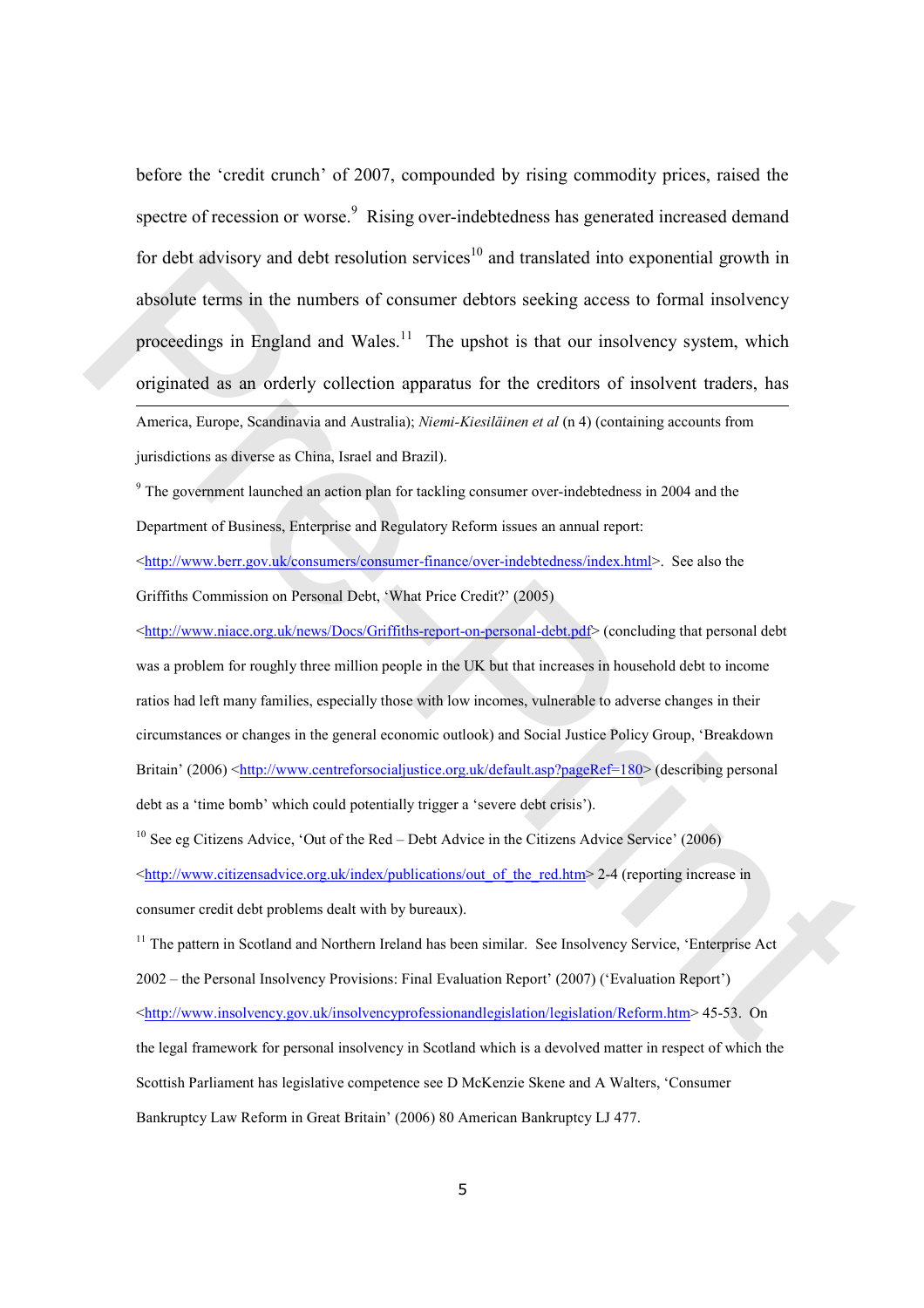ceased to function primarily as a system for the adjustment of business debts. Talk of a consumer-led 'debt crisis' or 'bankruptcy crisis' is now as fashionable in this jurisdiction<sup>12</sup> as it was in the United States during the mid-1990s.<sup>13</sup>

The main focus of this article is on the formal resolution of consumer debt problems in England and Wales under the Insolvency Act 1986 ('IA 1986'). IA 1986 offers two formal responses to the insolvency of natural persons: bankruptcy and individual voluntary arrangements ('IVAs'). While over-indebted consumers have accessed both of these mechanisms in increasing numbers since the late-1990s,<sup>14</sup> IVAs − which function as a form of debt repayment plan coupled with a partial discharge − grew faster than bankruptcies between 2003 and 2006. On the statute book since the mid-1980s, but little known outside the insolvency profession before the present decade, IVAs acquired a considerable public profile and notoriety as a consequence.<sup>15</sup> However, the period of spectacular growth mid-decade was followed by one of relative stagnation. The number of new IVA approvals fell back during 2007 and 2008. This prompts the question: has the IVA had its day as a consumer 'debt solution'? jurisdiction" as it was in the United States during the mid-1990s."<br>
The main focus of this article is on the formal resolution of consumer debt<br>
problems in England and Wales under the Insolvency Act 1986 (TA 1986). LA 1

<sup>&</sup>lt;sup>12</sup> See eg  $\cdot$ 'Buy now, pay later culture sends personal insolvencies soaring' Financial Times (London 6 March 2006); 'Personal insolvency rates at record as "debt crisis" deepens' The Times (London 5 May 2007).

<sup>&</sup>lt;sup>13</sup> See eg E Warren, 'The Bankruptcy Crisis' (1998) 73 Indiana LJ 1079; D Moss and G Johnson, 'The Rise of Consumer Bankruptcy: Evolution, Revolution or Both?' (1999) 73 American Bankruptcy LJ 311.  $14$  Evaluation Report (n 11) 29-31.

<sup>&</sup>lt;sup>15</sup> See eg Sharp rise in use of IVAs to clear debt' Financial Times (London 4 November 2006);  $\cdot$  'IVAs' are the new face of debt but they mask an age-old truth' Independent on Sunday (London 5 November 2006).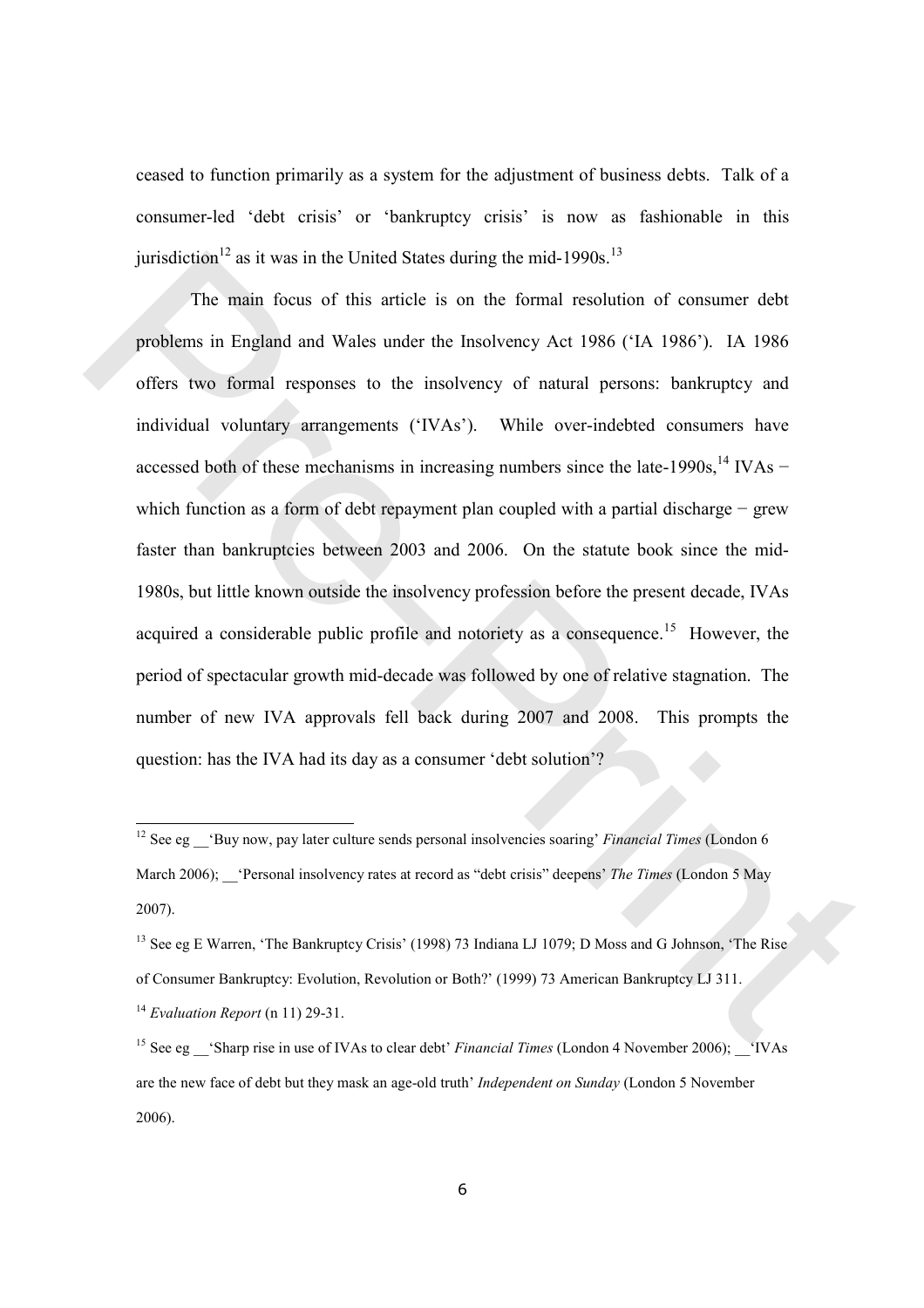After presenting the official statistics on the incidence of formal insolvencies in the period 1998 to 2007 and sketching the legal, institutional and functional characteristics of the main debt resolution options available to over-indebted consumers in England and Wales, this article seeks to cast light on two puzzles about IVAs. Firstly, why did IVA growth outstrip the rate of growth of bankruptcies between 2003 and 2006 and, in particular, why did it continue to do so even after the bankruptcy regime became (so many have claimed) more 'debtor friendly' following the coming into force of the relevant provisions of the Enterprise Act 2002 on 1 April 2004? Secondly, why did IVA growth stall thereafter?

The main threads of the account are as follows. The emergence of IVAs can only be properly understood by reference to the evolution of the consumer IVA market and the role and behaviour of the main actors within that market place. Accordingly, IVA growth has been primarily market-driven rather than law-driven. Moreover, the market transformation of the IVA from a modest bankruptcy alternative used by self-employed traders and professionals to a volume consumer 'debt solution' has occurred within a broadly supportive policy environment. In current policy discourse, the IVA is presented as the best means by which an appropriate balance between the interests of salaried consumer debtors and their creditors can be struck. IVAs offer what may be termed an 'earned fresh start<sup>'16</sup> in which debtors receive a partial discharge of past indebtedness accompanied by the prospect of wider financial rehabilitation in return for repaying what they can reasonably afford from present and future income over a predictable time period. The theoretical attractiveness of this 'earned fresh start' policy is difficult to contest in characteristics of the main debt resolution options available to over-indehted consumers<br>in England and Wales, this article secks to east light on two pazzles about IVAs. Firstly,<br>why did IVA growth outstrip the rate of g

 $\overline{\phantom{a}}$ 

<sup>&</sup>lt;sup>16</sup> Niemi-Kiesiläinen & Henrikson (n 5) 45-46.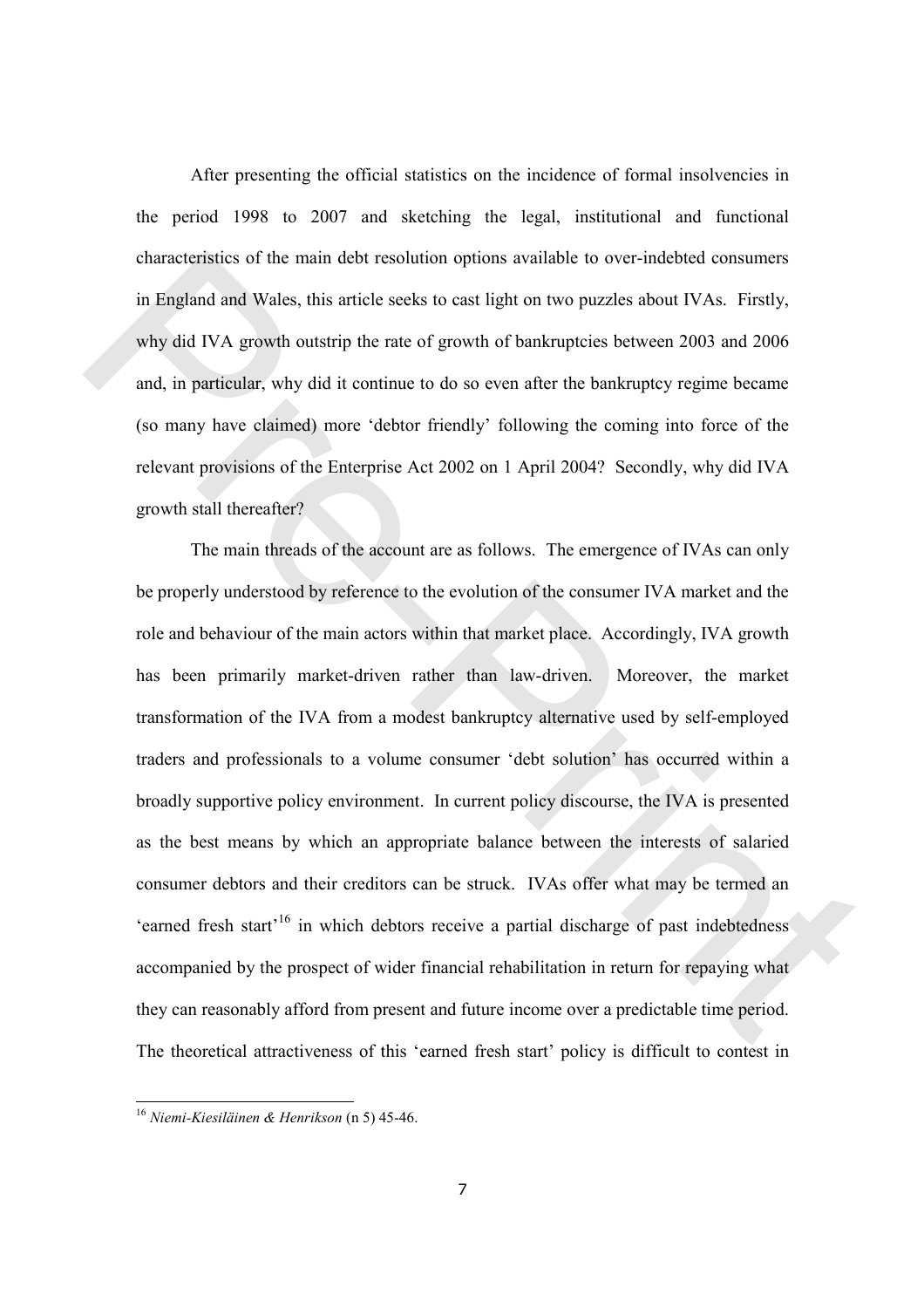the conditions of a modern 'credit society'. However, its fate in practice appears to rest upon the outcome of processes of conflict and co-operation between 'repeat players' within the maturing and increasingly complex debt resolution market.

#### THE CONSUMER INSOLVENCY 'BOOM' IN ENGLAND AND WALES

# Official data on the incidence of personal insolvency proceedings

Table 1 and Figure 1 present the official data on the incidence of formal personal insolvencies in England and Wales − that is, bankruptcies and IVAs − for the period 1998 to 2007. Basic details of every new bankruptcy and IVA are required to be entered on a statutory register.<sup>17</sup> As a consequence, both bankruptcies and IVAs are counted in the official data. within the maturing and increasingly complex debt resolution market.<br>
THE CONSUMER INSOLVENCY 'BOOM' IN ENGLAND AND WALES<br>
Official data on the incidence of personal insolvency proceedings<br>
Table 1 and Figure 1 present the

 $\overline{\phantom{a}}$ 

<sup>&</sup>lt;sup>17</sup> Insolvency Rules 1986 SI 1986/1925 ('IR 1986') rr 6A.1-6A.5.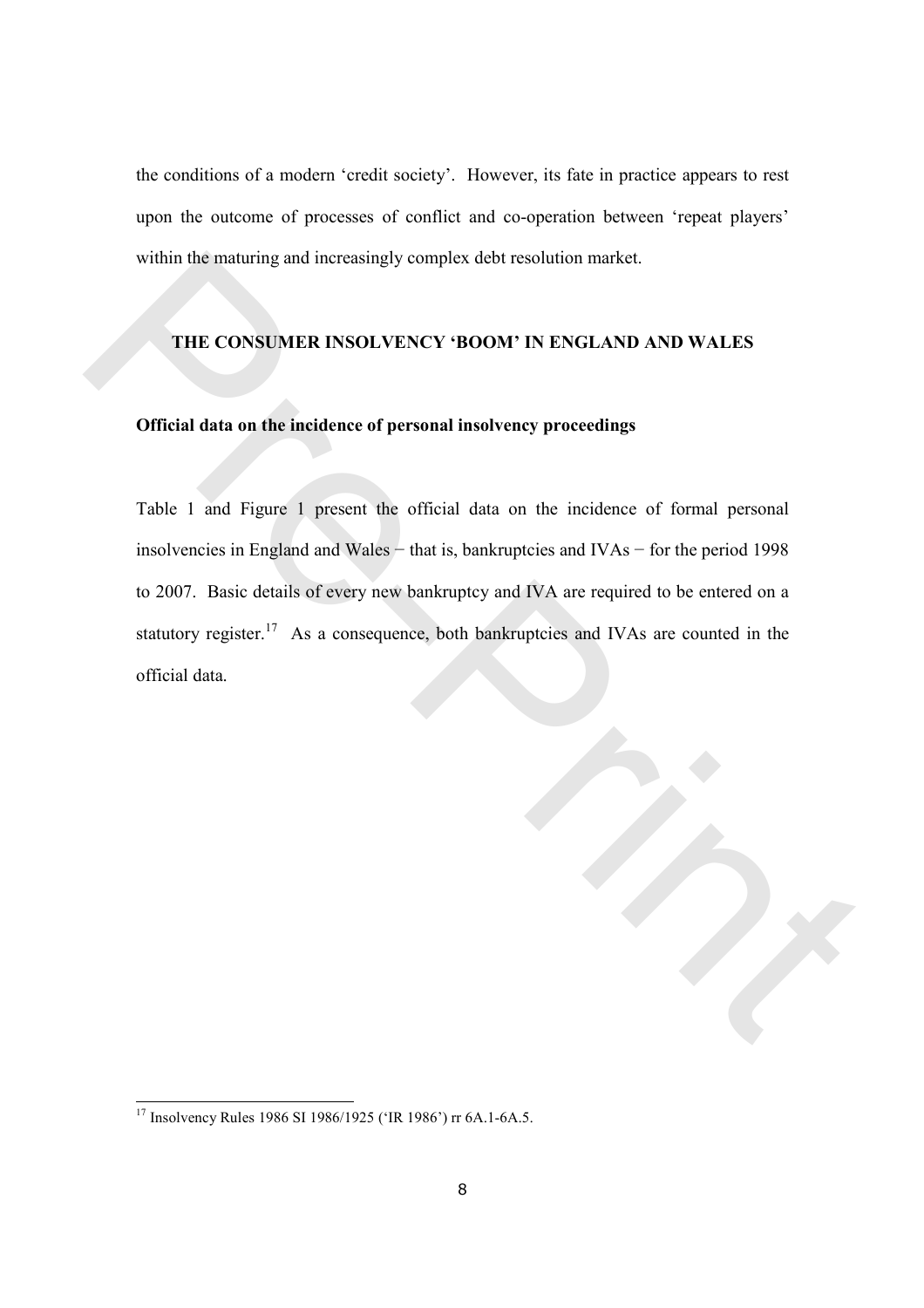| <b>YEAR</b> | <b>BANKRUPTCY</b> | <b>IVAs</b> | <b>TOTAL</b> |
|-------------|-------------------|-------------|--------------|
|             | <b>ORDERS</b>     |             |              |
| 1998        | 19,647            | 4,902       | 24,549       |
| 1999        | 21,611            | 7,195       | 28,806       |
| 2000        | 21,550            | 7,978       | 29,528       |
| 2001        | 23,477            | 6,298       | 29,775       |
| 2002        | 24,292            | 6,295       | 30,587       |
| 2003        | 28,021            | 7,583       | 35,604       |
| 2004        | 35,898            | 10,752      | 46,650       |
| 2005        | 47,291            | 20,293      | 67,584       |
| 2006        | 62,956            | 44,332      | 107,288      |
| 2007        | 64,481            | 42,166      | 106,647      |

Table 1: Individual Insolvencies (Bankruptcies and IVAs) in England and Wales, 1998-2007

Source: UK Insolvency Service





These official data reveal the extent of the 'boom' in absolute terms. Total numbers of bankruptcies and IVAs were relatively flat at around 25,000 to 30,000 per annum from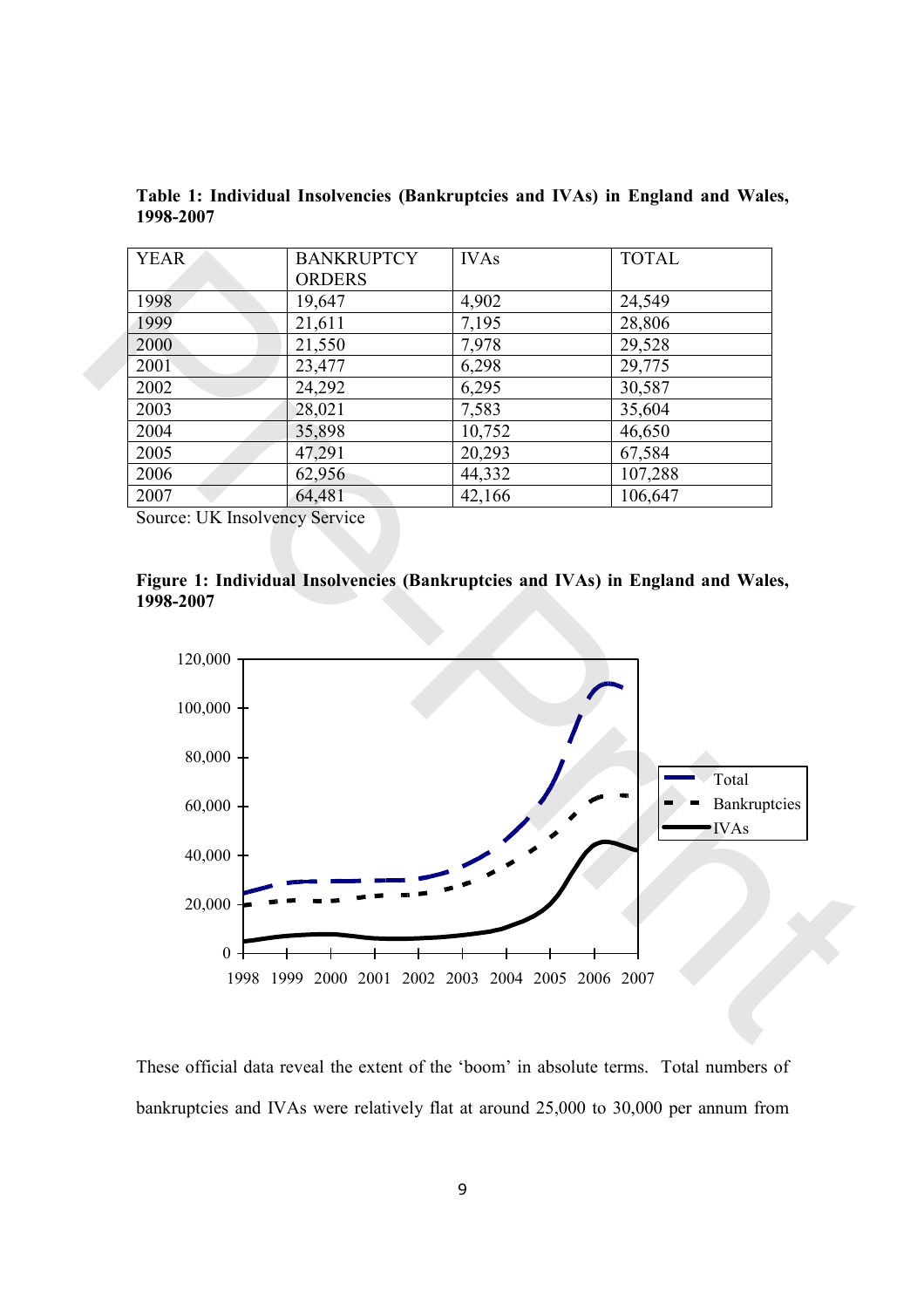the late 1990s until around 2002. After 2003 there was a steep acceleration, total numbers exceeding 100,000 per annum for the first time in 2006, before levelling out in 2007. By comparison, at the height of the recession in the early-1990s total individual insolvencies peaked in the region of 37,000 of which the vast majority were bankruptcies. IVA numbers did not break out of a range between 4,000 and 8,000 per annum until  $2004.18$ 

Since the early-1990s, the demographics of individual insolvency in England and Wales have also been transformed in line with the process of consumer credit expansion described earlier. Using self-employment and salaried employment as proxies to classify individuals as business or consumer debtors, the UK's Insolvency Service has shown that since 1998 the level of bankruptcies based on business debts remained constant at around 10,000 per annum<sup>19</sup> with the implication that consumer debtors account for *all* of the growth in bankruptcy numbers. Similarly, the available evidence suggests that the vast majority of debtors entering IVAs are non-traders in salaried employment<sup>20</sup> whereas during the 1990s IVAs were almost exclusively the preserve of the self-employed.<sup>21</sup> 2007. By comparison, at the height of the recession in the early-1990s total individual<br>insolvencies peaked in the region of 37,000 of which the vast majority were bankruptcies.<br>IVA numbers did not break out of a range be

<sup>18</sup> For longer run data from 1960 to 2007 see

 $\overline{a}$ 

<http://www.pwc.co.uk/eng/publications/Living\_on\_tick\_21st\_century\_debtor.html>; Insolvency Service,

<sup>&</sup>lt;http://www.insolvency.gov.uk/otherinformation/statistics/historicdata/HDmenu.htm>.

 $19$  Evaluation Report (n 11) 30.

<sup>&</sup>lt;sup>20</sup> PricewaterhouseCoopers, 'Living on Tick: The  $21<sup>st</sup>$  Century Debtor' (2006) ('Living on Tick')

<sup>&#</sup>x27;Survey of Debtors and Supervisors of Individual Voluntary Arrangements' (2008)

<sup>&</sup>lt;http://www.insolvency.gov.uk/insolvencyprofessionandlegislation/policychange/policychange.htm> 28.

<sup>&</sup>lt;sup>21</sup> K Pond. 'The Individual Voluntary Arrangement Experience', [1995] JBL 118; 'An Insolvent Decade:

The Changing Nature of the IVA 1987-1997' (1998) Loughborough University Banking Centre Research Paper Series No. 125/98 <http://papers.ssrn.com/sol3/papers.cfm?abstract\_id=139556>.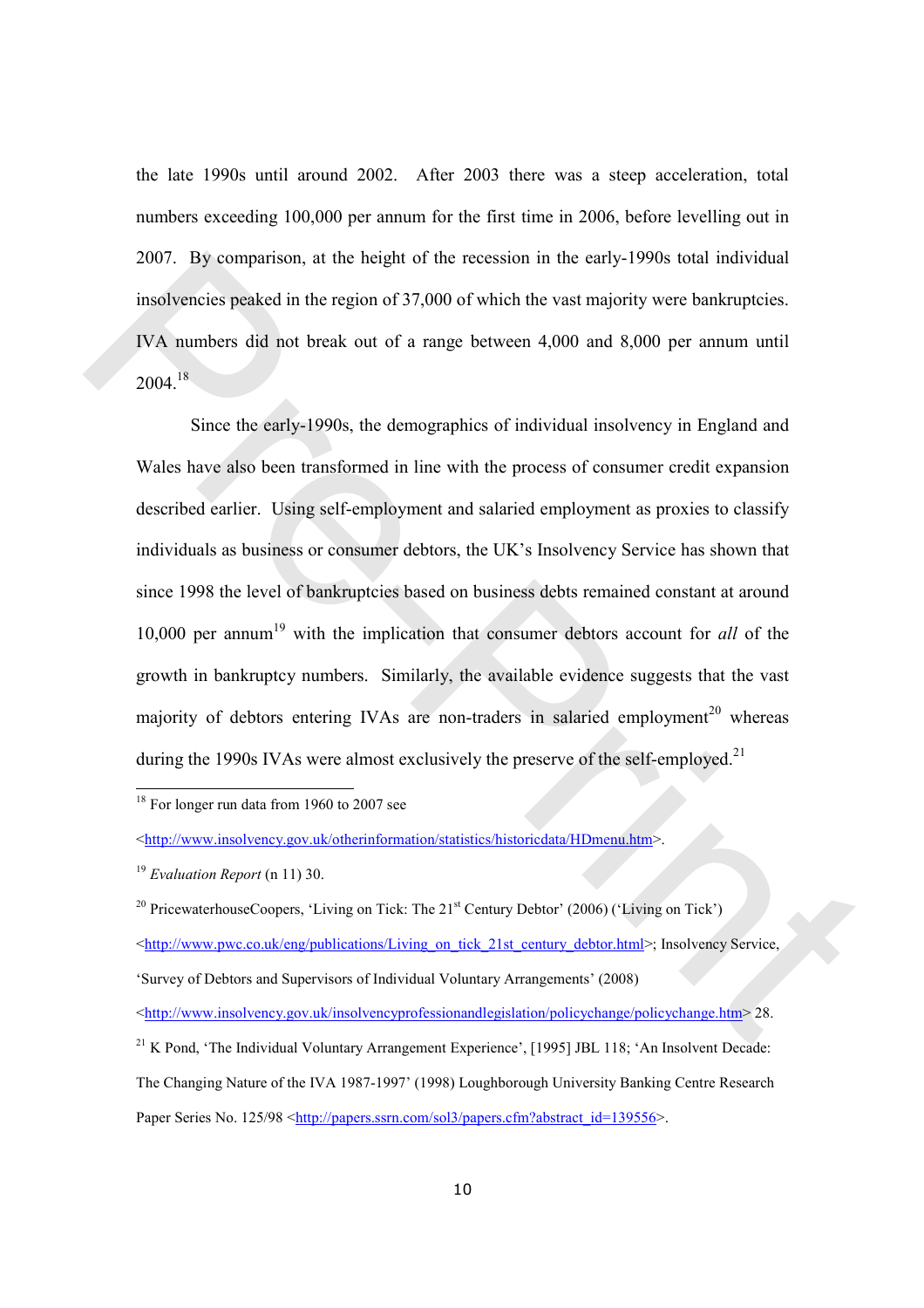# Per capita incidence of personal insolvency proceedings

The aggregate figures need to be put into context by adjusting for population size. Per capita rates of individual insolvencies throughout the United Kingdom are historically low compared to equivalent rates in North America.<sup>22</sup> Within the UK, the *per capita* incidence of individual insolvencies has been consistently higher in Scotland (which in mid-2006 contained only 8.4 per cent of the UK population) than it has been in England and Wales (which in mid-2006 together contained 88.7 per cent of the UK population).<sup>23</sup> Around two in every thousand of the populace entered bankruptcy or an IVA in England and Wales during 2006. In Scotland, the figure for individuals entering sequestration or a protected trust deed (the Scottish equivalents) was nearer three in every thousand. Expressed in terms of overall population, Scots are more likely to end up in a formal insolvency process than inhabitants of England and Wales and, despite the growth in absolute numbers evident from Table 1 and Figure 1 above, the per capita incidence of individual insolvency in England and Wales remains stubbornly low compared with that in other jurisdictions. The low *per capita* rate tends to gainsay any suggestion that the absolute numbers are evidence of an 'over-indebtedness crisis' although, it may in part The aggregate figures need to be put into context by adjusting for population size. Per<br>
copila rates of individual insolvencies throughout the United Kingdom are historically<br>
low compared to equivalent rates in North Am

<sup>&</sup>lt;sup>22</sup> For comparable data at least up to 2003 see R Efrat, 'Global Trends in Personal Bankruptcy' (2002) 76 American Bankruptcy LJ 81; Ziegel (n 8). See also R Mann, Charging Ahead – The Growth and Regulation of Payment Card Markets (CUP, Cambridge 2006) 65 showing that the UK had the lowest per capita filing rates in 2002 compared with Australia, Canada, Japan and the US.

 $23$  Population data is available from the Office of National Statistics:

<sup>&</sup>lt;http://www.statistics.gov.uk/CCI/nugget.asp?ID=6>.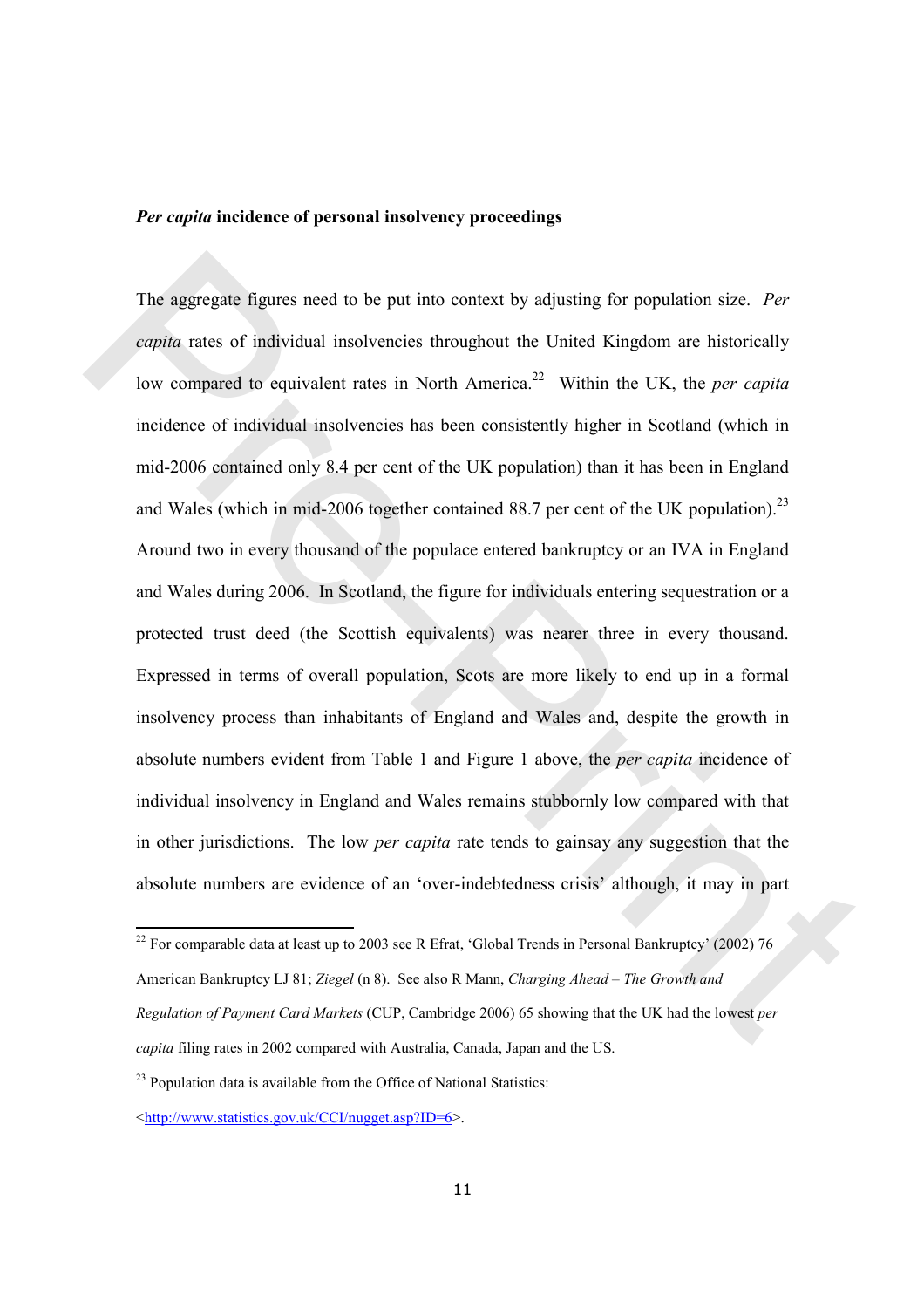reflect the availability of informal methods of debt resolution (discussed further below). In other words, there may be many more debtors in England and Wales who are *eligible* for formal insolvency proceedings that end up pursuing informal resolution outside of IA 1986 and so do not register in the official data. This carries the obvious implication that the rate of formal insolvencies is an incomplete measure of 'over-indebtedness'. It is beyond the scope of the present article to explore any further the reasons behind variations in *per capita* individual insolvency rates across countries.<sup>24</sup>

#### Changes in the incidence of IVAs relative to bankruptcies

Figure 1 shows that between 2003 and 2006 bankruptcies grew virtually in a straight line. Strikingly, in the same period, as Figure 1 shows and Table 2 below underscores, IVA numbers grew year on year at a significantly faster rate than bankruptcy numbers, albeit from a lower threshold. Year on year, bankruptcies grew steadily while IVA growth skyrocketed culminating in the more than doubling of IVA numbers in 2006 compared to 2005. Furthermore, a cursory glance at Table 1 shows that by 2006 IVAs had come to account for over 40 per cent of individual insolvencies under IA 1986. However, in 2007, bankruptcies grew year on year by a modest 2.4 per cent whereas IVAs declined year on year by nearly 5 per cent. Thus, it was the decline in IVA numbers that for formal insolvency proceedings that end up pursuing *informal* resolution outside of IA<br>1986 and so do not register in the official data. This carries the obvious implication that<br>the rate of formal insolvencies is an

<sup>&</sup>lt;sup>24</sup> Ronald Mann has suggested that variations may be attributable to a bundle of variables: different levels of indebtedness; different cultural attitudes to financial failure; the accessibility of the legal system as a source of bankruptcy relief; the availability of informal systems of relief. See R Mann, 'Making Sense of Nation-Level Bankruptcy Filing Rates' (4 February 2008)

<sup>&</sup>lt;http://papers.ssrn.com/sol3/papers.cfm?abstract\_id=1090609> 7.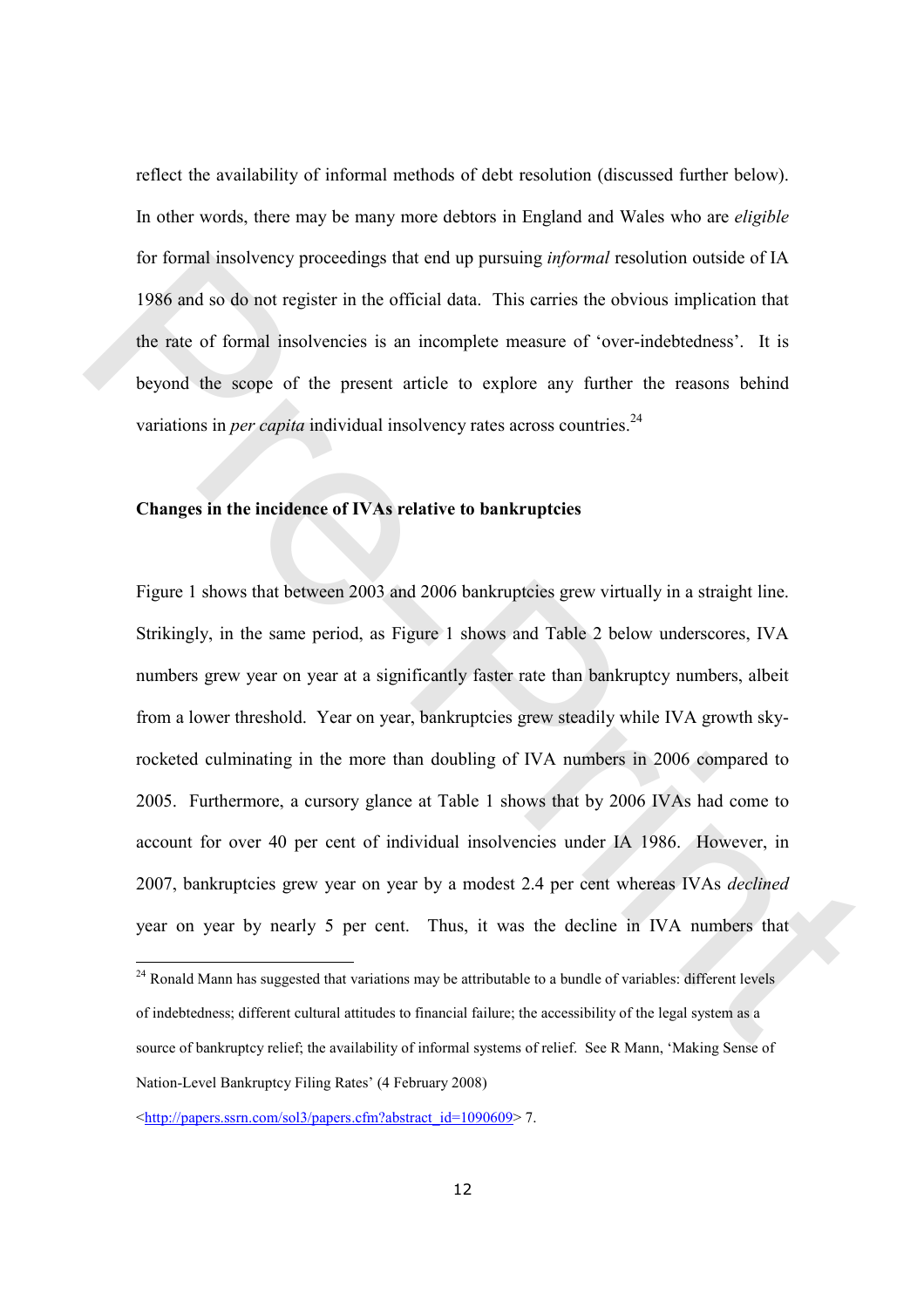accounted for the small decline in total numbers of individual insolvencies during 2007. The trend of declining IVA numbers as a proportion of total individual insolvencies has continued in the first two quarters of  $2008.<sup>25</sup>$ 

Table 2: Percentage year on year increase in individual insolvencies in England and Wales (2003-2007)

| <b>YEAR</b> | <b>TOTAL</b> | <b>BANKRUPTCIES</b> | <b>IVAs</b> |  |
|-------------|--------------|---------------------|-------------|--|
| 2003        | 16.4%        | 15.3%               | 20.4%       |  |
| 2004        | 31.0%        | 28.1%               | 41.7%       |  |
| 2005        | 44.8%        | 31.7%               | 88.7%       |  |
| 2006        | 58.7%        | 33.1%               | 118.4%      |  |
| 2007        | $-0.6%$      | $2.4\%$             | $-4.9\%$    |  |

#### The impact of the Enterprise Act 2002

 $\overline{a}$ 

With effect from 1 April 2004 the Enterprise Act 2002 made several changes to personal insolvency law in England and Wales. These changes − widely perceived to have liberalised the bankruptcy regime − are an important part of the legal backdrop to the rising numbers of formal insolvencies experienced between 2003 and 2006. Perhaps ironically given the prevailing demographics, the policy which animated the Enterprise Act changes was business-oriented. The starting point was the general proposition that fear of failure operates as a cultural disincentive to entrepreneurial activity. Policymakers claimed that personal insolvency law − and, in particular, the law relating to bankruptcy − gave rise to stigma which had the effect of reinforcing the disincentive. continued in the first two quarters of 2008.<sup>25</sup><br>
Table 2: Percentage year on year increase in individual insolvencies in England and<br>
Wales (2003-2007)<br>  $\frac{2003 - 10075}{2001 - 10075}$ <br>  $\frac{2004 - 10075}{2006 - 44.8\% - 131.7\$ 

<sup>25</sup> Insolvency Service, 'Statistics Release: Insolvencies in Second Quarter 2008' (1 August 2008) <http://www.insolvency.gov.uk/otherinformation/statistics/200808/index.htm>.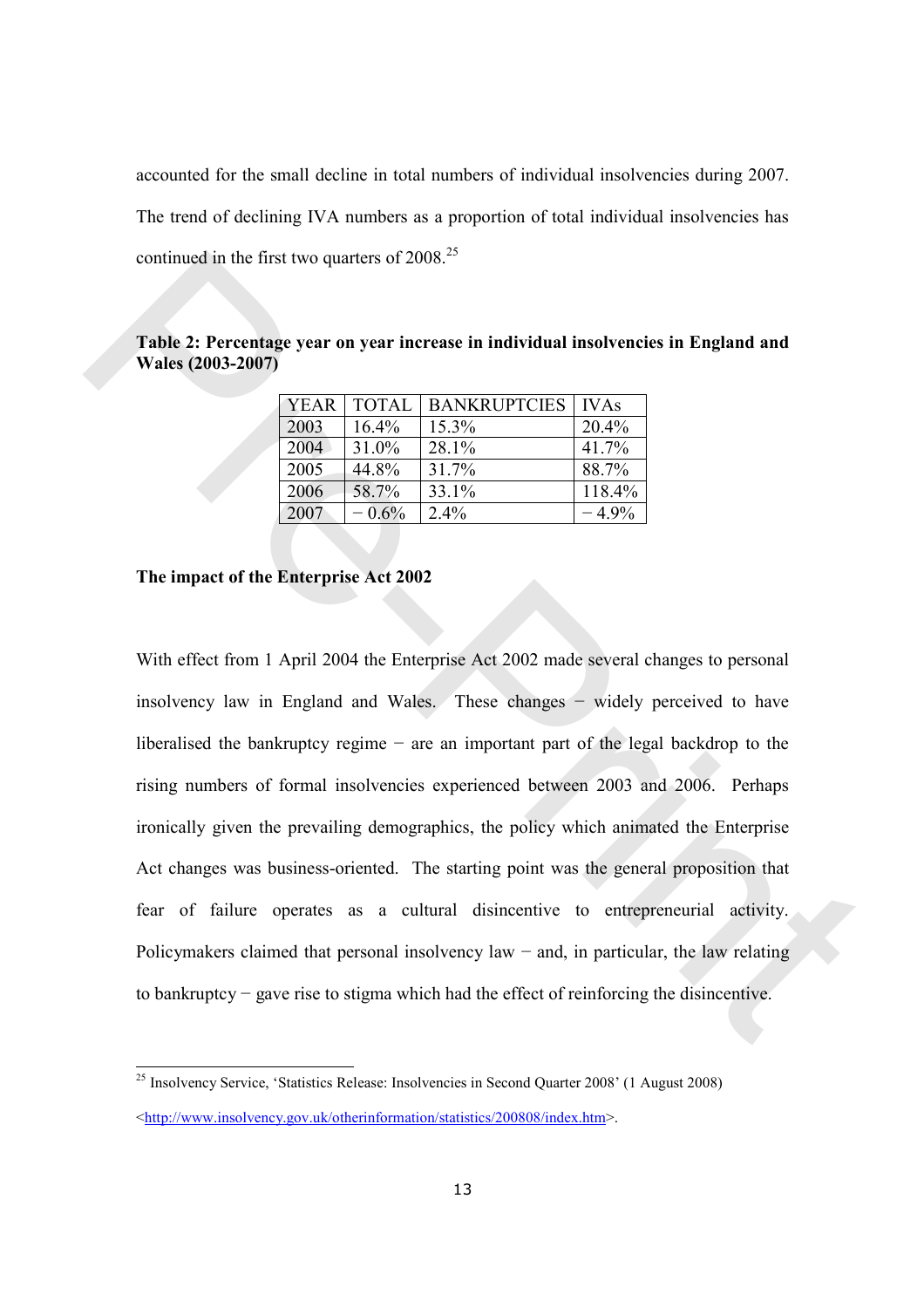The Enterprise Act therefore introduced structural reforms designed to encourage entrepreneurship by making bankruptcy more accommodating and correspondingly less 'fear-inducing' or 'stigmatising' for entrepreneurs who expose themselves to failure by taking socially desirable business risks in good faith.<sup>26</sup> Firstly, it provides that debtors entering bankruptcy will have their debts discharged automatically after one year (rather than three years under the old law) and allows for the possibility of an even earlier discharge where the official receiver concludes that an investigation of the bankrupt's conduct and affairs is unnecessary.<sup>27</sup> <sup>1</sup>Fear-inducing' or 'stigmatising' for entrepreneurs who expose themselves to failure by<br>
taking socialty desirable business risks in good faith.<sup>26</sup> Firstly, it provides that debtors<br>
entering bankruptcy will have thei

Secondly, it lifted many of the extensive restrictions, disqualifications and prohibitions that the law had previously imposed on bankrupts the function of which was to castigate bankruptcy as a form of social and moral failure. The English policy of deliberately stigmatising debtors who access the bankruptcy regime through the imposition of legal prohibitions was historically extensive and pervasive in scope. It reflected a deep-seated normative tendency towards the view that failure to pay debts (as

 $26$  Insolvency Service, 'Bankruptcy: A Fresh Start—A Consultation on Possible Reform to the Law Relating to Personal Insolvency in England and Wales' (2000); Department of Trade and Industry, 'Productivity and Enterprise: Insolvency—A Second Chance' (Cm 5234, 2001); D Milman, Personal Insolvency Law, Regulation and Policy (Ashgate, Aldershot 2005); A Walters, 'Personal Insolvency Law After the Enterprise Act: An Appraisal' (2005) 5 Journal of Corporate Law Studies 65; G Wilson and S Wilson, 'Responsible Risk-Takers: Notions of Directorial Responsibility − Past, Present and Future' (2001) 1 Journal of Corporate Law Studies 211.

 $\overline{a}$ 

 $27$  Official receivers are state officials who act as receivers and managers in all bankruptcy cases pending appointment by the creditors of a private sector trustee and who are statutorily obliged to investigate the conduct and affair of every bankrupt unless they think that an investigation is unnecessary. See IA 1986 ss 287, 289, 399-401 and text to nn 54-58.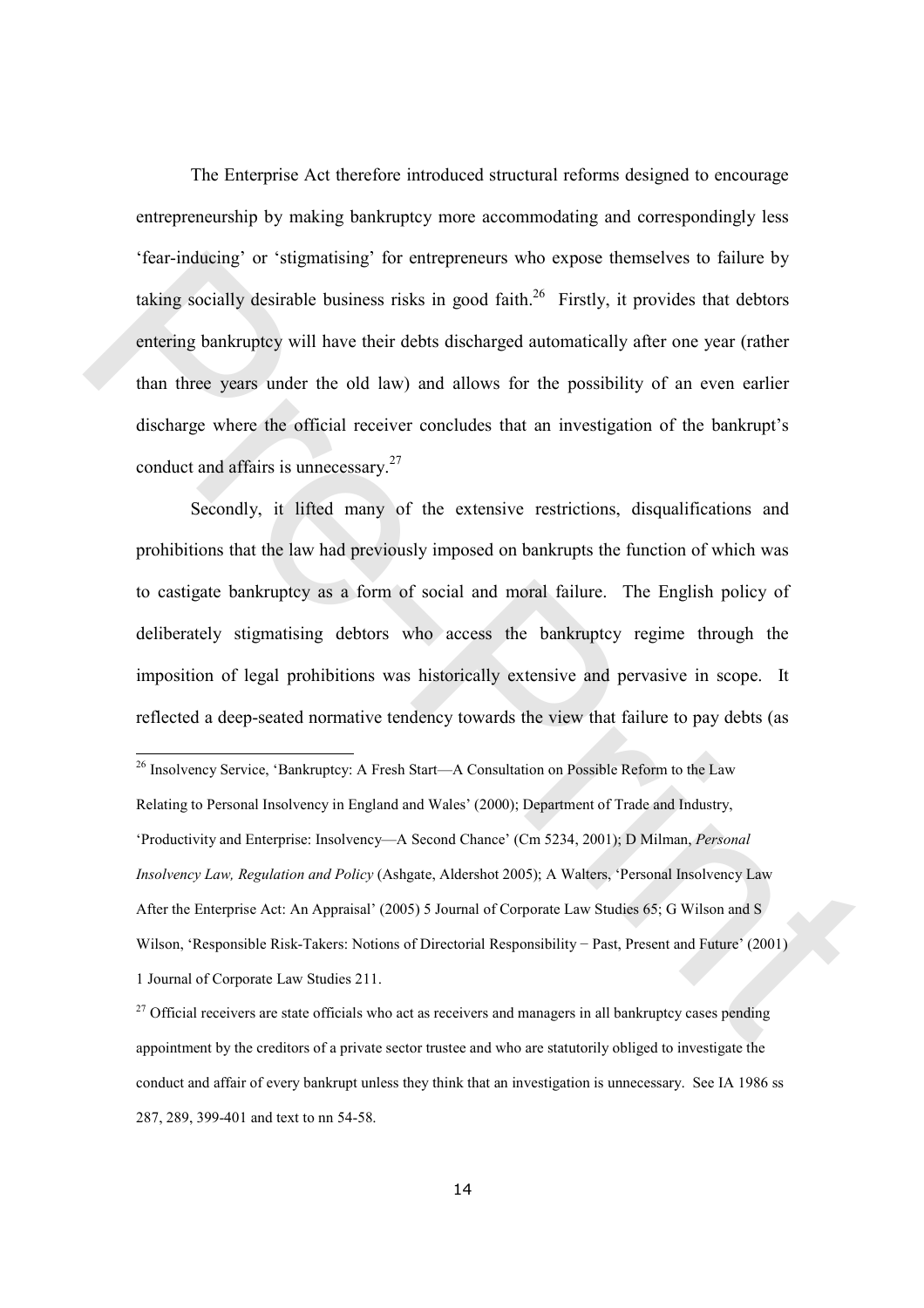evidenced by admission to the bankruptcy regime) casts doubt on moral character and the capacity for financial responsibility and stewardship. A handful of restrictions and disabilities still remain. For example, there are statutory restrictions on undischarged bankrupts acting as company directors<sup>28</sup> or obtaining credit without disclosing their bankruptcy.<sup>29</sup> However, the policy of stigmatising personal financial failure has been significantly relaxed. There is an array of public and private offices to which debtors are no longer denied access simply because they are bankrupt.<sup>30</sup>

Thirdly, the Act not only removed restrictions that previously applied to bankrupts per se, it also sought to discriminate more effectively between non-culpable and culpable bankrupts by introducing a new post-discharge restrictions system, modelled on the Company Directors' Disqualification Act 1986. This system is designed to penalise dishonest or irresponsible debtors who, by reason of their past misconduct, are deemed unworthy of a full 'fresh start.'<sup>31</sup> A debtor subject to post-discharge restrictions is prohibited from acting in various capacities (such as a company director or an insolvency practitioner) and from obtaining credit above a prescribed level without disabilities still remain. For example, there are statutory restrictions on undischarged<br>bankrupts acting as company directors<sup>39</sup> or obtaining credit without disclosing their<br>bankrupts<sup>39</sup> However, the policy of stigmati

<sup>28</sup> Company Directors' Disqualification Act 1986 s 11.

<sup>&</sup>lt;sup>29</sup> IA 1986 s 360(1)(a).

<sup>&</sup>lt;sup>30</sup> Enterprise Act 2002 ss 265-267 lift the automatic prohibition on an undischarged bankrupt being or becoming a Justice of the Peace, an MP or a member of a local authority. See also Enterprise Act 2002 (Disqualification from Office: General) Order 2006 SI 2006/1722 made by the Secretary of State pursuant to powers contained in Enterprise Act 2002 s 268.

 $31$  A Walters & M Davis-White OC, Directors' Disqualification and Bankruptcy Restrictions (Sweet & Maxwell, London 2005) 529-572.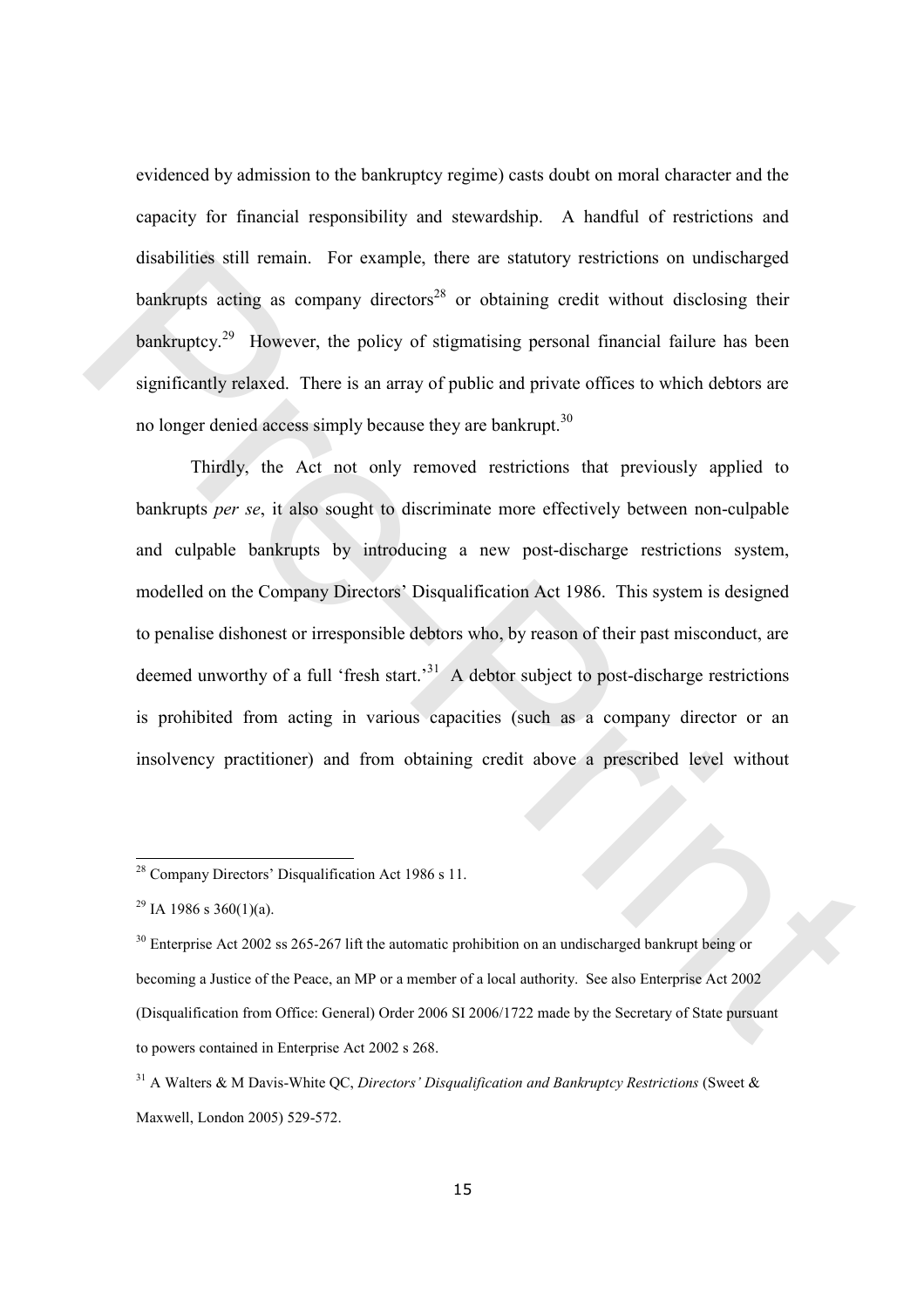disclosing the existence of the restrictions.<sup>32</sup> Post-discharge restrictions can be imposed by the court on the application of the official receiver or, where the debtor consents, by means of a binding undertaking, for up to fifteen years.<sup>33</sup> Post-discharge restrictions do not affect the entitlement to automatic discharge.<sup>34</sup> As conceived, they restrict the culpable debtor's ability to re-enter and participate in 'credit society', thus confining the scope of the fresh start to discharge of pre-bankruptcy debts. They are noted on a public register and so are matters of public record.<sup>35</sup> The underlying theory was that the combination of a general relaxation of restrictions on undischarged bankrupts and a system of desert-based post-discharge restrictions would improve the information available to credit markets and affect credit scoring by enabling lenders to differentiate more easily between culpable and non-culpable debtors.<sup>36</sup> means of a binding undertaking, for up to filteen years.<sup>57</sup> Post-discharge restrictions do<br>not affect the entitlement to automatic discharge.<sup>34</sup> As conceived, they restrict the<br>enlaphile debtor's ability to re-enter and

Although these changes were primarily intended to remove barriers to entrepreneurship, they were universal in effect. Bankruptcy in England and Wales remains a unitary regime accessible to all debtors, not just business debtors. The Enterprise Act is generally perceived as having made bankruptcy more 'debtorfriendly'<sup>37</sup> Some claimed at the outset that the reduction in the duration of bankruptcy

 $32$  IA 1986 s 360(5).

<sup>&</sup>lt;sup>33</sup> Ibid s 281A, sch 4A. On the official receiver see further text to nn 54-58.

<sup>&</sup>lt;sup>34</sup> The only ground for suspending discharge is where debtors fail to comply with their statutory obligations to the official receiver and/or to their trustee in bankruptcy: see IA 1986 s 279(3)-(4). There are no grounds for absolute denial of discharge.

<sup>35</sup> IR 1986 rr 6A.6-6A.7.

<sup>36</sup> Evaluation Report (n 11) 10, 19, 86, 97-98.

 $37$  For a balanced view see 'Forgive and Forget?' The Economist (London 4 March 2004).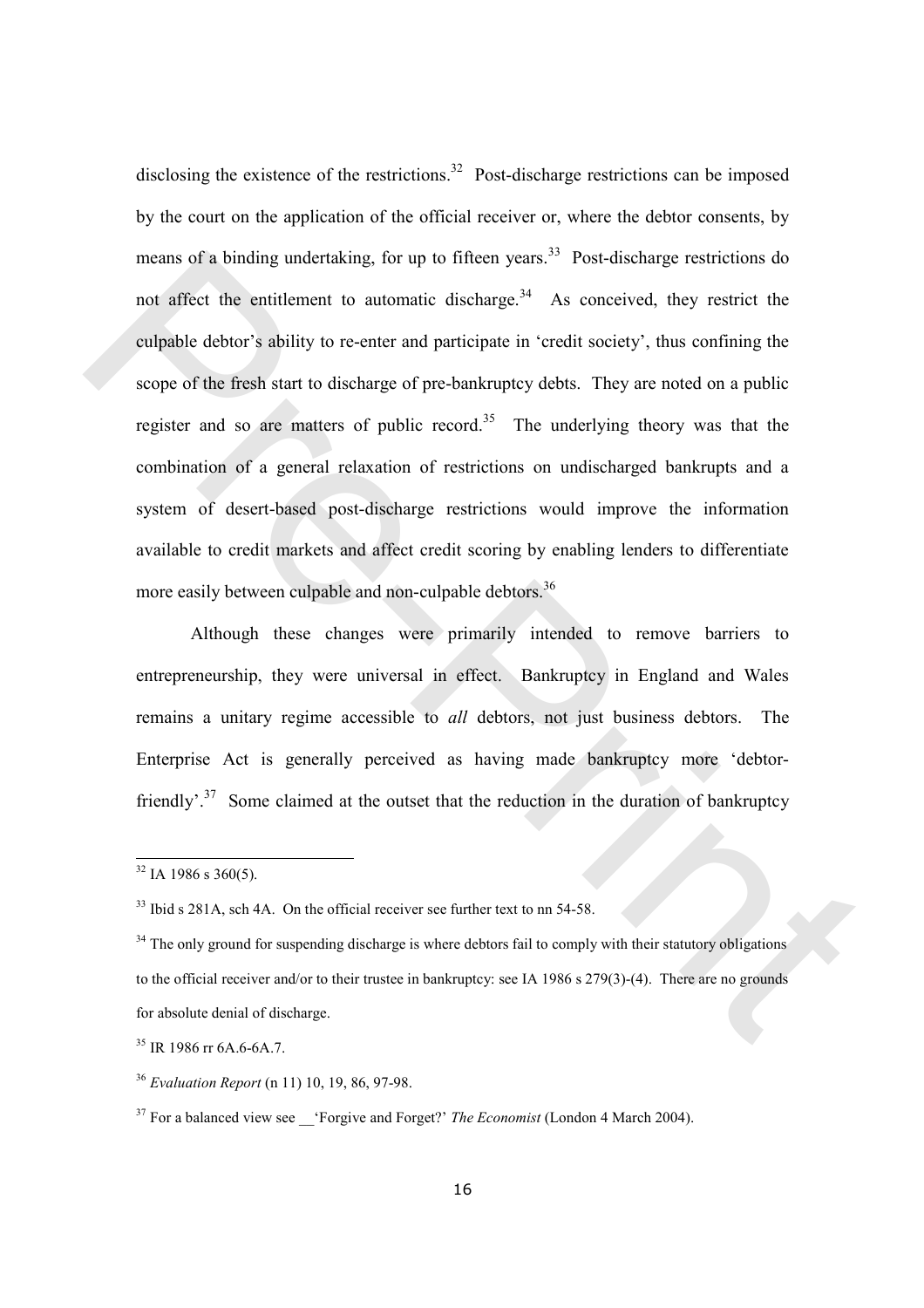would encourage reckless borrowing and cause or contribute to accelerating numbers of personal insolvencies generally and of consumer insolvencies more specifically. With personal insolvencies now running at over  $100,000$  per annum, this view still persists.<sup>38</sup>

Of greater significance to the present discussion, it was also widely predicted that, in making bankruptcy relatively more attractive (at least for the non-culpable), the reforms would cause IVAs to wither on the vine.<sup>39</sup> It became commonplace for commentators to contemplate the possible death of the IVA. And yet, as we have seen, while bankruptcies continued to grow fast in the immediate aftermath of the Enterprise Act, IVAs − which were untouched by the Enterprise Act − grew twice as fast! This brings me to the central questions of this article. How do we explain the growth in IVAs relative to bankruptcies between 2003 and 2006? Why did IVAs continue to grow exponentially between 1 April 2004 and the end of 2006 in the face of the widely-held belief that the Enterprise Act would have a contrary effect? Why did IVA growth grind to a halt in 2007? As a necessary preamble to the discussion of these puzzles, the next section provides an account of the main options currently available for addressing consumer over-indebtedness in England and Wales explaining their principal legal and institutional features. personal insolvencies now running at over 100,000 per annum, this view still persists.<sup>55</sup><br>Of greater significance to the present discussion, it was also widely predicted that,<br>in making bankraptcy relatively more attract

<sup>&</sup>lt;sup>38</sup> See 'Lax British bankruptcy rules worsen credit crunch' *The Times* (London 2 May 2008). The government is more sanguine. Cf. Evaluation Report (n 11) 27-30, 45-53 and works therein cited (emphasising the structural relationship between the rate of incidence of personal insolvency proceedings and changes in the credit market).

 $39$  P Boyden, 'Individual Voluntary Arrangement' *Recovery* (Spring 2004) 18; *Milman* (n 26) 136-137; Walters (n 26).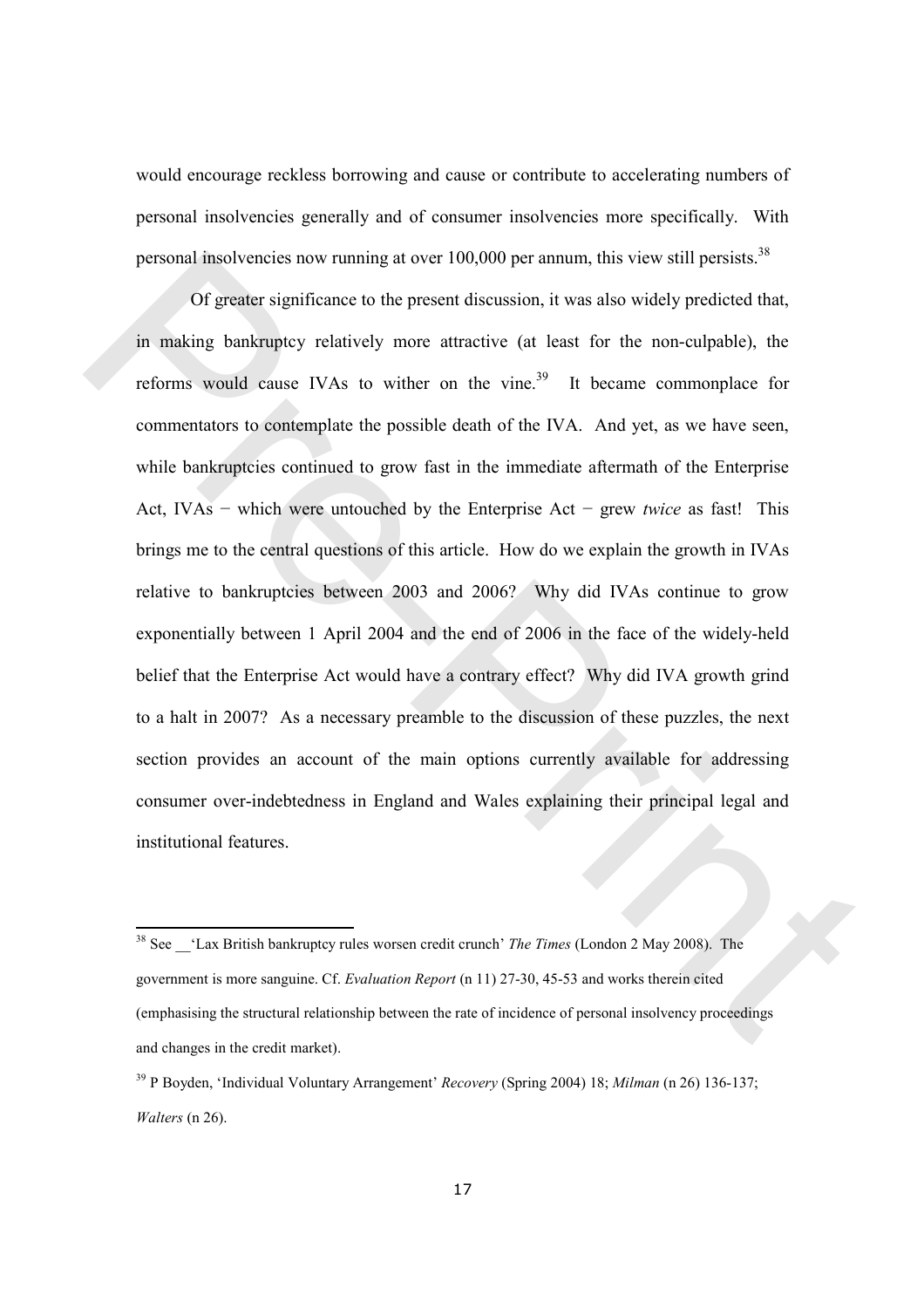#### DEBT RESOLUTION OPTIONS FOR CONSUMER DEBTORS

Over-indebted consumers in England and Wales are confronted by a diverse and complex matrix of 'options' for dealing with their debt problems in an evolving market populated by a range of public, private and third sector provision. The Insolvency Practices Council, a public interest body that forms part of the regulatory framework for insolvency practitioners, has described the marketplace as 'confused' and 'populated by an "alphabet soup" of debt advisers and "debt solutions" without adequate objective information about their pros and cons and performance'. $40$  Against that background, the 'options' considered in this section divide into two groups: formal options under the IA 1986 (ie bankruptcies and IVAs) and informal options available outside the insolvency system, principally debt management plans and various forms of refinancing.<sup>41</sup> Over-indehted consumers in England and Wales are conformed by a diverse and complex<br>matrix of 'options' for dealing with their debt problems in an evolving market populated<br>by a range of public, private and third sector p

#### **Bankruptcy**

 $\overline{a}$ 

Bankruptcy under Part IX of IA 1986 amounts to a statutory bargain which seeks to balance the interests of debtors and creditors. The making of a bankruptcy order stays individual enforcement by creditors against the debtor<sup>42</sup> and so, in theory, should stop

<sup>40</sup> Insolvency Practices Council, Annual Report 2007

<sup>&</sup>lt;http://www.insolvencypractices.org.uk/reports/2007/annual\_report.htm> 4.

 $41$  Pt V of the Tribunals, Courts and Enforcement Act 2007 reforms county court administration orders and has added further formal mechanisms – enforcement restrictions orders, debt relief orders and debt repayment plans − but these provisions are not yet in force and are subject to further consultation.  $42$  IA 1986 s 285(3). It does not affect the enforcement rights of secured creditors: IA 1986 s 285(4).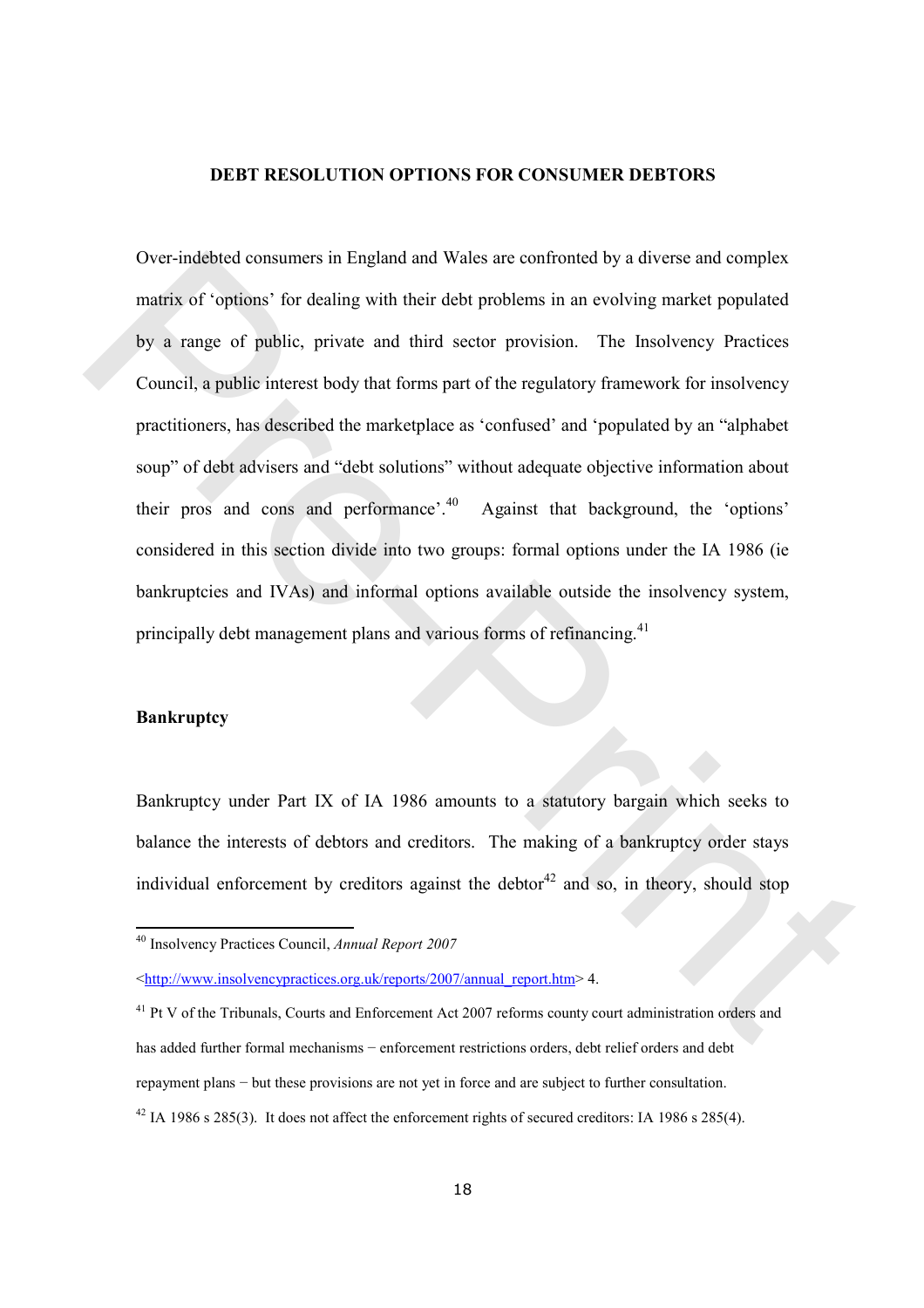creditor harassment. No later than one year from the date of the order the bankrupt is automatically discharged,<sup>43</sup> the effect of discharge being to release the bankrupt from his or her 'bankruptcy debts', meaning the debts or liabilities to which he or she was subject at the commencement of bankruptcy.<sup>44</sup> Discharge is central to the Anglo-American theory of the 'fresh start', the idea in the celebrated language of the United States Supreme Court that bankruptcy law should give 'the honest but unfortunate debtor…a new opportunity in life and a clear field for future effort, unhampered by the pressure and discouragement of pre-existing debt.<sup>45</sup>

 In return for these benefits, debtors are required to surrender all their non-exempt property. This forms the bankruptcy estate the proceeds of which are used to pay creditors.<sup>46</sup> Tools of trade and basic domestic necessities are exempt property and so fall outside the estate. $47$  The policy is that debtors should not be reduced to utter penury or be inhibited from earning a livelihood. Bankruptcy has its most significant impact on debtors who own their homes (whether solely or jointly). The debtor's interest forms part of the estate. The home may therefore have to be sold in order to unlock its economic value for the benefit of creditors, although there are a number of rules that afford some  $\overline{a}$ <sup>43</sup> Ibid s 279 and text to n 27. or her 'bankruptcy debts', meaning the debts or liabilities to which he or she was subject<br>at the commencement of bankruptcy.<sup>44</sup> Discharge is central to the Anglo-American<br>theory of the 'fresh start', the idea in the cel

<sup>44</sup> Ibid ss 281, 382. Some debts are treated as non-dischargeable for policy reasons (eg criminal penalties, debts arising from fraud or fraudulent breach of trust, debts arising under a court order made in family proceedings, student loans). Discharge does not affect the enforcement rights of secured creditors. <sup>45</sup> Local Loan Co v Hunt 292 US 234, 244 (1934). See also INSOL International, 'Consumer Debt Report – Report of Findings and Recommendations' (2001) <http://www.insol.org/pdf/consdebt.pdf> 22; Niemi-Kiesiläinen & Henrikson (n 5) 45-46.

<sup>46</sup> IA 1986 ss 281(1), 283, 283A, 306-308A, 436.

 $47$  Ibid s 283(2).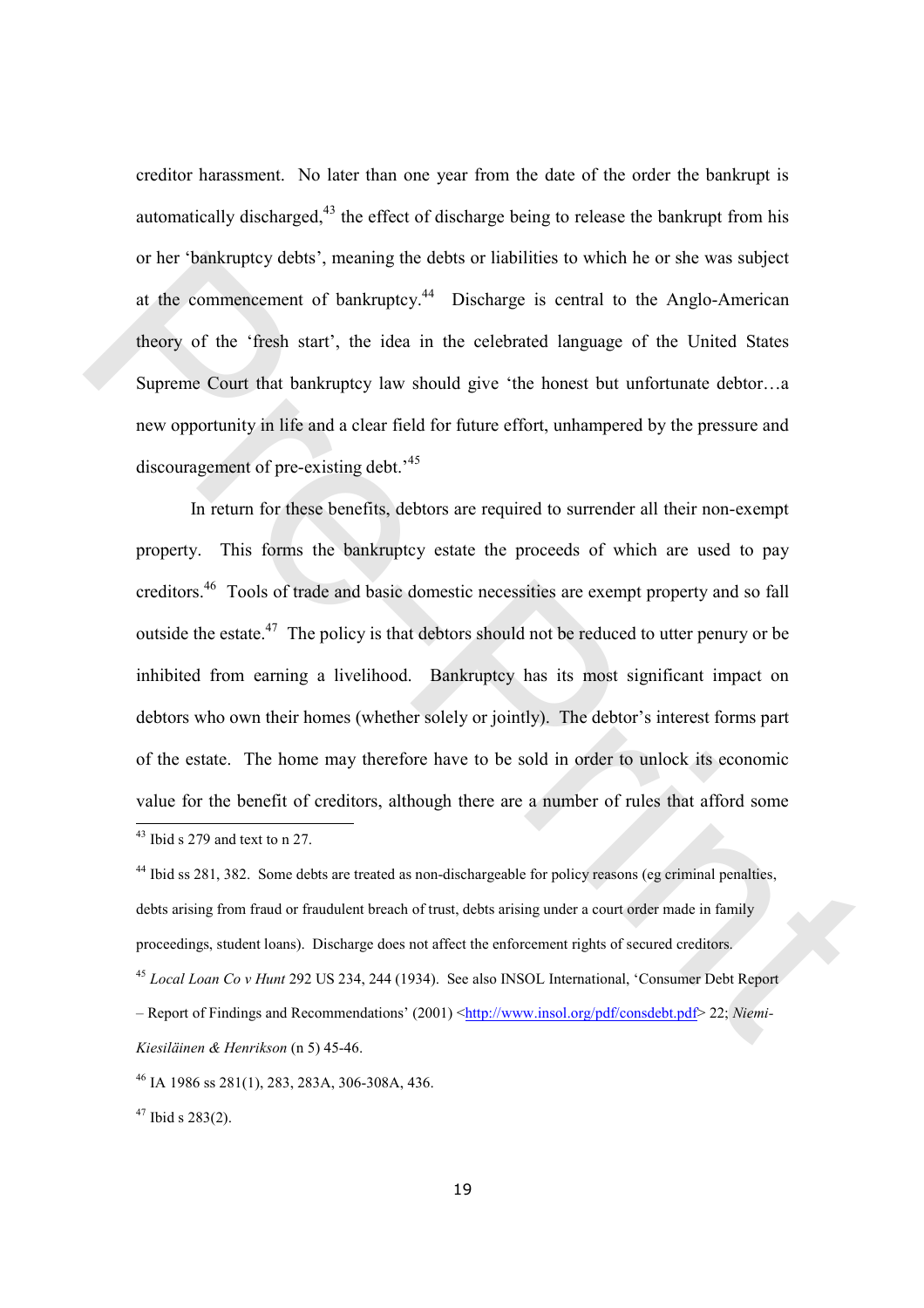protection to debtors and their families in connection with the realisation of their interest in a dwelling house which is their sole or principal residence.<sup>48</sup>

 As well as surrendering assets, debtors who are in receipt of regular income (usually by virtue of salaried employment) may also be required to make payments from income. Strictly, income arising after the making of a bankruptcy order does not form part of the bankruptcy estate.<sup>49</sup> However, the possibility of capturing the debtor's ongoing surplus income for creditors has been a feature of our bankruptcy regime since the Bankruptcy Act 1914. The current position in England and Wales is that debtors can be required to make contributions from surplus income for up to a maximum of three years under an income payments order or agreement.<sup>50</sup> Income payments can only be required if they do not reduce the income of debtors below what appears to be necessary for meeting their and their families' reasonable domestic needs. 'Reasonable domestic needs' is a flexible standard designed to balance the interests of debtors and creditors, the overall policy being to ensure that debtors contribute what they can reasonably afford for a finite period from future income and are not permitted to maintain extravagant lifestyles As well as surrendering assets, debtors who are in receipt of regular income<br>
(usually by witte of salaried employment) may also be required to make payments from<br>
income. Strictly, income arting after the making of a ban

 $49$  Ibid s 307(5).

<sup>&</sup>lt;sup>48</sup> Ibid ss 283A (bankrupt's interest in dwelling house automatically ceases to be comprised in the estate three years after date of commencement of bankruptcy if steps not taken to realise interest), 313A (stays order for sale, possession or charge where value of bankrupt's interest in dwelling house is less than a de minimis, currently £1,000), 335A (one year stay of order for sale of family dwelling house to protect the interests of the bankrupt's partner and dependants).

<sup>50</sup> Ibid ss 310-310A. See further the Insolvency Service's in-house Technical Manual, ch 31.7 and Case Help Manual <http://www.insolvency.gov.uk/freedomofinformation/index.htm>. See also Evaluation Report (n 11) 125-138; Milman (n 26) 126-129; Ziegel (n 8) 116-118; G Miller, 'Income Payment Orders' (2002) 18 Insolvency Law & Practice 43.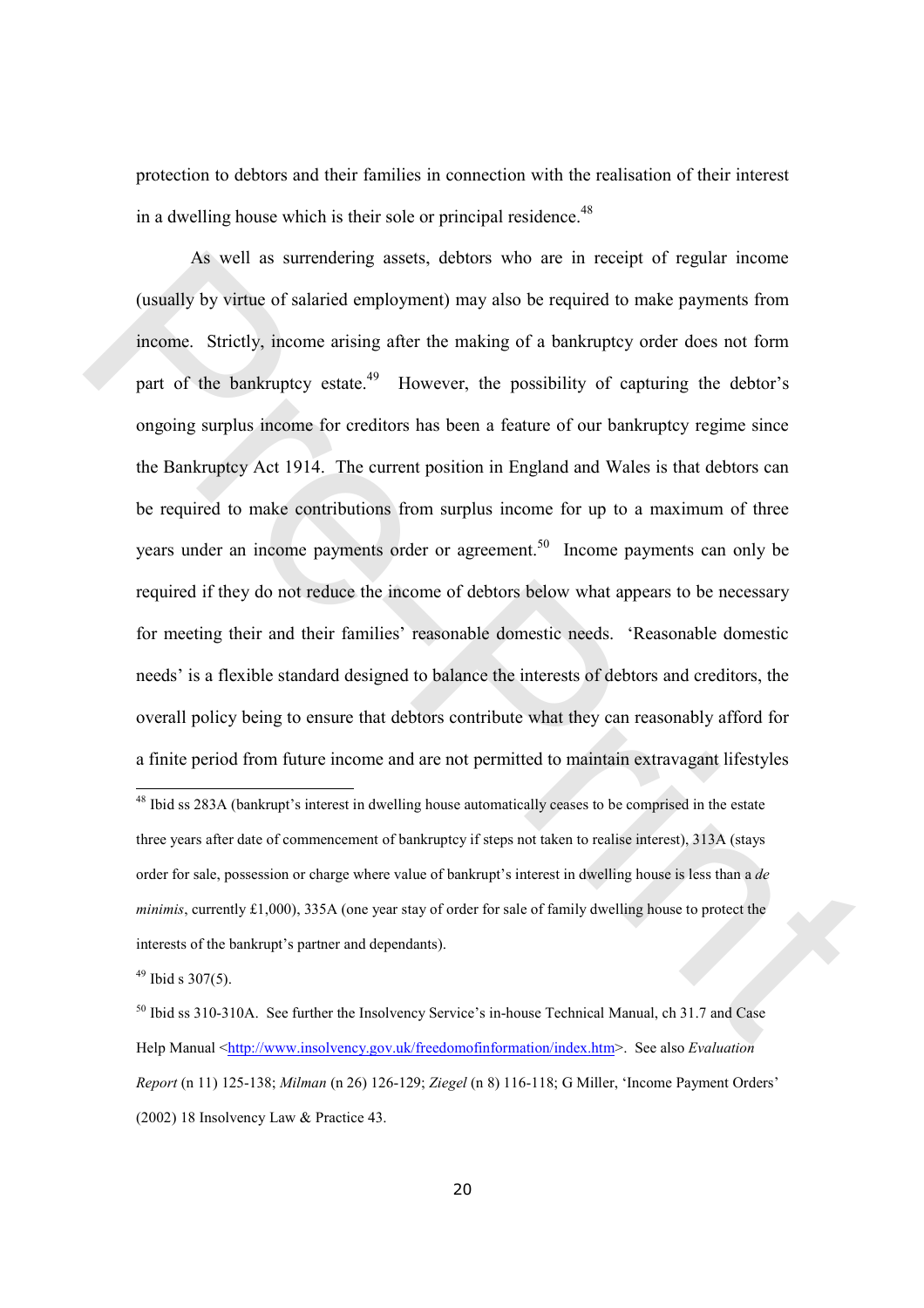at their creditors' expense. In legal terms, it can be seen that there is a quid pro quo for bankruptcy's 'fresh start'. Debtors must surrender non-exempt assets, may have to make income payments, are subject to some legal restrictions and, if their conduct is deemed sufficiently culpable, they run the risk of post-discharge restrictions.<sup>51</sup>

Bankruptcy is initiated either by hostile creditors or debtors themselves by means of an application to the High Court or a county court having insolvency jurisdiction.<sup>52</sup> The vast majority of bankruptcy orders are self-initiated: so-called 'debtor own' petitions.<sup>53</sup> All bankruptcies are processed by the official receiver ('OR') attached to the relevant court who initially serves as receiver and manager of the bankruptcy estate.<sup>54</sup>. ORs are state officials employed by the Insolvency Service, an executive agency of the Department of Business, Enterprise and Regulatory Reform, in various locations income payments, are subject to some legal restrictions and, if their conduct is deemed<br>sufficiently culpable, they run the risk of post-discharge restrictions.<sup>51</sup><br>Bankruptey is initiated either by hostile creditors or d

<sup>54</sup> IA 1986 s 287

 $51$  On bankruptcy restrictions see further text to nn 28-36.

 $52$  IA 1986 ss 264-268, 272, 373-374. The threshold for eligibility is that the debtor is unable to pay his debts.

<sup>&</sup>lt;sup>53</sup> According to Ministry of Justice statistics, 73,270 bankruptcy petitions were filed in 2007. Of these, 53,114 (72.5 per cent) were 'debtor own' petitions and 20,156 (27.5 per cent) were creditor petitions: <http://www.justice.gov.uk/docs/insolvency-bulletin-2007-q4.pdf>. The rise in 'debtor own' petitions has led to increased pressure on the court service and prompted urgent reconsideration of the role of the court in this aspect of bankruptcy process: see Insolvency Service, 'Bankruptcy: proposals for reform of the debtor petition process' (2007)

<sup>&</sup>lt;http://www.insolvency.gov.uk/insolvencyprofessionandlegislation/con\_doc\_register/Initialstageconsultati onpaper.doc>.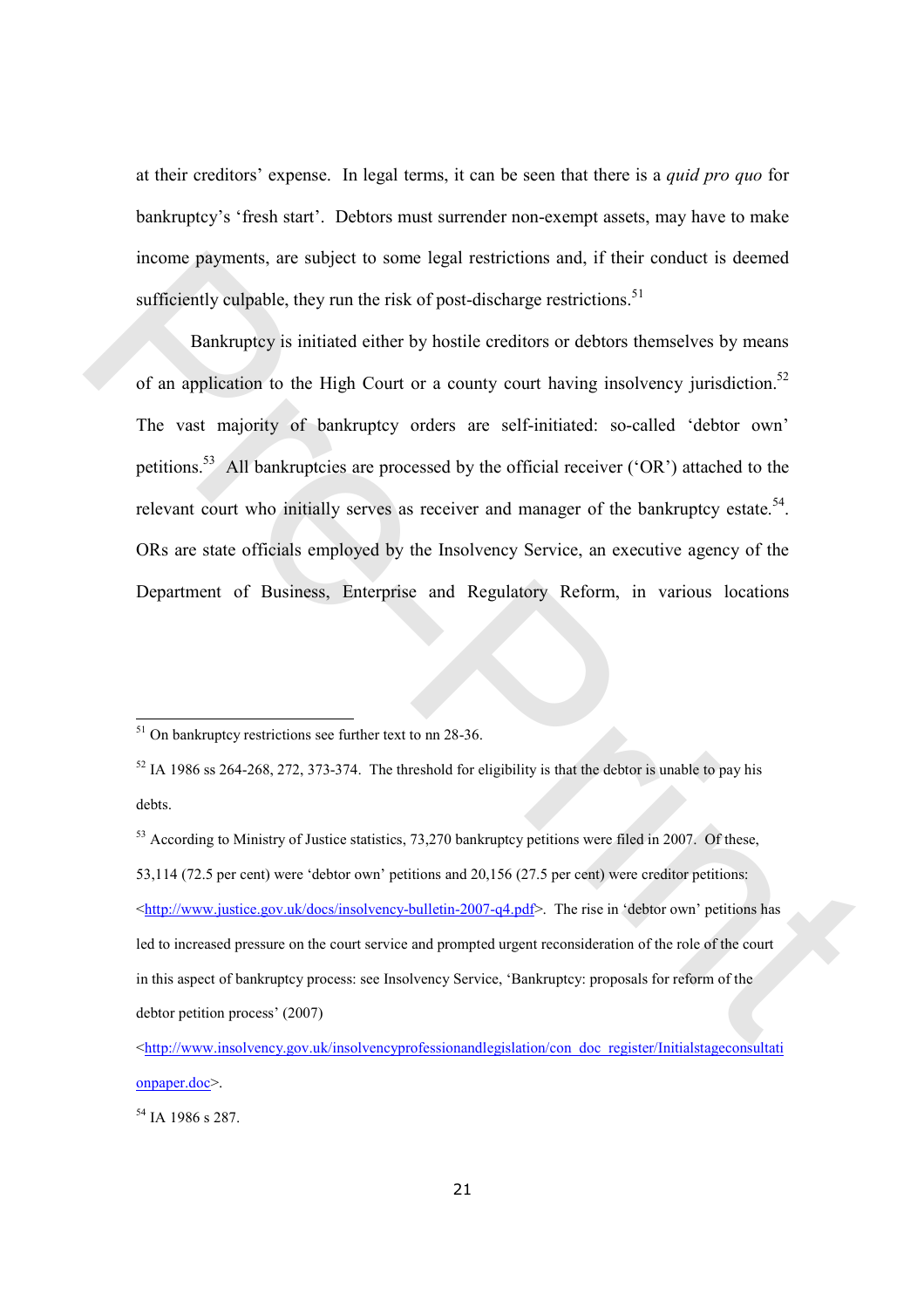throughout England and Wales.<sup>55</sup> They are statutory office holders as well as civil servants who handle both bankruptcies and compulsory liquidations of insolvent companies.<sup>56</sup> They have a statutory duty to investigate the conduct and affairs of every bankrupt<sup>57</sup> in the discharge of which they act in the interests of creditors and in the wider public interest. One of the OR's first acts is to publicise the bankruptcy order by advertising it in the press and the London Gazette and by entering the details on the statutory insolvency register.<sup>58</sup>

Once the official receiver has completed an initial enquiry into the debtor's financial affairs, it is open to the creditors or the government to appoint a private sector insolvency practitioner ('IP') to act as trustee in bankruptcy in succession to the OR.<sup>59</sup> In practice, this only happens if the debtor's estate is complex, there are sufficient assets to make the appointment worthwhile taking into account the trustee's expenses and remuneration or there are matters worthy of investigation which may lead to recovery of assets and so increase returns to creditors. A trustee must be a licensed IP authorised to take insolvency appointments under Part XIII of IA 1986 by one of several recognised companies." They have a statutory duty to investigate the conduct and alliars of every<br>bankcupt<sup>17</sup> in the discharge of which they act in the interests of creditors and in the wider<br>public interest. One of the OR's first

<sup>55</sup> IA 1986 s 287. For the OR network see < $\frac{http://www.insolvency-service.co.uk/officemap.htm}{$ . The Insolvency Service has both operational responsibility for the ORs and policy responsibility in the field of insolvency law.

<sup>56</sup> On the origins and history of the OR see V Markham Lester, *Victorian Insolvency: Bankruptcy*, Imprisonment for Debt, and Company Winding-Up in Nineteenth Century England (Clarendon Press, Oxford 1995) 170-221. On the nature of the OR's statutory office see IA 1986 ss 399-401; Re Pantmaenog Timber Co Ltd [2003] UKHL 49, [2004] 1 AC 158 [43]-[46].

<sup>57</sup> IA 1986 s 289.

 $58$  IR 1986 rr 6.46(2), 6A.4.

<sup>59</sup> IA 1986 ss 292-296.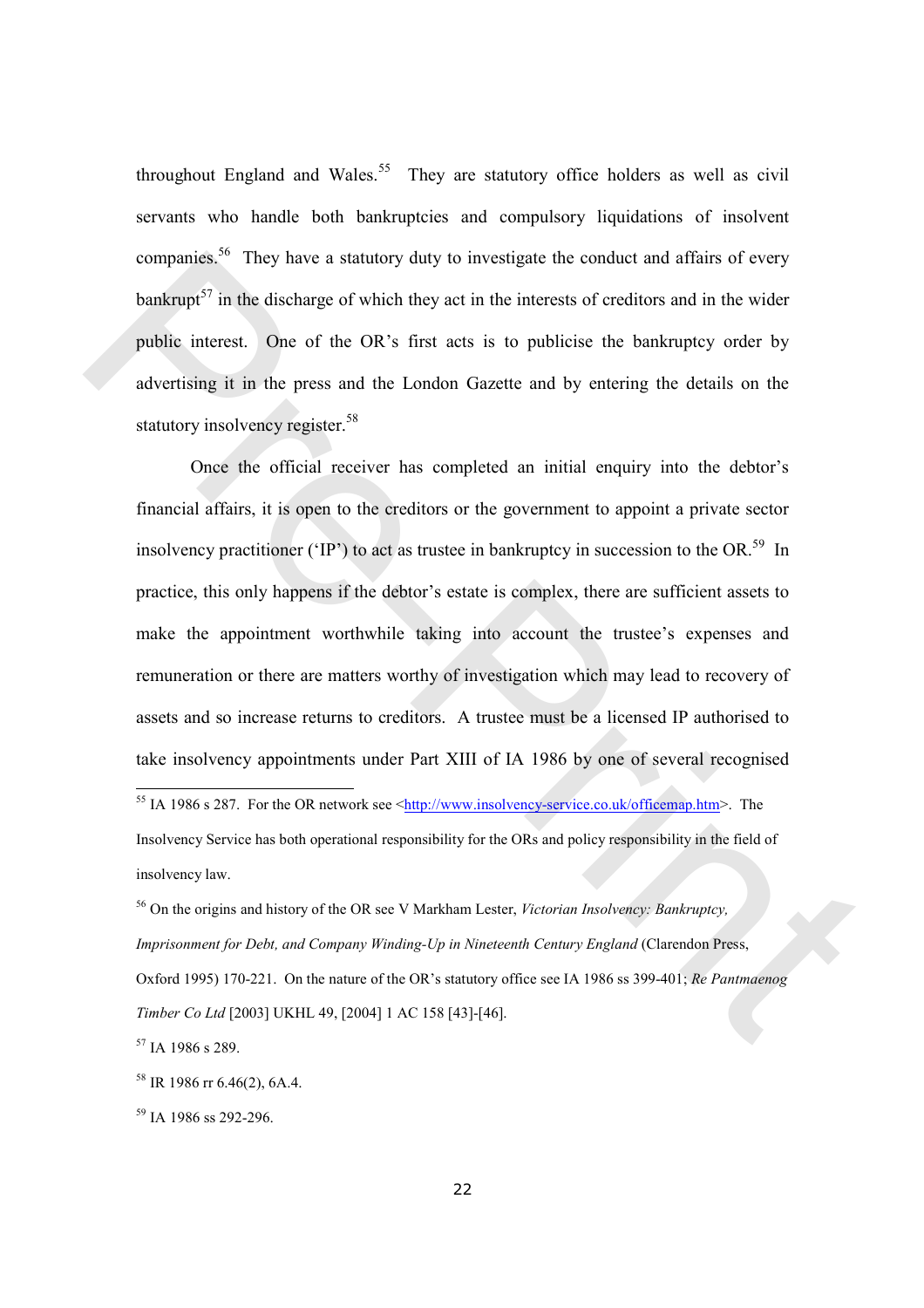self-regulatory organisations which include the main accountancy bodies.<sup>60</sup> In the event that an IP is not appointed, the OR becomes trustee. $61$ 

Overall then, bankruptcy is administrative rather than judicial in character although it is initiated in court and subject ultimately to judicial oversight. On paper there is a division of labour between the state and the IP profession in running the process. However, it is understood anecdotally that, in practice, there are rarely any significant assets in consumer bankruptcies. The implication is that many of these cases are retained and administered by the OR. The Insolvency Service also has a policy of retaining cases that involve straightforward asset realisations on the premise that these cases can be administered cost effectively in the public sector.<sup>62</sup> The picture of the consumer bankruptcy system that emerges is one in which the state plays the dominant role. In this system, case administration is funded from fees that debtors are charged as a pre-condition to entering bankruptcy and from the proceeds generated from any assets and income payments. The OR charges a flat case administration fee for the work done in the initial enquiry phase and, where a private sector trustee is not appointed, a so-  $\overline{a}$  $60$  The licensing framework for IPs which was established in the mid-1980s is set out in IA 1986 ss 388-398. For further background see V Finch, Corporate Insolvency Law: Perspectives and Principles (CUP, Oserall then, bankruptcy is administrative rather than judicial in character<br>although it is initiated in court and subject ultimately to judicial oversight. On paper<br>there is a division of labour between the state and the

Cambridge 2002) ch 5; T Halliday and B Carruthers, 'The Moral Regulation of Markets: Professions, Privatization and the English Insolvency Act 1986' (1996) 21 Accounting, Organizations and Society 371, 399-405; A Walters and M Seneviratne, 'Complaints Handling in the UK Insolvency Practitioners Profession' (2008) <http://ssrn.com/abstract=1094757>.

 $61$  IA 1986 ss 293(3), 295(4).

 $62$  On the controversy provoked by this policy within the IP profession see L Brittain, 'The disappearance of the OR's rota' Recovery (Autumn 2006) 3; G Pettit, 'A level playing field' Recovery (Autumn 2007) 3; L Cramp, 'A better deal for creditors' Recovery (Winter 2007) 2.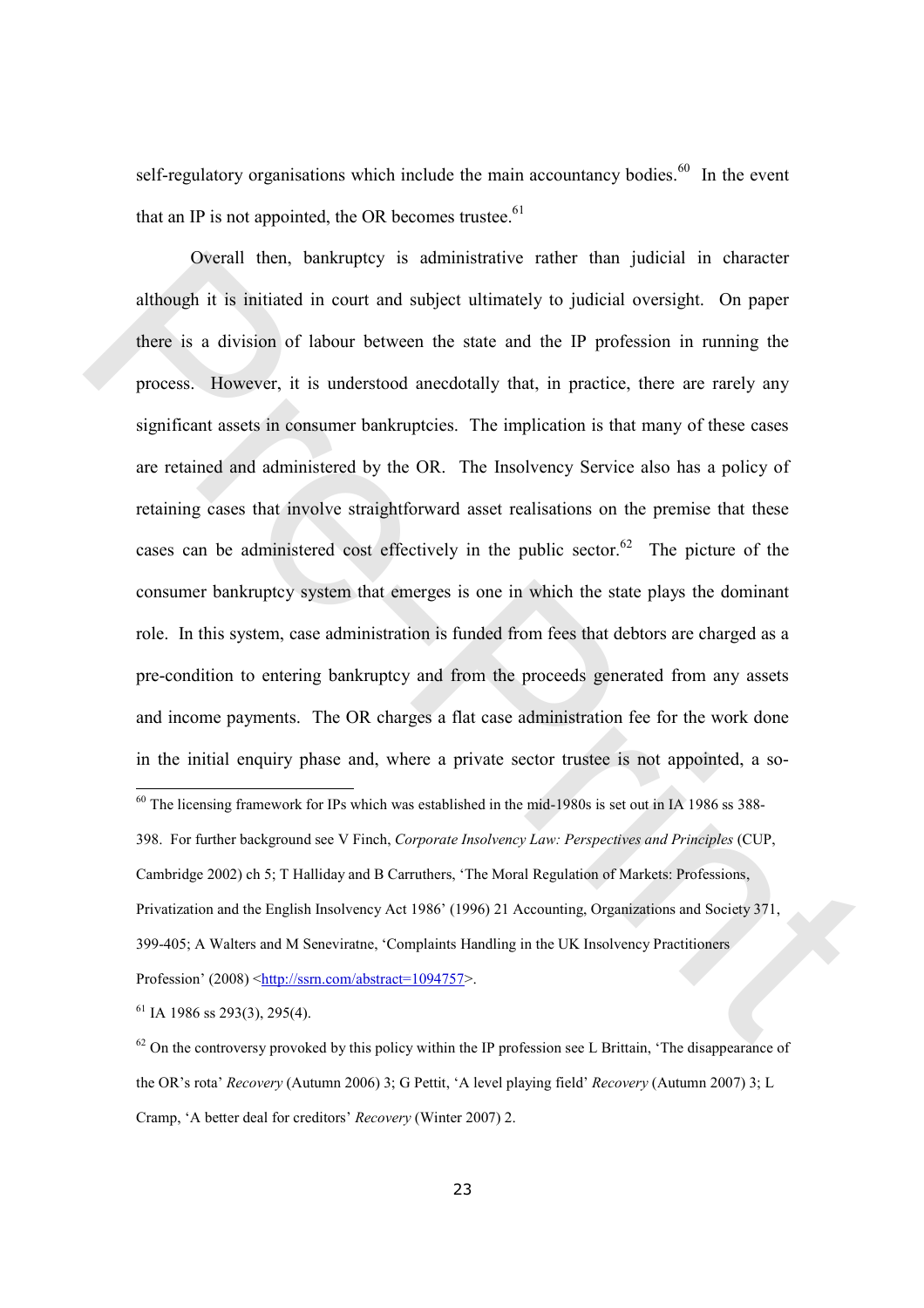called Secretary of State fee which is calculated as a set percentage of asset realisations. These fees are designed to ensure that, in so far as possible, the OR recoups the full cost of case administration. The fees are calibrated in such a way that cases in which there are assets of value in the estate to some extent cross-subsidise cases in which there are few or no assets.<sup>63</sup> Thus, consumer bankruptcy can be theorised as a service provided by the state the costs of which are largely borne by its users – that is, debtors and creditors. This contrasts with consumer IVA provision which, as we will see, is much more of a private sector concern.

#### IVAs

For centuries debtors have been able to enter into a composition or an assignment for the benefit of creditors with creditor consent under the general law, although the provision of statutory alternatives to bankruptcy modelled on such techniques goes back only as far as the early nineteenth century.<sup>64</sup> IVAs are binding consensual agreements between debtors and creditors facilitated by an IP within the parameters of a statutory framework. They were first introduced in the mid-1980s to provide an alternative to the little used deed of arrangement procedure. As originally conceived, they were intended to provide a bankruptcy alternative for self-employed traders and professionals. The Cork Committee, whose recommendations led to the enactment of IA 1986, envisaged that the main user groups would be personal guarantors of corporate debts, members of  $\overline{a}$  $63$  See further Insolvency Service, Annual Report and Accounts 2006-07 (HC 752) 13-14. of case administration. The fees are calibrated in such a way that cases in which there are<br>assets of value in the estate to some extent cross-subsidise cases in which there are few or<br>no assets.<sup>63</sup> Thus, consumer bankru

 $64$  Lord Eldon's Act, 1825 6 Geo. 4, c. 16. See also *Cork Report* (n 1) 14-35, *Milman* (n 26) 130-137; Markham Lester (n 56) 34-36.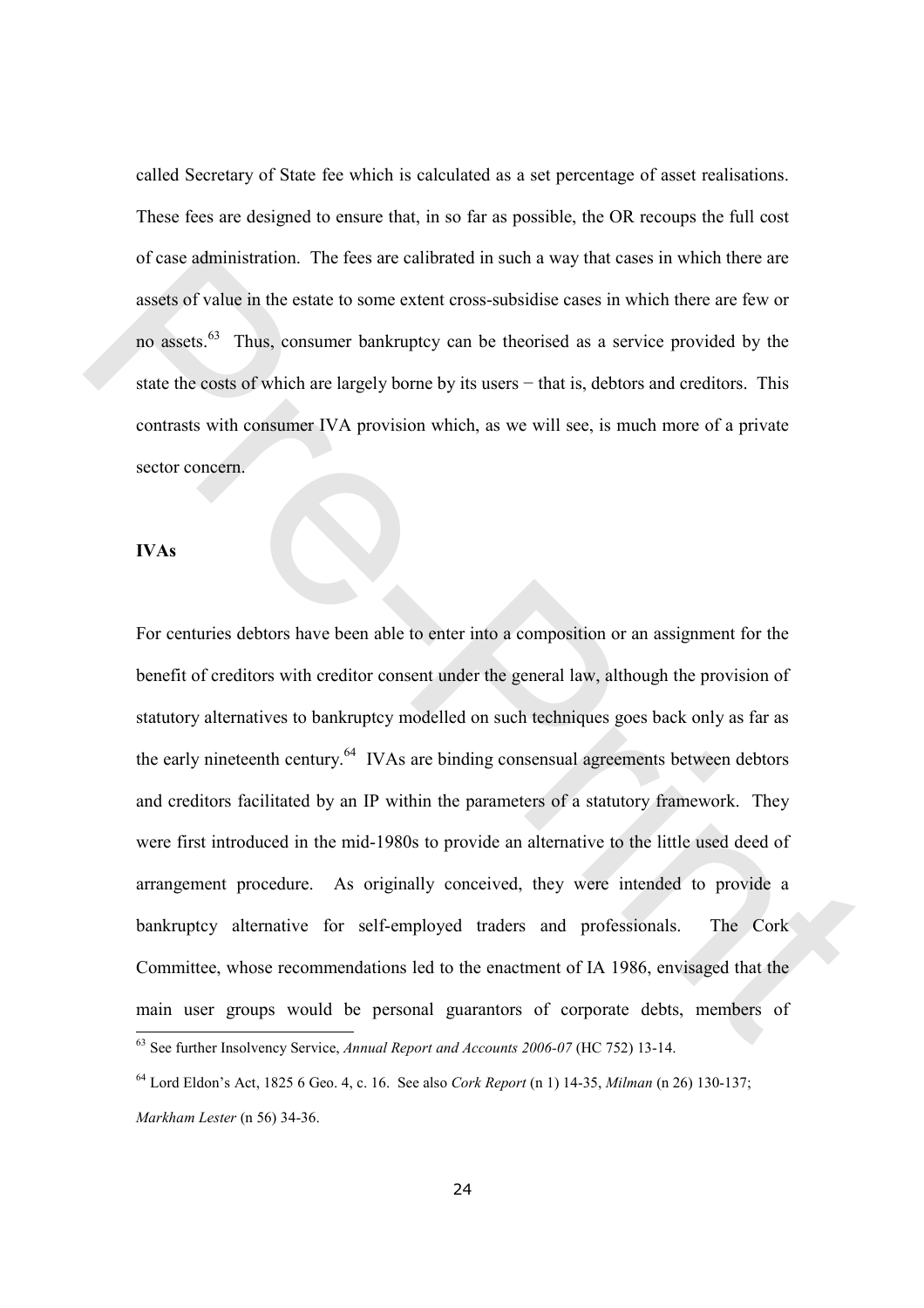professions not permitted to take advantage of limited liability and unincorporated traders with sizeable gross business assets.<sup>65</sup> As bankruptcy restrictions have traditionally impacted through statutory or professional rules on the debtor's freedom to practice various professions, IVAs also offered a method whereby professionals could seek formal debt relief without necessarily having to forfeit their professional status. The idea of debtors and creditors reaching a binding agreement that would enable debtors to avoid bankruptcy was not novel. What was new was the statutory modus operandi.

Debtors who wish to achieve a resettlement of their debts through an IVA must start by making a proposal to their creditors. The proposal is usually put forward as a means of avoiding bankruptcy but it is also possible for a debtor who has gone bankrupt to make an IVA proposal with a view to having the bankruptcy annulled.<sup>66</sup> IVAs are flexible. They give scope for debtors to make affordable contributions from assets, ongoing income or third party funds, subject to creditor approval. Ultimately, an IVA stands or falls depending on what the creditors are prepared to accept. This is because an IVA only becomes legally binding if it is approved by in excess of 75% of the creditors by value.<sup>67</sup> Once an IVA is approved it binds all creditors who were entitled to vote by virtue of section 260 of IA 1986 regardless of whether or not they attended the creditors' impacted through statutory or professional rules on the debtor's freedom to practice<br>various professions, IVAs also offered a method whereby professionals could seek formal<br>debt relief without necessarily having to forfei

 $65$  Cork Report (n 1) 91-92.

 $<sup>66</sup>$  IA 1986 ss 261, 263(A)-(G). There are analogies with payment plan alternatives such as the consumer</sup> proposal under Part III 2 of the Canadian Bankruptcy and Insolvency Act and the bankruptcy alternatives in Parts IX-X of the Australian Bankruptcy Act. See generally Ziegel (n 8).

 $67$  IA 1986 ss 257-258, 260; IR 1986 r 5.23. Strictly, the IVA takes effect if it is approved by in excess of 75% by value of creditors who actually cast their vote one way or the other. Creditors who are on notice but choose not to vote are ignored.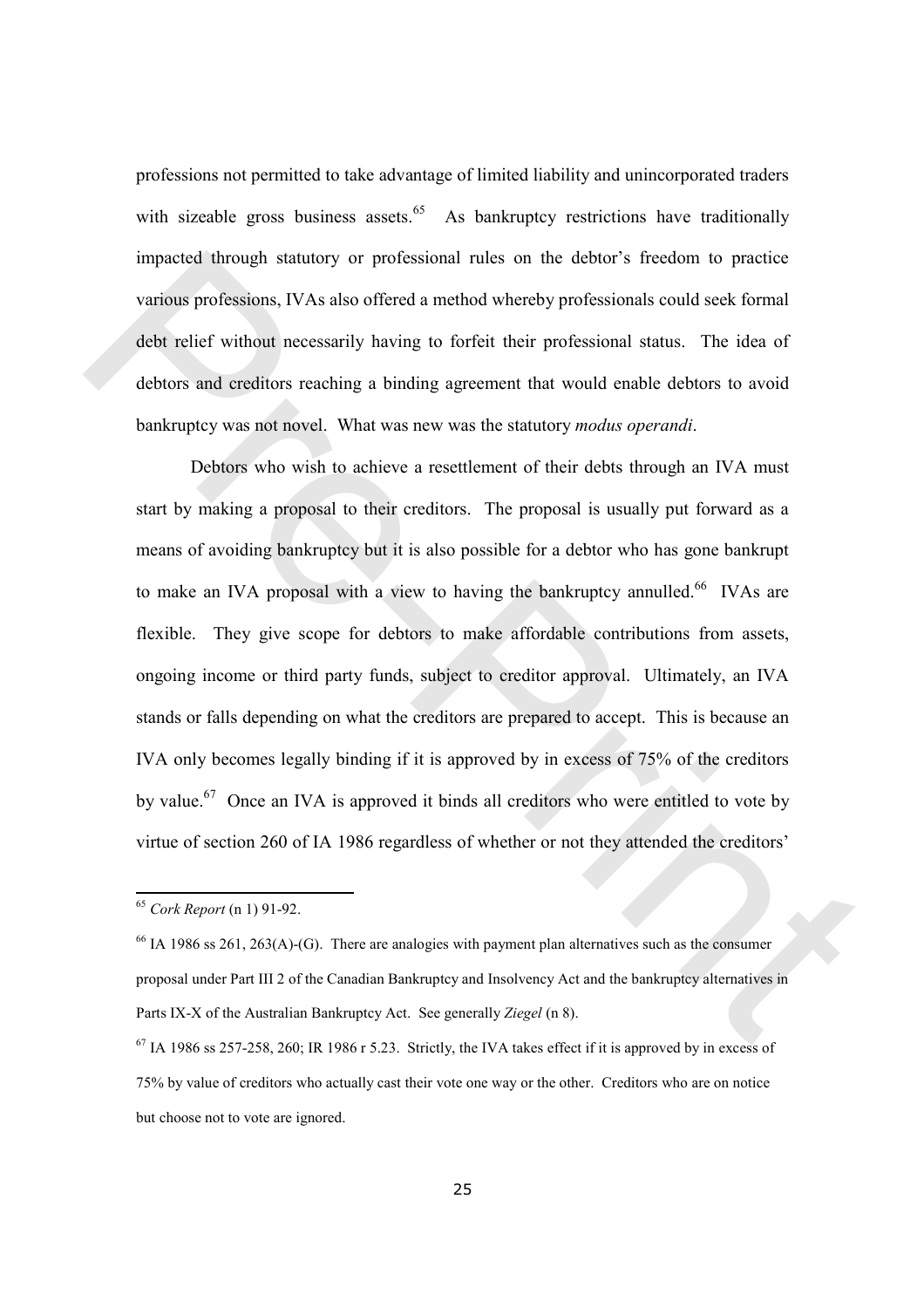meeting or how they voted. IVAs are therefore contracts which are given statutory force so that (in American parlance) dissenting creditors can be crammed down.<sup>68</sup>

 There are very few limits on what can be agreed. Creditors can demand modifications to the proposal before approving it. $69$  There are no statutory parameters governing the duration of an IVA. However, in practice, in the case of consumer IVAs based on monthly contributions from income, the current market expectation among institutional creditors such as banks and credit card issuers is that the IVA will run for five years.<sup>70</sup> The only statutory controls are on terms which affect the right of secured creditors to enforce their security or the treatment of preferential creditors. Terms of this nature cannot be approved without the concurrence of the affected creditors.<sup>71</sup> Thus, an IVA is primarily a tool for resettling ordinary unsecured debts. Debtors who are home owners must keep up their mortgagee repayments to avoid repossession and those repayments will have to be taken into account in working out what they can afford to contribute into an IVA. There are very few limits on what can be agreed. Creditors can dernard<br>modifications to the proposal before approving it.<sup>69</sup> There are no statutory parameters<br>governing the duration of an IVA. However, in practice, in th

 In order to propose an IVA, the debtor must enlist the services of an IP. IPs assist debtors in setting up IVAs and supervise their implementation, services for which they earn fees. The IP profession currently enjoys a statutory monopoly over IVA provision as by law a licensed IP is required to be involved in setting up and implementing an

<sup>68</sup> Re N T Gallagher & Son Ltd [2002] EWCA Civ 404, [2002] 1 WLR 2380 [4].

 $69$  Ibid s 258(2)-(5).

 $70$  Living on Tick (n 20). A five-year payment plan is the default model under the IVA Protocol: see text to nn 140-141.

 $71$  IA 1986 s 258(4)-(5). Preferential creditors are unsecured creditors who have statutory priority in bankruptcy over the general body of unsecured creditors: IA 1986 ss 328, 386, sch 6.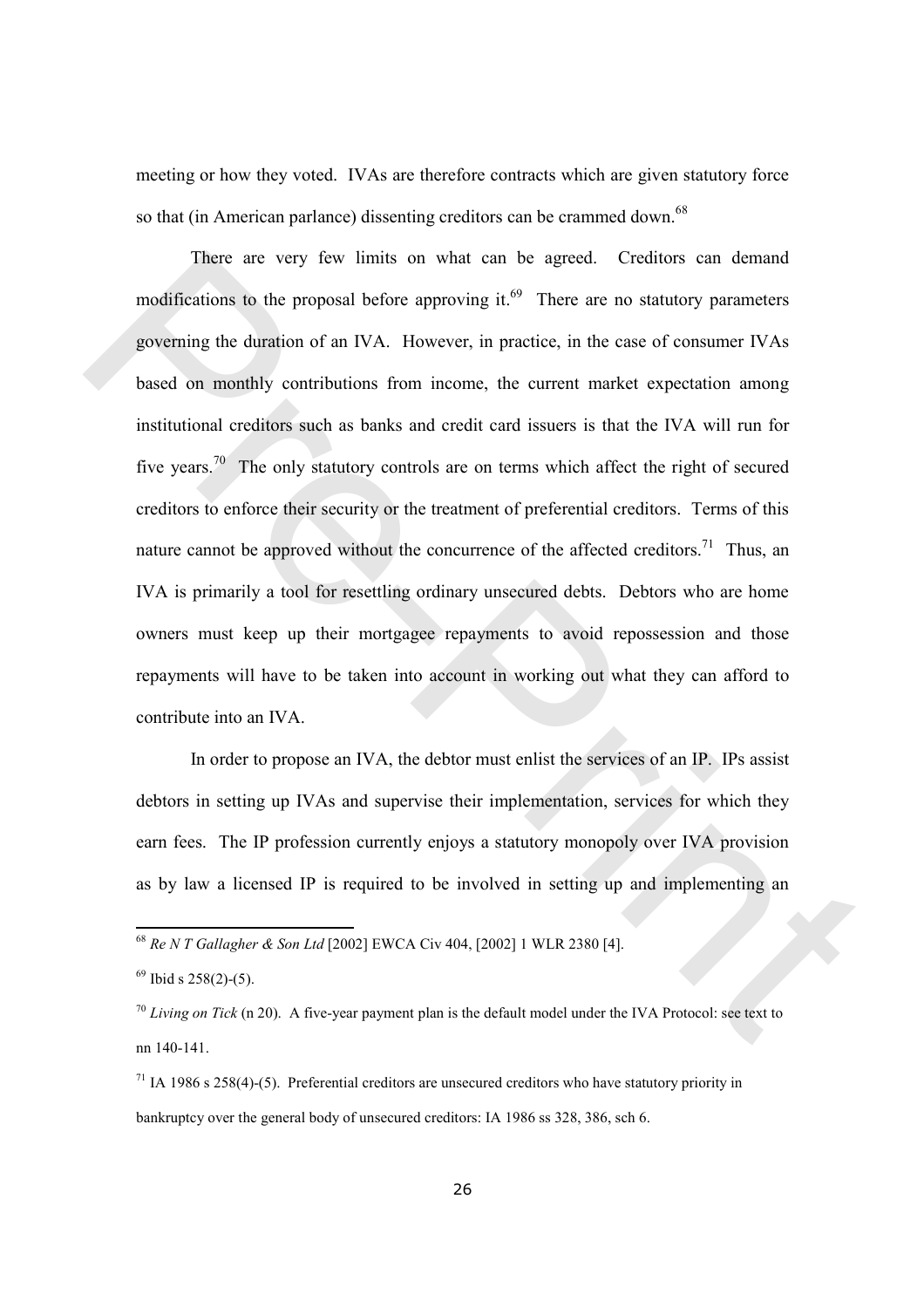IVA.<sup>72</sup> The process as envisaged by the statute is a follows. The debtor contacts an IP who assists in the drawing up of the proposal<sup>73</sup> based on information provided by the debtor about his or her financial affairs. Once the proposal has been drafted, the IP agrees to act in the statutory parlance as 'the nominee'. As nominee, the IP is statutorily obliged to report to the court on whether the proposed IVA has a reasonable prospect of being approved and implemented before then convening a creditors' meeting which votes on whether or not to approve the proposal.<sup>74</sup> The IP is also obliged by professional rules to be satisfied that debtors considering making a proposal have received advice about their available options, including bankruptcy.<sup>75</sup> debtor about his or her financial affairs. Once the proposal has been drafted, the P<br>agrees to act in the statutory parlance as "the nomine". As nomine, the IP is statutorily<br>obliged to report to the court on whether the

If the IVA is approved, there is a change of role: the IP ceases to be 'the nominee' and becomes 'the supervisor'.<sup>76</sup> The primary legal responsibility of the supervisor is to oversee implementation of the IVA, collect and distribute the debtor's payments net of

<sup>74</sup> IA 1986 ss 256, 256A, 257.

 $72$  IA 1986 ss 388(2)(c), 389. Section 389A (introduced by the Insolvency Act 2000) provides scope for diluting the IP monopoly by allowing the Secretary of State to recognise bodies that could authorise non-IPs to act in relation to individual and/or corporate voluntary arrangements. To date, no such body has been recognised under this provision.

<sup>&</sup>lt;sup>73</sup> IA 1986 ss 253 (with interim order), 256A (without interim order). The vast majority of IVAs are proposed without an application first being made to court for an interim order (a form of moratorium on collection efforts by individual creditors) under the section 256A procedure which was introduced by the Insolvency Act 2000.

<sup>&</sup>lt;sup>75</sup> See Statement of Insolvency Practice 3 (England and Wales), Version 4 (effective April 2007)  $\frac{\text{th}}{\text{t}}$ /www.r3.org.uk/publications/?p=80>. The debtor must be provided with a copy of the booklet 'Is a Voluntary Arrangement right for me?' (revd edn, April 2004)  $\text{thtr}/\text{www.r3.org.uk/publications/?p=80}$ .  $76$  IA 1986 s 263(2).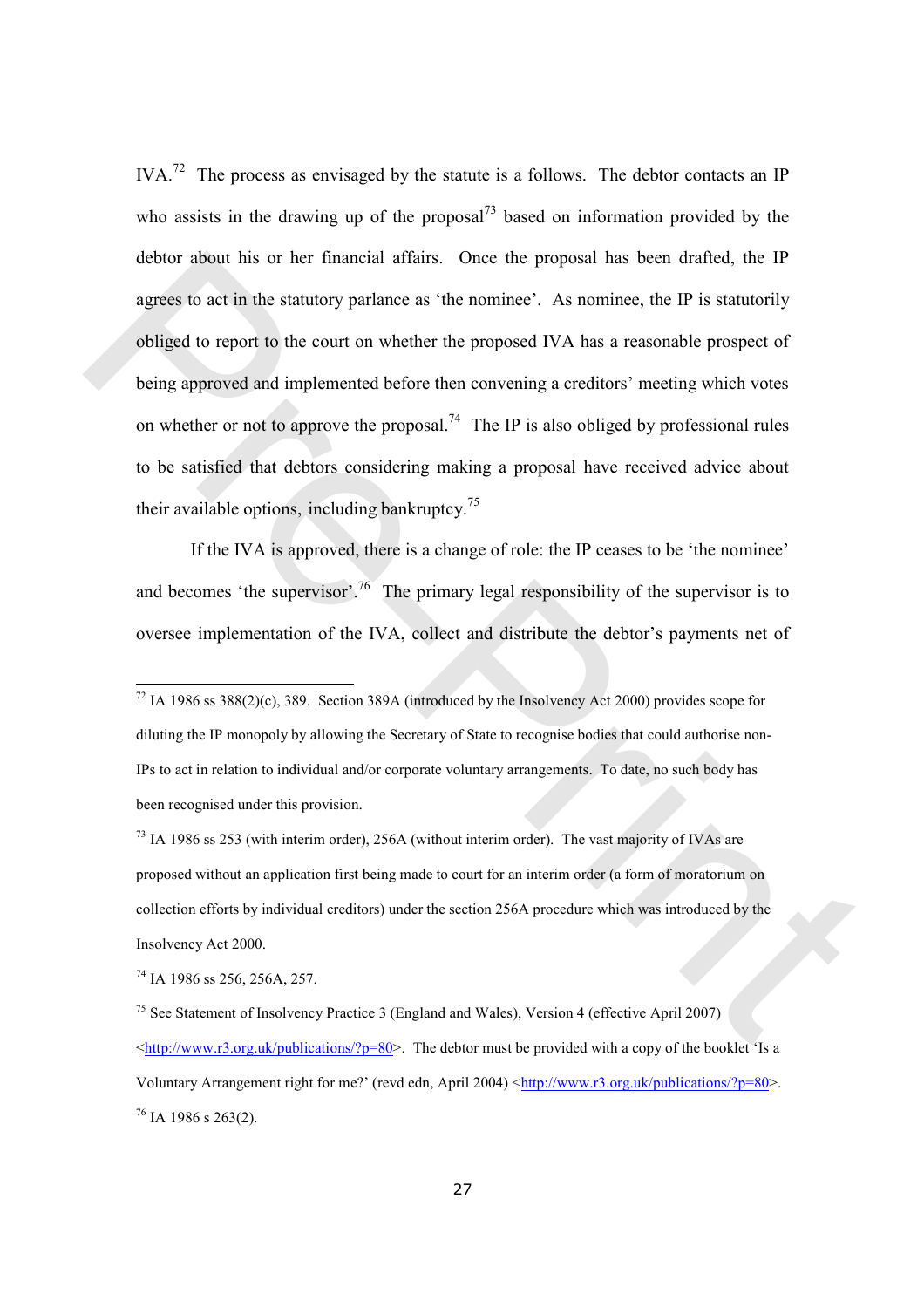his or her fees and ensure that the debtor complies with the approved IVA terms. The supervisor is also required to report annually to the creditors on the progress of the IVA. If the debtor's financial circumstances worsen over the lifetime of the arrangement  $-$  if, for example, the debtor becomes ill or loses his or her job − the supervisor may need to broker a variation of the IVA terms. Although, as nominee, the IP is obliged to report to the court on the viability of the proposal and the outcome of the creditors' meeting,  $\frac{7}{7}$  the court has no role in the approval process unless there is some irregularity.<sup>78</sup> An IVA is essentially a private deal between the debtor and the creditors with very few legal limits on what can be agreed which is subject to professional regulation<sup>79</sup> and limited oversight by the court.<sup>80</sup> If the debtor's linancial circumstances worsen over the lifetime of the arrangement – if,<br>for example, the debtor becomes ill or losse his or her job – the supervisor may need to<br>broker a variation of the IVA terms. Attho

#### Advantages of IVAs for consumer debtors

In theory, IVAs have a range of potential advantages for debtors when compared to bankruptcy. Consumer debtors may prefer an IVA to other options, including bankruptcy, for the following reasons:

 $\overline{a}$ 

 $80$  JA 1986 ss 262, 263.

<sup>77</sup> IA 1986 ss 256, 256A, 259.

 $78$  IA 1986 s 262. The decision of the creditors' meeting to approve an IVA can be challenged by a dissenting creditor on limited grounds within the period of 28 days beginning with the day on which the IP reports the outcome to the court in accordance with section 259.

<sup>&</sup>lt;sup>79</sup> Statement of Insolvency Practice 3 (n 75). The contents of Statements of Insolvency Practice are agreed by all of the various IP licensing bodies and they therefore govern all IPs.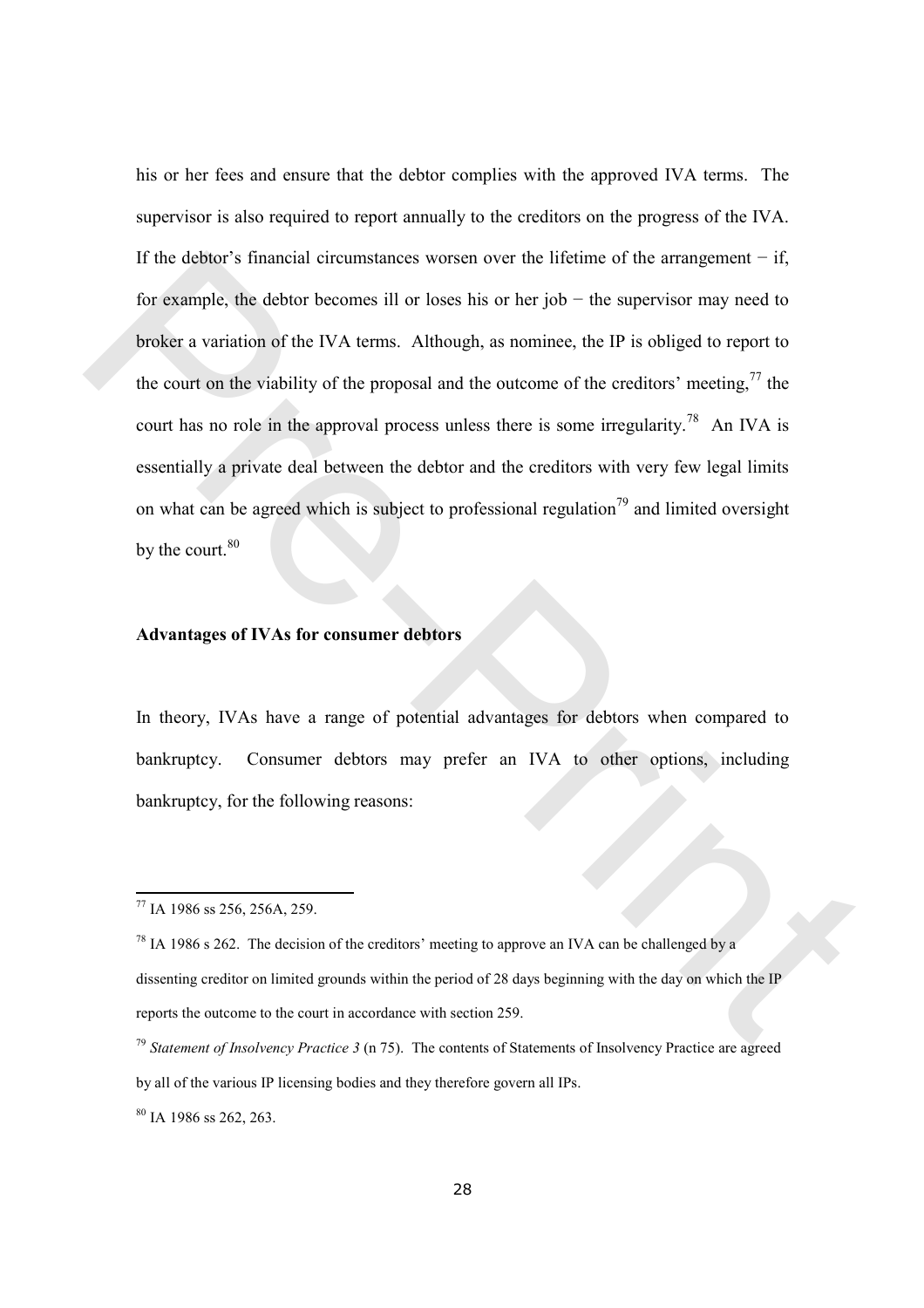- 1. An approved IVA will invariably provide for a stay on individual collection efforts and freeze interest on outstanding debts. These terms are industry standard and have the effect that consumer debtors are no worse off in these respects in an IVA than they would be in bankruptcy. $81$
- 2. IVAs provide debtors with debt composition and conditional release. Invariably, in approved consumer IVAs, the debtors will agree to repay what they can reasonably afford over a defined period of time in return for the creditors' agreement to accept less than 100 pence in the pound in full and final settlement subject to performance of the IVA terms. It is standard practice to provide that debtors will be released from all the debts within the compass of their IVA provided that they comply fully or substantially with their IVA obligations, compliance to be certified by the supervisor.<sup>82</sup> IVAs therefore offer the prospect of debt relief without the debtor having to petition for bankruptcy, albeit the discharge is partial − only an agreed proportion of the debts are written off − and conditional on debtor performance of the IVA terms. Thus, the 'fresh start' has to 'earned': debtors who fail to comply with their IVA obligations risk being bankrupted. $83$ the effect that consumer debtors are no worse off in these respects in an IVA than<br>they would be in bankruptcy.<sup>81</sup><br>2. IVAs provide debtors with debt composition and conditional release. Invariably, in<br>approved consumer I

 $81$  For the equivalent provisions applicable in bankruptcy see IA 1986 ss 285, 322, 328.

<sup>&</sup>lt;sup>82</sup> For an industry standard see IVA Forum, 'Standard Conditions for Individual Voluntary Arrangements' (revd 25 January 2008)

<sup>&</sup>lt;http://www.insolvency.gov.uk/insolvencyprofessionandlegislation/policychange/foum2007/plenarymeetin g.htm> clauses 6-7.

 $83$  IA 1986 ss 264(1)(e), 276.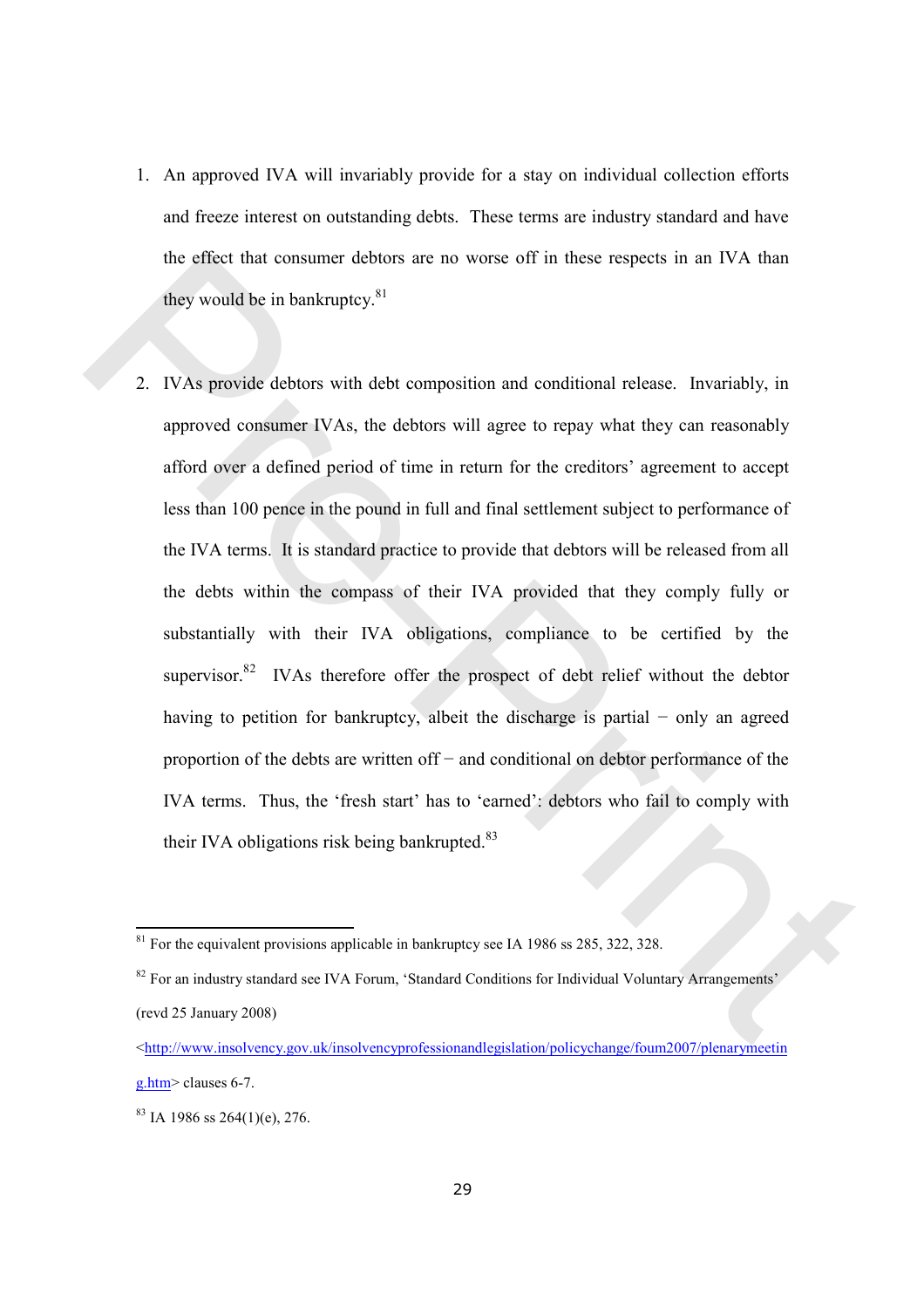- 3. IVA debtors avoid the greater publicity and perceived stigma associated with bankruptcy. The fact that a debtor has entered into an IVA is, like a bankruptcy order, a matter of public record in that it must be entered on the statutory insolvency register maintained by the Insolvency Service.<sup>84</sup> It will therefore be picked up by the credit reference agencies. There is, however, no requirement for IVAs to be gazetted or advertised in the press. order, a matter of public record in that it must be entered on the statutory insolvency<br>
register maintained by the Insolvency Service.<sup>86</sup> It will therefore be picked up by the<br>
ecolit reference agencies. There is, howev
	- 4. IVAs provide debtors in certain occupational and professional groups with a debt relief alternative which, unlike bankruptcy, will not impact their ability (because of legal or professional rules) to continue in their occupation or profession.
	- 5. Debtors who have non-exempt assets and relatively stable incomes may be able to protect assets that they would have to surrender in bankruptcy by offering creditors a

 $\overline{a}$ 

<http://www.insolvency.gov.uk/insolvencyprofessionandlegislation/policychange/ABrevisited/ABrevisited Menu.htm>. These report findings from surveys of various groups, including bankrupts, which corroborate Tribe's findings. In particular, bankrupts identified the publicity given to bankruptcy orders through advertisement and the signal that bankruptcy sends about debtors' inability to meet their obligations as stigmatising factors.

<sup>&</sup>lt;sup>84</sup> IR 1986 rr 6A.1-6A.2. In a recent survey, over 70 per cent of a sample of debtors gave answers that indicated a continuing perception of stigma attaching to bankruptcy. See J Tribe, 'Centre for Insolvency Law and Policy: Bankruptcy Courts Survey 2005 − A Pilot Study' (2006)

 $\langle$ http://www.insolvency.gov.uk/insolvencyprofessionandlegislation/research/personaldocs/BankruptcyCour tsSurvey.pdf> 104-107. See also two reports prepared by the Insolvency Service, 'Attitudes to Bankruptcy' (2005) <http://www.insolvency.gov.uk/insolvencyprofessionandlegislation/policychange/attitudes/reportattitudestobankruptcy1.pdf>; 'Attitudes to Bankruptcy Revisited' (2007)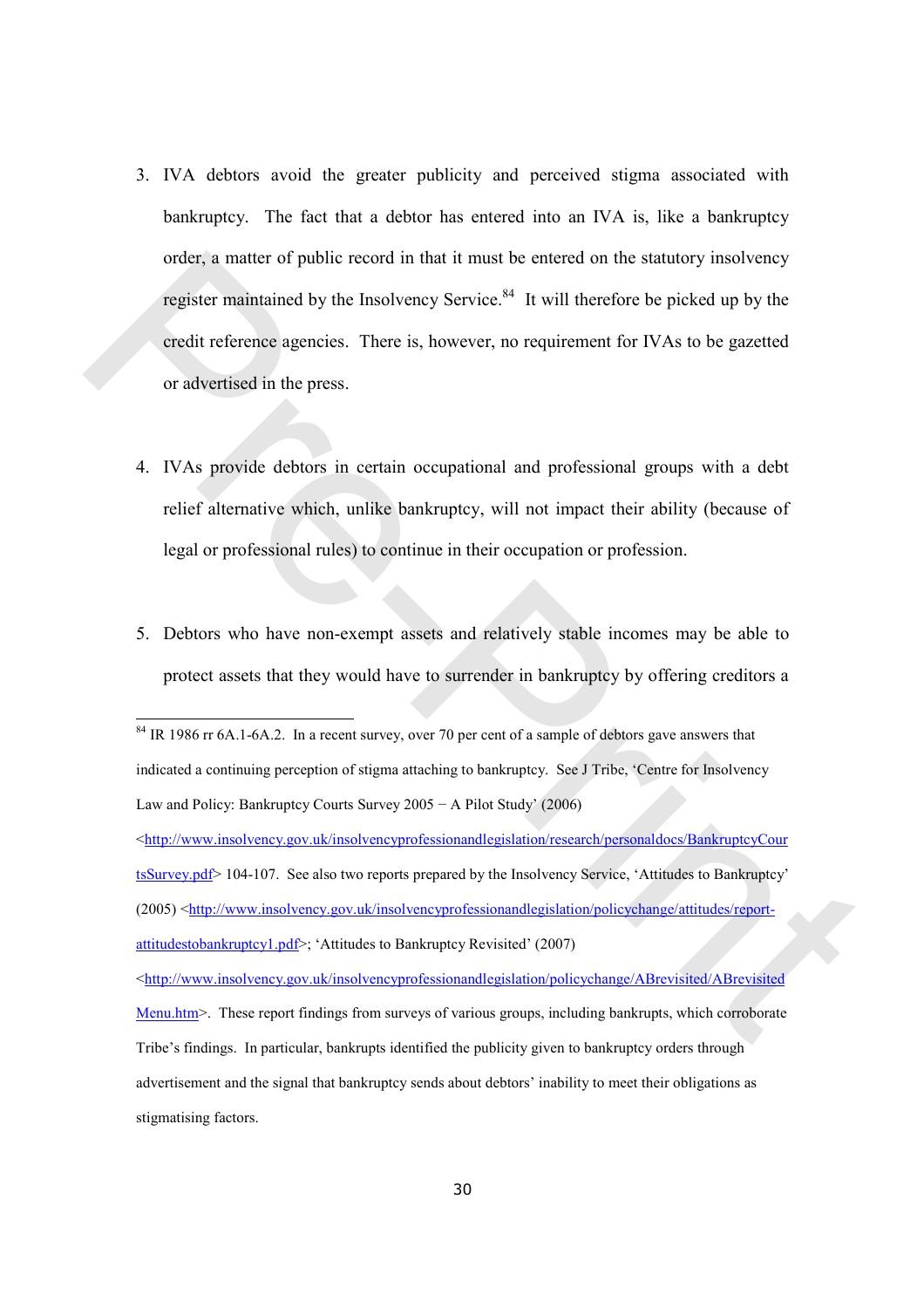higher proportion of their income by way of monthly contributions. Thus, the intuition is that consumer debtors with assets and relatively higher incomes should, in theory, favour a bankruptcy alternative such as an IVA whereas consumer debtors with few assets and relatively lower incomes should favour bankruptcy.<sup>85</sup>

6. Following on from the previous point, IVAs, in theory, provide salaried homeowners with a mechanism for protecting their homes. In bankruptcy, the debtor's interest in the home is at risk as it vests in the trustee for the benefit of creditors. In an IVA, the debtor's interest does not vest by operation of law in the supervisor; it remains with the debtor. Thus, so long as debtors can maintain their mortgage repayments, their home is not at risk. There is, however, a powerful creditor expectation that debtors who are salaried homeowners will release a portion of any equity that may accrue during the course of the IVA in addition to making monthly payments from income.<sup>86</sup> The industry standard requirement is an obligation on the debtor to re-mortgage towards the end of the IVA in order to release capital for the benefit of unsecured creditors who are bound into the arrangement. In theory, if allowance is made for the debtor to continue paying the mortgage, this can be expected to reduce the amount of the debtor's disposable income available for contributions towards repayment of unsecured debt. Equity release provisions are therefore designed to compensate theory, favour a bankruptcy alternative such as an IVA whereas consumer debtors<br>with few assets and relatively lower incomes should favour bankruptcy.<sup>85</sup><br>6. I collowing on from the previous point, IVAs, in theory, provide

<sup>85</sup> Ziegel (n 8) 48.

<sup>&</sup>lt;sup>86</sup> This creditor expectation is now enshrined in the IVA Protocol on which see text to nn 140-142.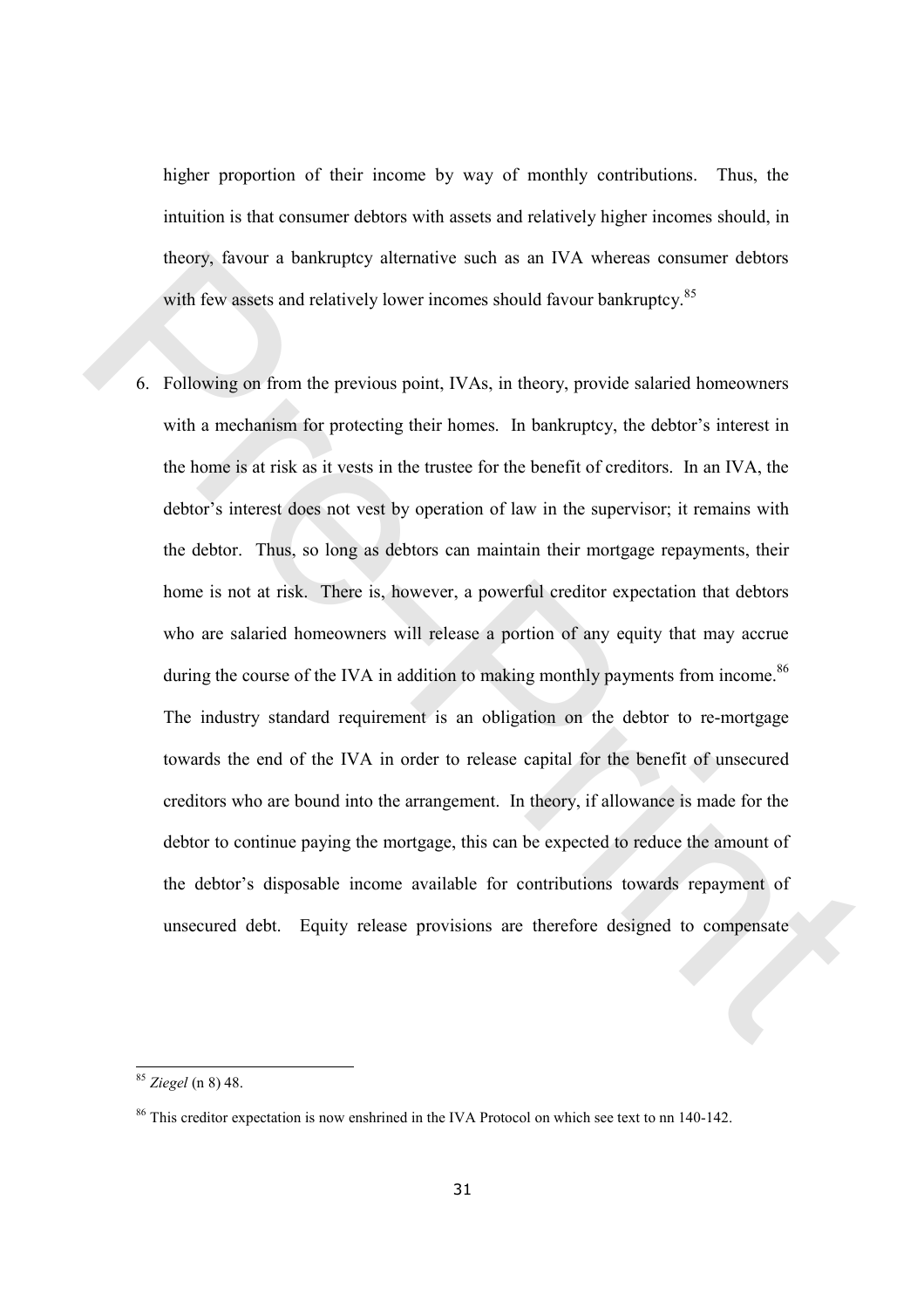unsecured creditors for accepting lower monthly contributions during the life of the IVA which enable debtors to maintain in full their repayments to secured creditors.<sup>87</sup>

IVAs also have theoretical advantages for creditors over bankruptcy:

1. They offer the prospect of better returns than bankruptcy.<sup>88</sup> It is understood anecdotally that consumer bankruptcy cases produce little by way of return to creditors. In the case of salaried debtors IVAs should produce higher realisations from ongoing income because creditors can demand contributions from income for a longer period than the three years permitted in bankruptcy.<sup>89</sup> In practice, IVA proposals are invariably drafted on the assumption that debtor contributions net of the IP's costs and fees will generate more for creditors than bankruptcy. The government's current policy is to reinforce this assumption by engineering a reduction in the fixed costs associated with the IVA approval process with the aim of increasing net returns to creditors.<sup>90</sup> IVAs also have theoretical advantages for creditors over bankruptcy.<br>
1. They offer the prospect of better returns than bankruptcy.<sup>82</sup> It is understood<br>
ancedotally that consumer bankruptcy cases produce little by way of

 $87$  Who enjoy statutory protection by virtue of IA 1986 s 258(4). See text to nn 70-71.

<sup>&</sup>lt;sup>88</sup> For historic evidence, see *Pond* (n 21). See also M Green, 'IVAs, Over-indebtedness and the Insolvency Regime: Short Form Report' (2002)

<sup>&</sup>lt;http://www.insolvency.gov.uk/insolvencyprofessionandlegislation/policychange/ivapolicyresearch/shortfo rmreport.doc>.

<sup>&</sup>lt;sup>89</sup> The industry standard is five years for IVAs: see text to nn 69-70, 140-141.

 $90$  See further text to nn 111-113 on the forthcoming introduction of the simple IVA.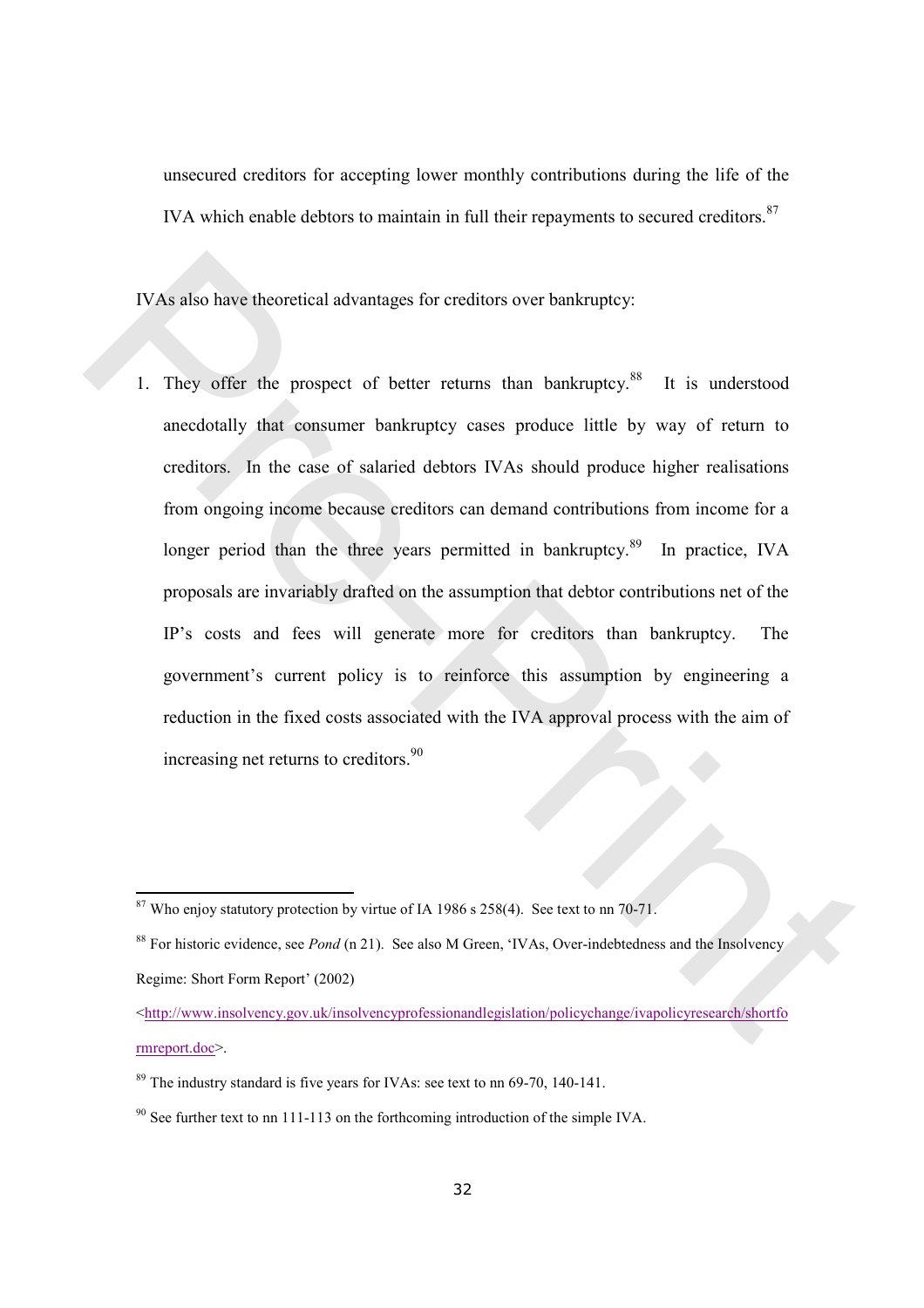2. There may be reputational advantages for institutional creditors in supporting IVAs rather than resorting to bankruptcy as a collection device.

#### Options for consumer debtors outside of IA 1986: informal debt resolution

There is nothing to preclude consumer debtors from entering into informal arrangements for the rescheduling of debts with their creditors<sup>91</sup> and a considerable market for nonstatutory debt management plans ('DMPs') has emerged in which there is a mix of private sector and third (voluntary) sector providers.<sup>92</sup> DMPs are simply rescheduling agreements which extend the contractual period for repayment. The standard pattern is that the debts are consolidated and the debtor pays an affordable monthly contribution to the provider who, in turn, distributes the payment among creditors. DMPs usually provide for repayment in full over time or repayment on the terms of the DMP until such time as the debtor has sufficient resources to meet the repayments as originally contracted. Costs vary according to the provider. Some providers pass their costs onto the creditors while others charge the debtor but spread the cost over the lifetime of the arrangement.<sup>93</sup> **Options for consumer debtors outside of IA 1986: informal debt resolution**<br>
There is nothing to preclude consumer debtors from entering into informal arrangements<br>
for the rescheduling of debts with their creditors<sup>31</sup> a

 $91$  Cork Report (n 1) 92.

 $92$  See I Ramsay, 'Bankruptcy in Transition: The Case of England and Wales' in Niemi-Kiesiläinen et al (n 4) 214-217.

 $93$  To illustrate, say that Debtor needs to pay £200 per month for five years to pay off her debts and the DMP provider's costs are 10 per cent of the total repayments (£1,200). If the creditors bear the cost (as is the case with DMPs offered by some of the voluntary sector providers that are credit industry funded) the provider will distribute the proceeds to creditors net of the 10 per cent but this will be treated as payment in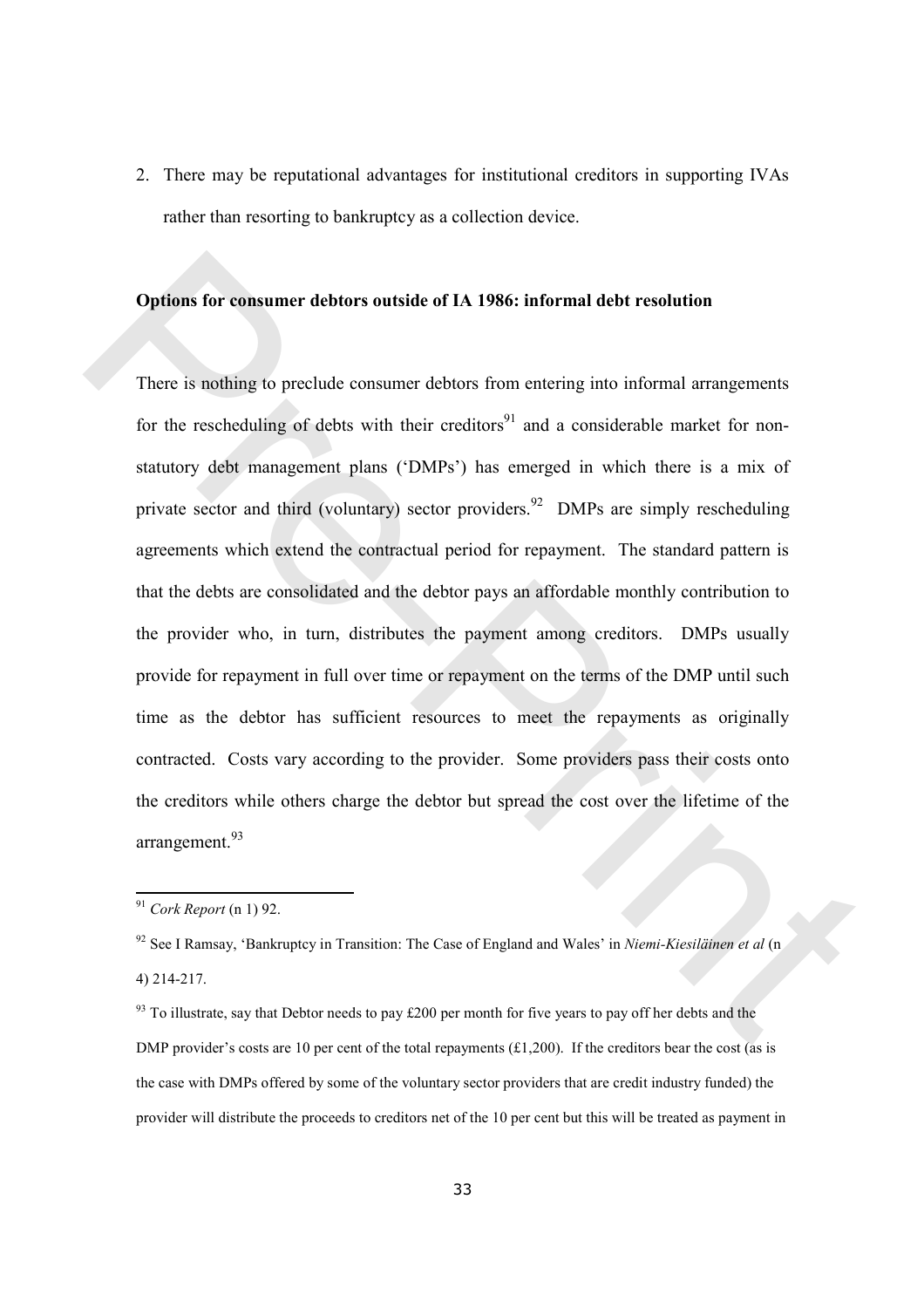DMPs may have advantages for some debtors, such as homeowners, as they can be entered into without assets having to be surrendered. However, compared with bankruptcy and IVAs, they have several disadvantages. They do not stay individual collection efforts (they are informal and no more legally binding than a unilateral promise to forbear). Unlike IVAs, they do not provide a 'cram down' mechanism for dealing with dissentient creditors. There is no guaranteed interest freeze and no debt relief. The object of the exercise is simply to reduce monthly payments by stretching out the repayment period. Ultimately the whole debt together with interest remains repayable and it follows that the higher the debtor's debt to income ratio, the longer the DMP will need to last. Anecdotally, it is understood that DMPs have been entered for periods of upwards of 10 years. DMPs and their providers have hitherto been largely unregulated.<sup>94</sup> A form of statutory DMP has now been enacted although the relevant provisions have not come into force.<sup>95</sup> These provisions would not prevent debtors from continuing to enter non-statutory DMPs. bankruptcy and IVAs, they have several disadvantages. They do not stay individual<br>collection effects (they are informal and no more legally binding than a unifacted promise<br>to focbear). Unlike IVAs, they do not provide a

full. If Debtor is required to pay the costs, the repayment term would need to be extended by a further six months to cover the costs and return one hundred pence in the pound to creditors.

<sup>94</sup> There is a requirement under the Consumer Credit Act 1974 for providers to hold a standard consumer credit license from the Office of Fair Trading if they carry out 'ancillary credit business' involving debt adjustment, counselling, collecting or administration relating to debts due under regulated consumer credit or consumer hire agreements. DMP providers need a license because the average consumer's debts are likely to include advances made under regulated agreements. Moves have been made in the direction of greater self-regulation through the establishment of the Debt Resolution Forum: see

<http://www.debtresolutionforum.org.uk/index.php> and text to n 137.

l

<sup>95</sup> See Tribunals, Courts and Enforcement Act 2007 ss 109-133 and text to nn 144-145.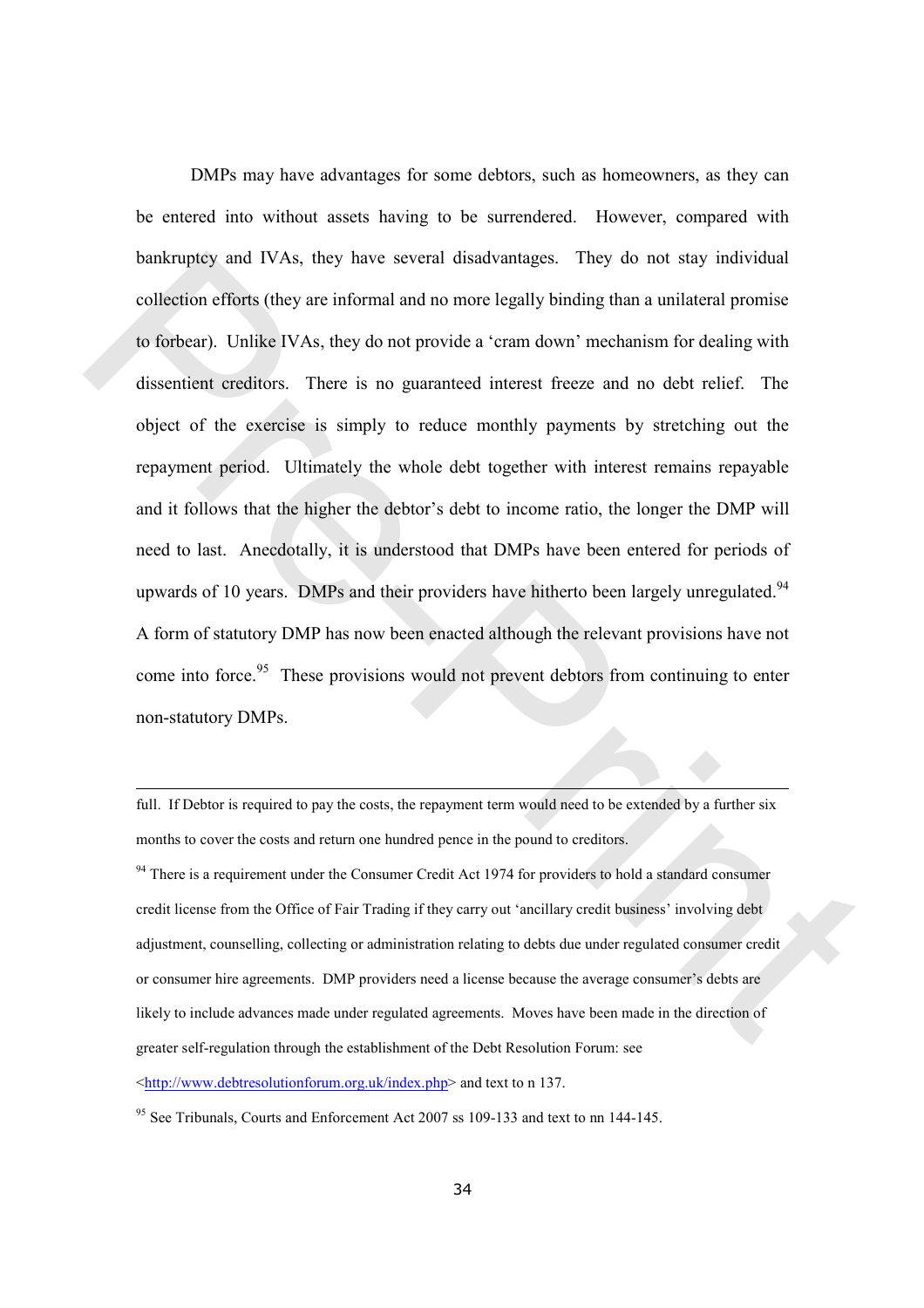There are no reliable statistics indicating over time how many debtors have opted for DMPs. The Insolvency Service has estimated that around 72,500 debtors signed up to DMPs in 2004 accounting for 59 per cent of debtors who entered a debt resolution process in that year (the figures for bankruptcy and IVAs were 29 per cent and 9 per cent respectively and the balance was made up by the lightly used county court administration order process).<sup>96</sup> As these debtors are not counted in the insolvency statistics and are therefore hidden from view there is every reason to believe that the per capita rates for bankruptcies and IVAs do not accurately capture the full extent of consumer overindebtedness in England and Wales.<sup>97</sup> DMPs in 2004 accounting for 59 per cent of debtors who entered a debt resolution<br>process in that year (the figures for bankruptcy and IVAs were 29 per cent and 9 per cent<br>respectively and the balance was made up by the lig

Aside from DMPs, the other route to informal resolution is some form of refinancing by way of consolidation loan or home equity release. Refinancing involves the taking on of new debt to repay old debt – in the popular jargon the old is 'rolled over' into the new. Refinancing solutions are therefore only viable for debtors who can realistically afford to service the new debt. In the light of the 'credit crunch' it seems likely that sources of funds for refinancing will be scarcer and therefore more expensive especially for borrowers with impaired credit histories.

<sup>96</sup> Insolvency Service, 'Improving Individual Voluntary Arrangements' (2005) ('Improving IVAs') <http://www.insolvency.gov.uk/insolvencyprofessionandlegislation/con\_doc\_register/improvingIVAs.pdf> 11.

 $97$  See text to nn 22-24.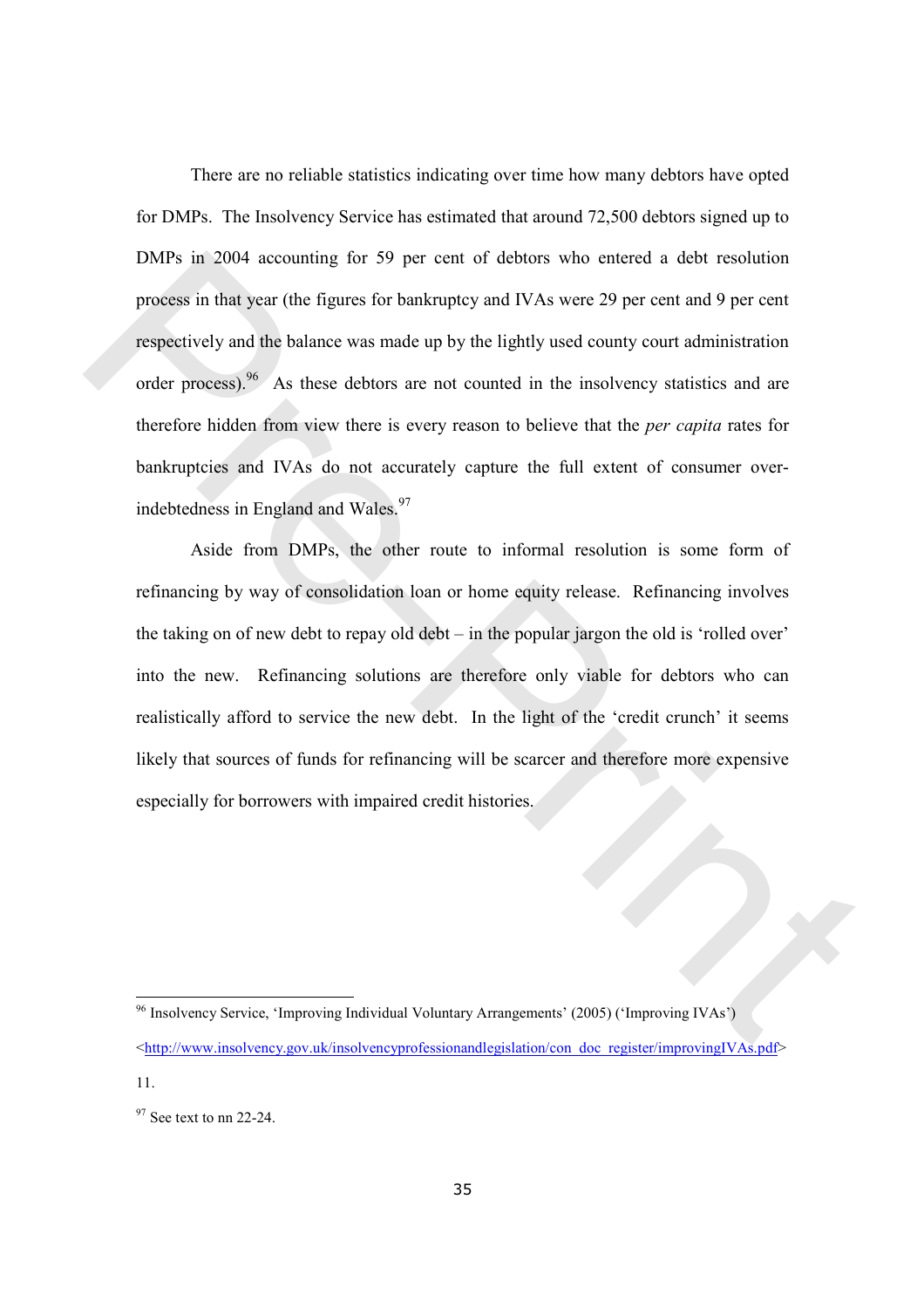#### THE RISE OF IVAs 2003-2006

Recall the story recounted earlier based on the official statistics. Bankruptcies grew steadily between 2003 and 2006: 15.3% year on year in 2003 followed by straight line annual growth of roughly 30 per cent between 2004 and 2006). However, IVAs grew much faster: 41.7 per cent in 2004; 88.7 per cent in 2005; 118.5 per cent in 2006. Debtors therefore opted for IVAs in ever increasing numbers, and yet, from 1 April 2004, this growth took place against the background of an apparent easing of the bankruptcy regime. Although a streamlined procedure for consumer IVAs is now very much on the reform agenda,<sup>98</sup> there have been no legislative changes of comparable significance to the IVA regime since it was introduced in the mid-1980s.<sup>99</sup> So, not only did IVAs grow faster than bankruptcies between 2003 and 2006, they did so against a background in which the IVA regime did not change but the bankruptcy regime was (on one view) substantially liberalised. This then is our first puzzle: why did IVAs suddenly become more popular during a period (especially from the second quarter of 2004) when many believed that bankruptcy would become more popular relative to IVAs? Recall the story recounted earlier based on the official statistics. Bankruptcies grew<br>steadily between 2003 and 2006: 15.3% year on year in 2003 followed by straight line<br>amual growth of roughly 30 per cent between 2004

In the previous section, I considered a number of factors which may be thought to give IVAs an edge over bankruptcy for certain classes of debtor. To reiterate, the main advantages of IVAs are: (i) debtors can avoid the greater publicity accorded to

 $98$  See text to nn 111-113.

 $\frac{99}{2}$  Some changes were made by the Insolvency Act 2000, notably removal of the previous mandatory requirement for the debtor to apply to the court for an interim order (a form of stay) before making an IVA proposal to creditors. Applications for an interim order are now optional: see IA 1986 ss 252-253, 256A. In practice, the majority of consumer debtors propose an IVA without first applying for an interim order.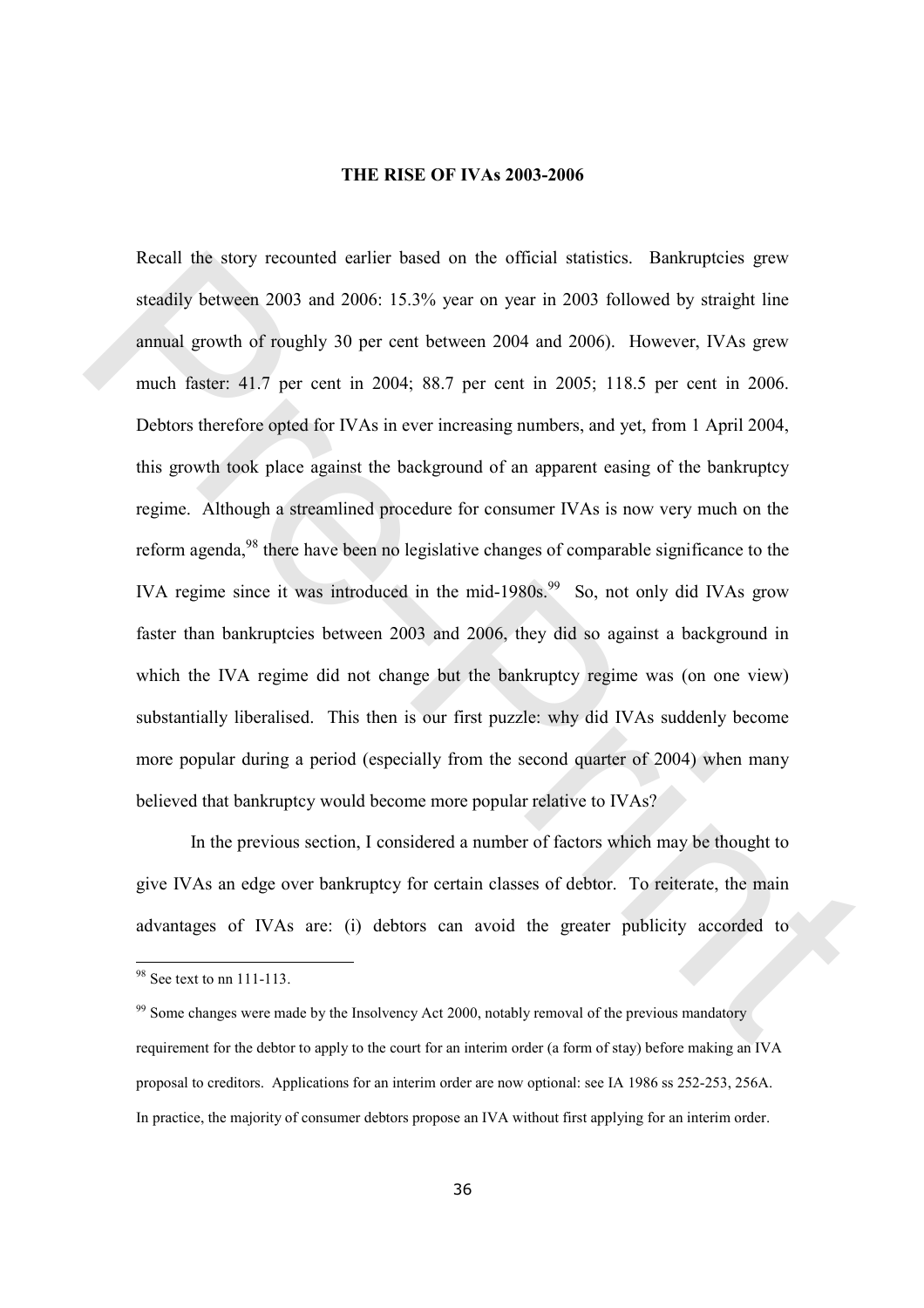bankruptcy; (ii) debtors within certain occupational groups can avoid the impact of bankruptcy on their occupational or professional status; (iii) debtors with assets (especially homes) and relatively stable incomes have some prospects of protecting their assets by proposing an IVA. All of these advantages were available to debtors well before 2003 and at a time when bankruptcy was considered to be less liberal. And yet IVA numbers were stable relative to bankruptcy numbers between 1999 and 2003 and actually declined in 2001 and 2002 while bankruptcy numbers were steadily growing.

Did the sudden increase in the popularity of IVAs perhaps have something to do with the profile of debtors? One possible theory is that there was a rising trajectory of financial distress among people for whom IVAs appear to be a natural solution: higher income debtors with assets to shelter; debtors in occupational or professional groups most impacted by bankruptcy. However, this still begs the question why these 'natural constituents' would suddenly opt for IVAs rather than DMPs which can also be used to shelter assets and avoid the residual legal restrictions applicable to bankrupts.

Furthermore, an analysis of over 6,000 IVAs entered into between July and November 2005 carried out by accountancy firm PricewaterhouseCoopers suggests that the average IVA debtor is likely to be 'unskilled, earning less than £30,000 per annum and living in rented accommodation'.<sup>100</sup> Although that evidence provides at best a statistically significant snapshot of IVA debtor profiles for five months in 2005, it offers some support for the view that IVAs have increasingly been populated by non-homeowning salaried debtors as well as by 'natural constituents'. These debtors − salaried debtors who have little by way of assets to protect – may make candidates for IVAs if (especially homes) and relatively stable incomes have some prospects of protecting their<br>assets by proposing an IVA. All of these advantages were available to debtors *well*<br>before 2003 and at a time when bankruptcy was c

 $\overline{\phantom{a}}$ 

 $100$  Living on Tick (n 20).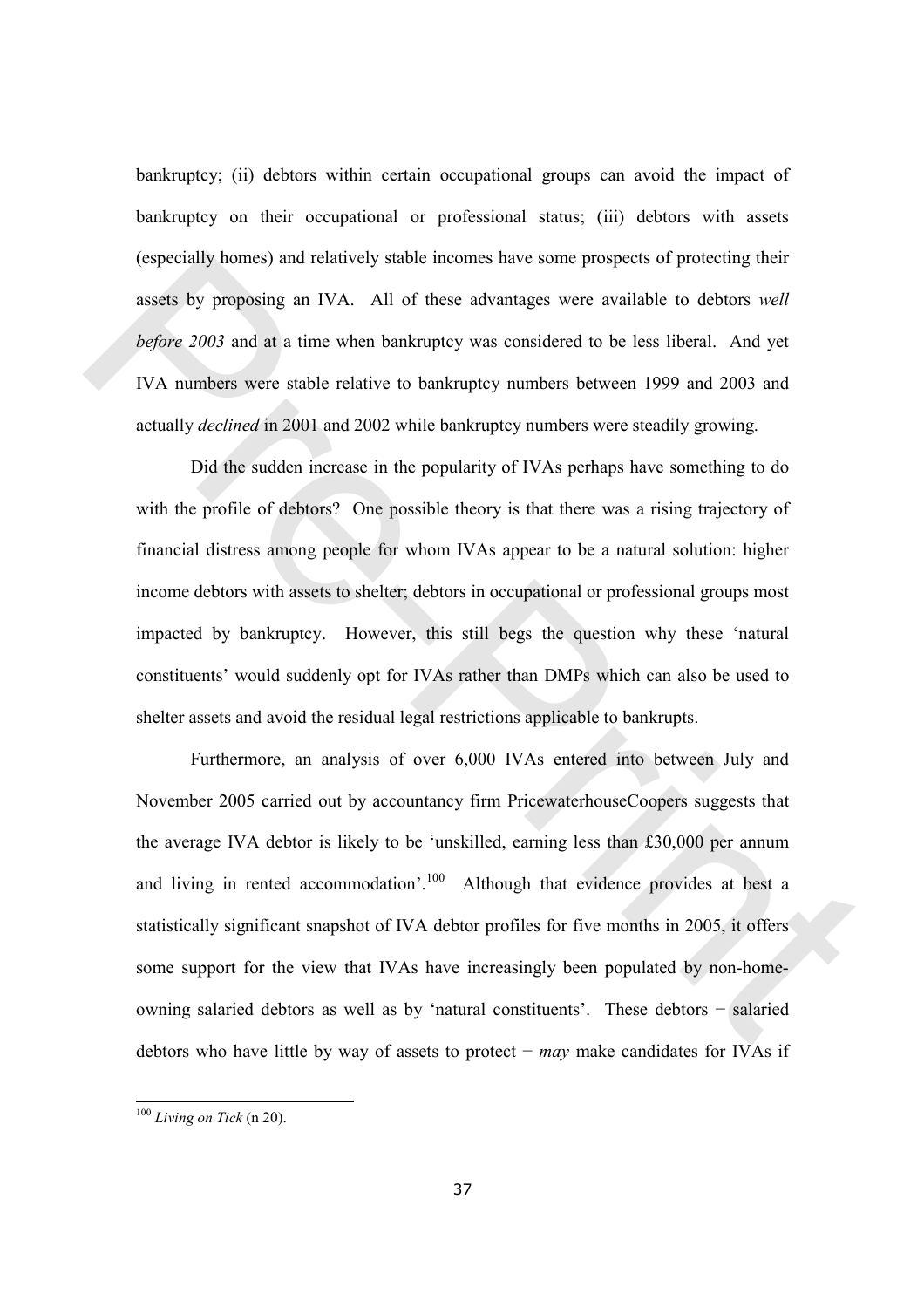they can afford a sufficient monthly contribution to satisfy the demands of creditors. However, from their standpoint, the economic choice between bankruptcy and an IVA does not obviously favour the IVA. It is not immediately clear why such debtors would voluntarily opt for a five-year payment plan (in accordance with prevailing creditor expectations) coupled with a long-term conditional discharge rather than a maximum three-year payment plan coupled with an automatic discharge after one year in bankruptcy. Moreover, an IVA debtor who defaults on the IVA payments risks bankruptcy in any event. A further point is that the credit industry does not appear to treat IVAs any more favourably than bankruptcy on the debtors' credit histories at the point of entry. The credit reference agencies simply classify entry into any formal insolvency procedure as 'default' though there may be some positive adjustment to the debtor's credit history in the event that an IVA is successfully completed.<sup>101</sup> It is true that debtors who go bankrupt are subjected to more intensive scrutiny and publicity than is the case with IVA debtors. It is also true that debtors risk the imposition of postdischarge restrictions in bankruptcy, although in practice the risk is less than 5 per cent because of practical constraints on the capacity of the Insolvency Service to investigate and process cases.<sup>102</sup> Thus, on balance, there seems to be a clear case for saying that does not obviously favour the IVA. It is not immediately clear why such debtors would<br>voluntarily opt for a five-year payment plan (in accordance with prevailing creditor<br>expectations) coupled with a long-term conditional

 $101$  See Is a Voluntary Arrangement Right for Me? (n 75).

<sup>&</sup>lt;sup>102</sup> The Service secured 1,867 bankruptcy restrictions orders and undertakings in its financial year ended 31 March 2007. See Insolvency Service, Annual Report and Accounts 2006-07 (HC 752) 18. There is a time lag between a debtor being made bankrupt and being made subject to post-discharge bankruptcy restrictions. But on a crude approximation based on a conservative bankruptcy rate of say 50,000 per annum and a generous bankruptcy restrictions rate of 2,000 per annum, only around 4 per cent of debtors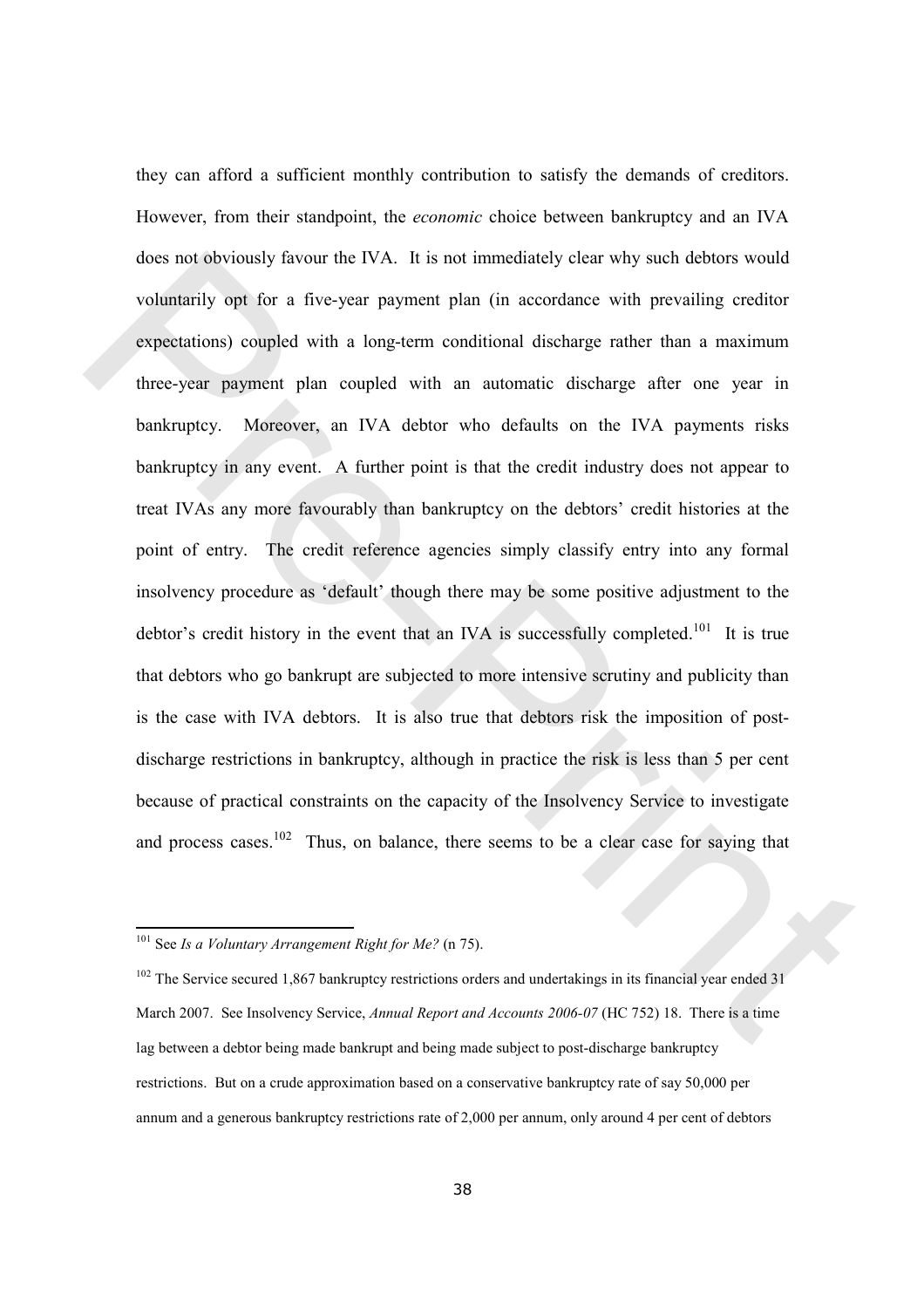these debtors would be financially better off in bankruptcy. That they have opted for IVAs instead tends to imply that non-economic factors − perceptions of stigma associated with bankruptcy, concerns about additional publicity and scrutiny or even a moral impulse to repay as much as possible − may outweigh economic factors in influencing debtor behaviour.<sup>103</sup>

So far I have presented the choice between bankruptcy and IVA on the assumption that debtors will calculate the relative costs and benefits and act accordingly. But this rational choice calculus, which prioritises human agency-based explanations of behaviour over structural explanations, ignores the point that the 'choice' of option is very likely to be influenced by the debtor's interactions with the wide range of intermediaries in the public, private and voluntary sectors that offer debt advice and 'debt solutions'. The role of intermediaries is likely to be particularly significant where the 'choice' is complex and finely balanced as appears to be the case for salaried debtors who do not own their homes, have few or no high value assets and for whom bankruptcy poses no threat to occupational or professional status. Thus, we cannot arrive at a complete understanding of what happened between 2003 and 2006 without an account of how the market has developed on the supply side. Even assuming that IVAs have a natural constituency of debtors, there needs to be provision in the market to meet rising demand. It follows that institutional explanations of the rise of IVAs on the supply side with hankruptcy, concerns about additional publicity and scrutiny or even a moral<br>impulse to repay as much as possible – may outweigh comonnic factors in influencing<br>debtor behaviour.<sup>100</sup><br>So far 1 have presented the choi

l

entering bankruptcy can expect to have to suffer post-discharge restrictions. At the current bankruptcy rate of over 60,000, the percentage is likely to be even lower.

 $103$  See *Insolvency Service* (n 84) suggesting that bankruptcy is perceived as being stigmatising precisely because it indicates failure to pay debts. Of course, IVA providers in the private sector have good incentives to 'talk up' the stigmatising effects of bankruptcy through the advice they offer.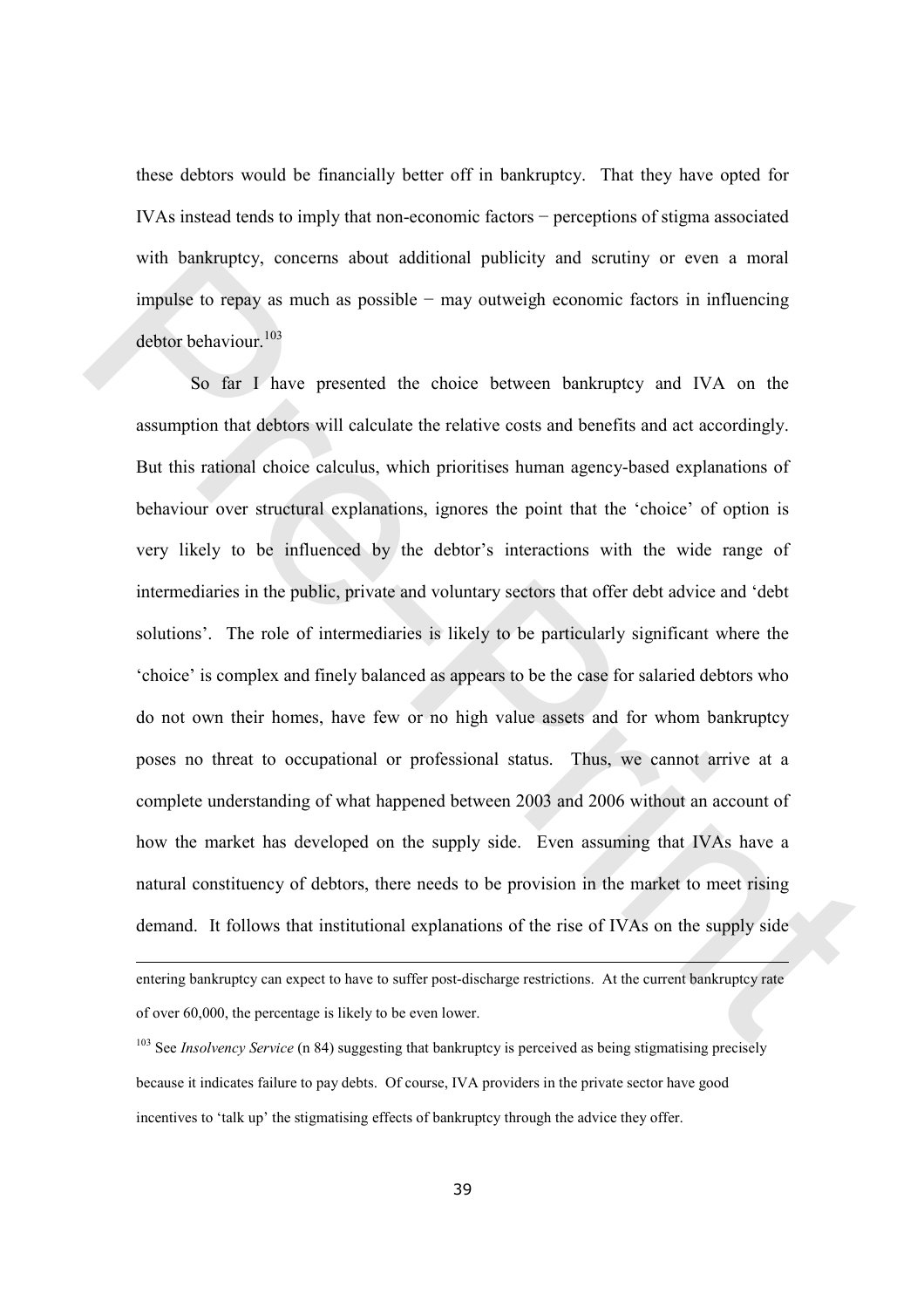are at least as important as (if not more important than) behavioural explanations on the demand side. Indeed, it is arguable that the significant changes in the market for debt resolution outlined below were the single most critical explanatory variable on the assumption that supply-side actors not only meet demand but also help to create it.

#### Explaining the rise of IVAs: the role of IVA factories

The exponential growth in IVA numbers occurred against the background of significant changes in the market for debt resolution characterised by the emergence of powerful new players offering commoditised volume 'debt solutions' to hard pressed consumer debtors. These players − sometimes pejoratively referred to as 'IVA factories' − have constructed business models which enable them to process high volumes of debtors through IVAs. A number of volume providers controlling between them high levels of market share established themselves rapidly.<sup>104</sup> Some of these leading firms acquired stock market listings. It is essentially this shift towards volume provision that drove the transformation of the IVA from a restructuring tool for self-employed debtors and professionals into a 'debt solution' for salaried consumer debtors. resolution outlined below were the single most critical explanatory variable on the<br>assumption that supply-side actors not only *moet* demand but also help to *create* it.<br>**Explaining the rise of IVAs: the role of IVA fac** 

The emergence of the factories amounted to a second stage in the evolution of volume provision of consumer debt resolution within the private sector. The first stage was the emergence of the unregulated debt management sector. Fee charging debt  $\overline{a}$ <sup>104</sup> Based on an analysis of the individual insolvency register (on file with author), Michael Green of the University of Wales, Bangor has established that between 1995 and 2005 the market share captured by the top 20 firms by volume of IVAs arranged increased from less than 39% to around 82%. Moreover, nearly half of the top 20 firms by volume in 2005 had only entered the market in 2001.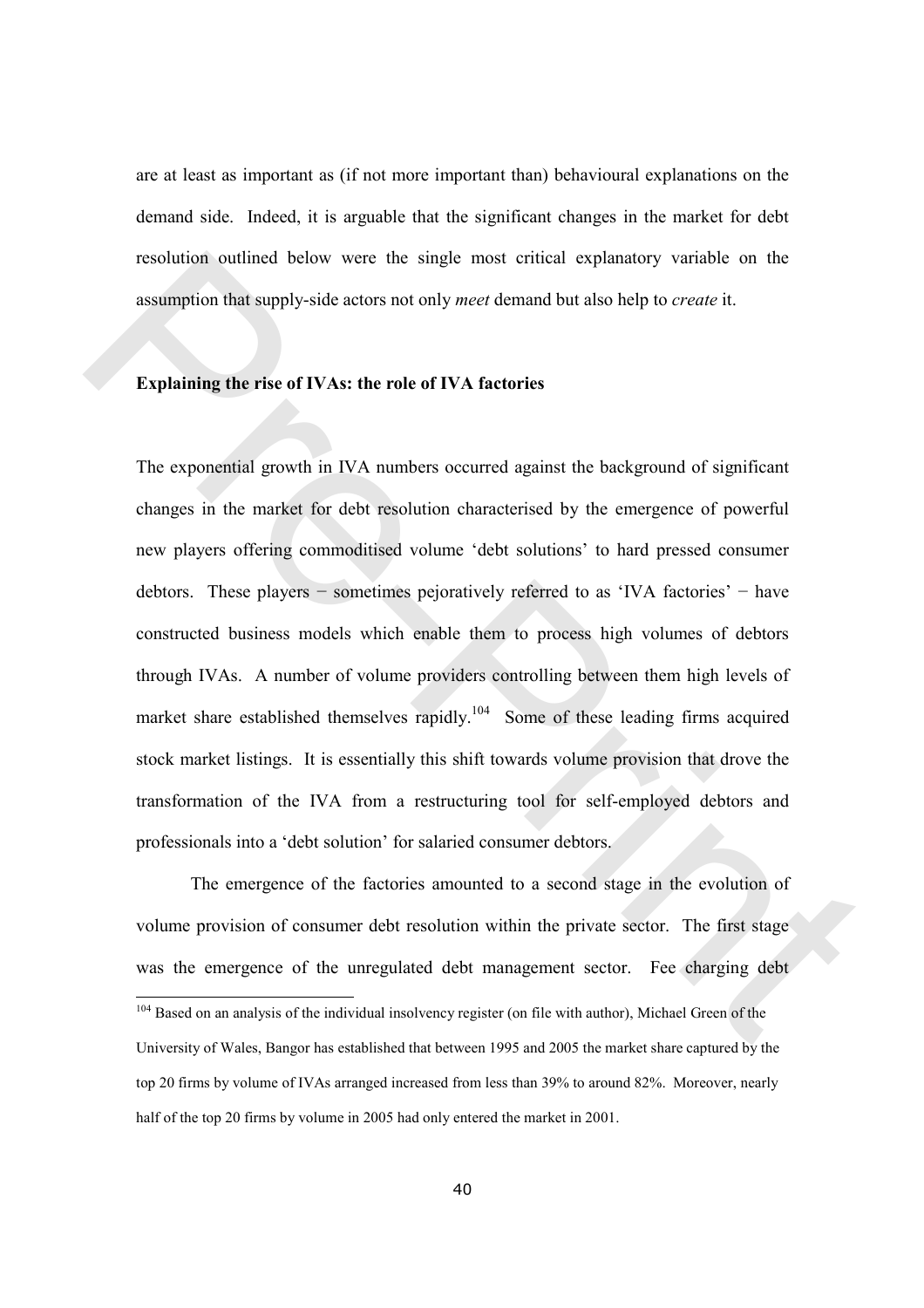management companies offering DMPs grew strongly during the 1990s as an alternative source of provision to third sector debt advisory services offered by organisations such as Citizens Advice and the Money Advice Trust. This was a period in which IVAs were stuck in a range of around 4,000 to 5,000 per annum, were still being used primarily by self-employed traders and professionals as was originally intended, and were being set up, more often than not, by small independent firms of insolvency practitioners.<sup>105</sup> Notwithstanding its statutory monopoly, it appears that the IP profession was not well geared up to exploit increasing demand from consumers for debt resolution through the medium of IVAs. There were a number of structural barriers. IPs have traditionally tended to operate along professional service lines with the vast majority of their fees deriving from corporate insolvency and restructuring work. Their principal sources of referrals are banks, accountants and solicitors, a referral network that works well in generating corporate case loads but does not connect with the public at large. A further barrier was that IPs were (and remain) subject to professional restrictions on advertising and on paying commissions to introducers of business with a view to securing appointments.<sup>106</sup> It has been argued that the IP profession's failure to capitalise on the rising tide of consumer over-indebtedness amounted to a failure of entrepreneurship.<sup>107</sup> Citizens Advice and the Money Advice Trust. This was a period in which IVAs were<br>stuck in a range of around 4,000 to 5,000 per anaum, were still being used primarily by<br>self-employed traders and professionals as was origi

 $105$  *Pond* (n 21).

<sup>&</sup>lt;sup>106</sup> In seeking publicity for and/or advertising his or her services an IP must act consistently with 'the dignity of the profession' and 'should not project an image inconsistent with that of a professional person bound to high ethical and technical standards'. See Insolvency Service, 'A Guide to Advertising and Publicity' (1999) <http://www.insolvency.gov.uk/insolvencyprofessionandlegislation/iparea/iparea.htm>. Payments or commissions offered to introducers of business are also considered unethical because they may compromise the integrity and objectivity of the IP in taking the insolvency appointment. See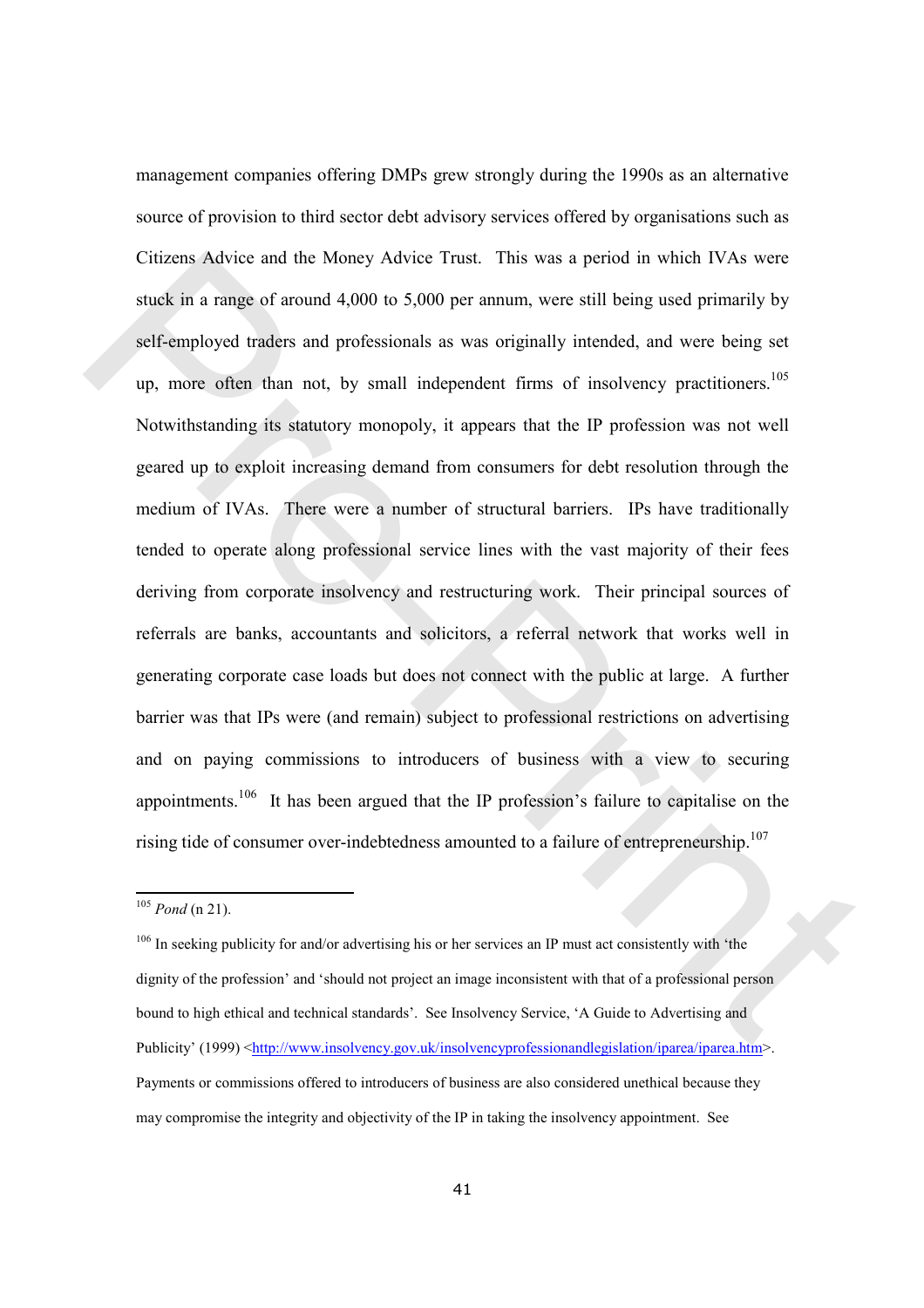The gap in the market was exploited by entrepreneurial new entrants who learned from the success of the early debt management companies. These entrepreneurs realised that IVAs could be offered to the public much in the same way as DMPs through a combination of high profile advertising and volume business processes. Some of the new providers were set up specifically to offer IVAs as a main service line while others were established by existing debt management companies.<sup>108</sup> In some cases there was explicit targeting of groups whose occupational status would be threatened if they opted for bankruptcy.

Given the IP profession's statutory monopoly, the new providers could not offer IVAs unless they could bring IPs into the business to act as nominees and supervisors. The business model which emerged is one in which a handful of IPs are employed by the provider to process high volumes of IVAs after initial screening has been carried out by low paid staff in a call centre or over the internet using a financial template designed to identify whether an IVA is a viable solution appropriate to the debtor's circumstances. Each element of the process is handled by different teams of staff in order to create an that IVAs could be offered to the public much in the same way as DMPs though a<br>combination of high profile advertising and volume business processes. Some of the new<br>providers were set up specifically to offer IVAs as a ma

Insolvency Service, 'Guidance on Ethics and Professional Conduct' also available via the previous web link.

 $107$  Green (n 88).

l

<sup>108</sup> An example of the former is Debt Free Direct and of the latter is Blair Endersby which was established by the leading DMP provider Baines and Ernst: see <http://www.debtfreedirect.co.uk/history.php> and <http://www.blairendersby.co.uk/who-are-we>.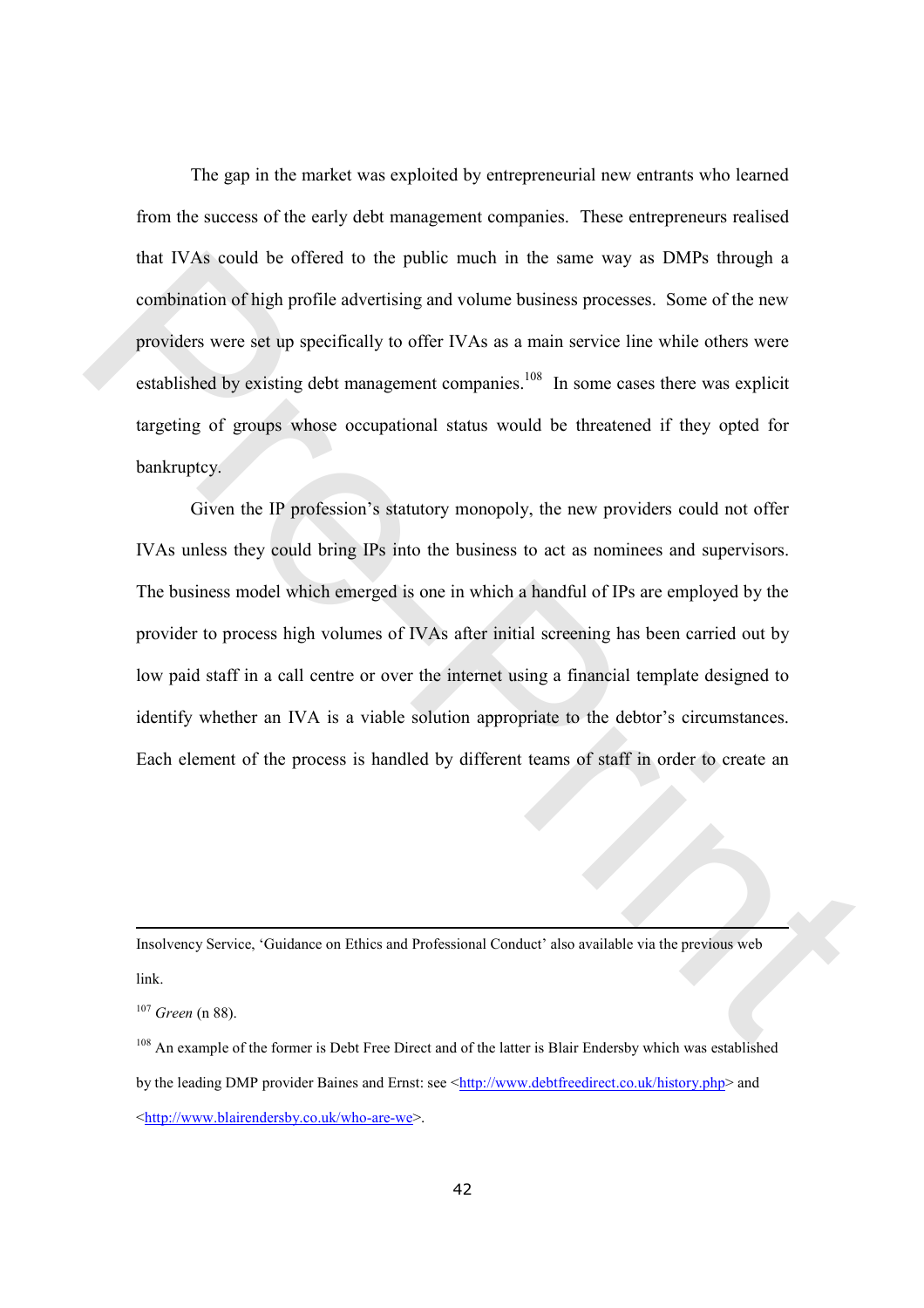efficient division of labour.<sup>109</sup> Once the initial contact, known in the industry as a 'lead', yields the possibility of an IVA, one team verifies the financial information provided by the debtor and generates a draft proposal for consideration and review by an 'in house' IP, another team handles the approval process and yet another team supports performance of the IP's supervisory and collection functions post-approval. By around 2003 volume providers generating IVAs on this kind of platform had gained a foothold in the market alongside the debt management companies, the free advice sector and lenders offering consolidation loans and equity release.

The growth in high profile volume provision of IVAs appears to have had at least two effects which go a long way to explaining the increase in take up between 2003 and 2006. Firstly, it provided a more visible alternative to bankruptcy for consumer debtors who wished to avoid bankruptcy. Secondly, it seems to have attracted debtors who might otherwise have entered DMPs or who were already in long dated DMPs with many years still to run. In other words, on the balance of probabilities, there was not only an impact on the overall composition of formal insolvencies but debtors also switched from informal to formal debt resolution. In the absence of reliable data on DMP volumes it is not possible to measure the size of any switching effect. However, it does seem likely that the expansion of volume IVA provision stimulated a switching effect from DMPs to IVAs as the latter acquired media profile and became more widely available.<sup>110</sup> the delton and generates a draft proposal for consideration and review by an 'in house'<br>
IP, snother team handles the approval process and yet another team supports performance<br>
of the IP's supervisory and collection func

<sup>&</sup>lt;sup>109</sup> For consideration of the kind of business process models that IVA firms use see Walters & Seneviratne (n 60) 30-34. Naturally, IVA firms do not operate on the model of a traditional provider of professional services.

<sup>&</sup>lt;sup>110</sup> Living on Tick (n 20). See also Ramsay (n 92) 223 on the possibility of a 'substitution effect' away from long-term DMPs towards debt-relief mechanisms.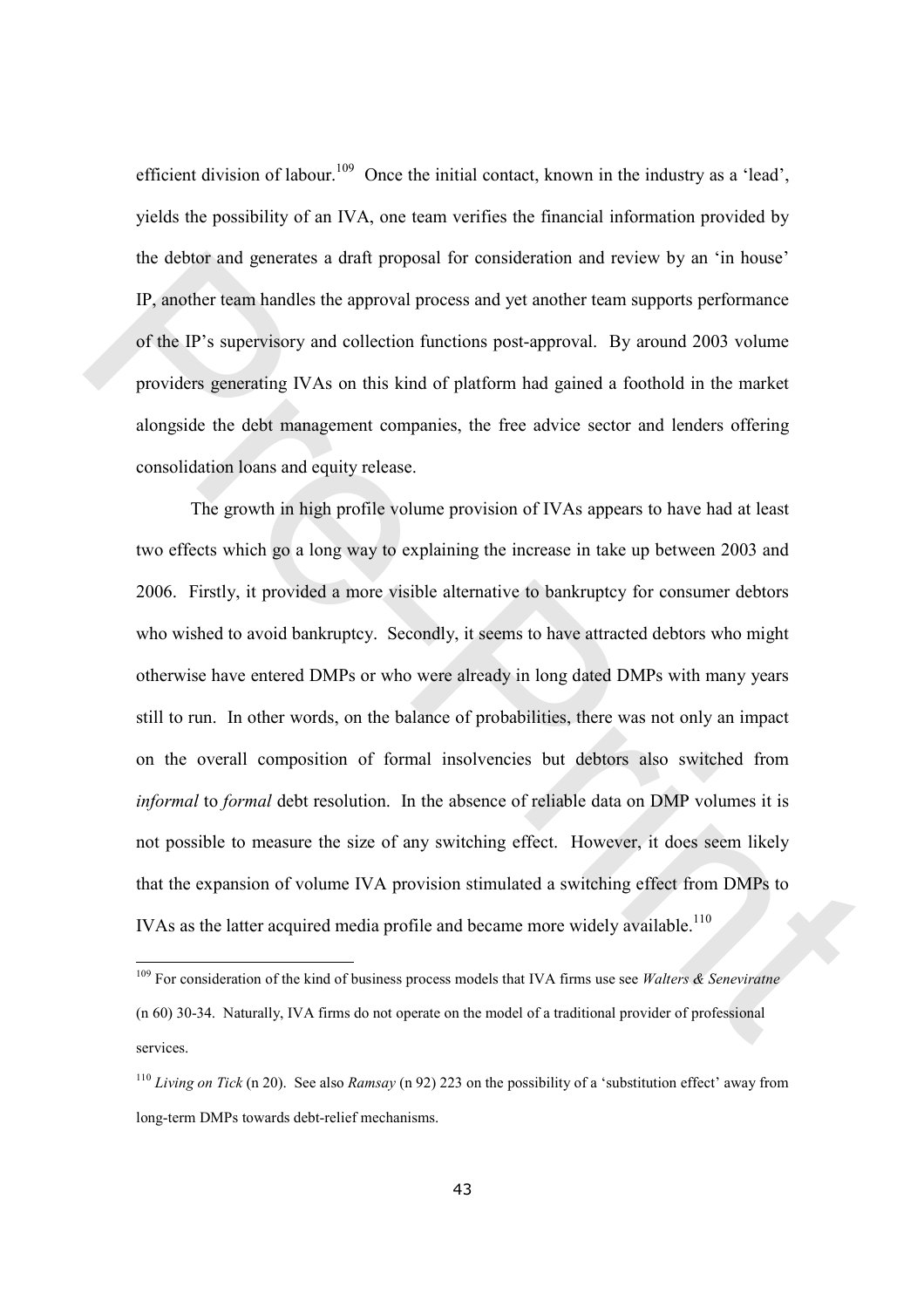#### Government policy

 $\overline{a}$ 

These developments on the supply side of the consumer debt resolution market have occurred in a broadly supportive policy environment. Government policy rests on the premise that IVAs are the best instrument for balancing the interests of debtors and creditors within the context of a credit society. In other words IVAs are thought of as a 'win, win': good for institutional creditors who over a run of cases should generate better returns from IVAs than from bankruptcies; good for debtors who in return for a defined period of financial discipline will get some measure of debt relief in contrast to DMPs, which offer no such prospect, and may last indefinitely. Indirectly, IVAs may also promote financial responsibility and financial rehabilitation as they require debtors to commit to a strict budget: the 'fresh start' has to be earned. The following extract from a 2007 government consultation document reflects these various strands of current policy:<sup>111</sup> These developments on the supply side of the consumer debt resolution market have<br>occurred in a lovadly supportive policy environment. Government policy rests on the<br>premise that IVAs are the best instrument for balancing

The IVA provides a flexible solution to a debtor's financial problems, balancing a debtor's need for certainty of reasonable payments over a set, planned timetable, against the need to maximise returns to creditors. An IVA is less punitive on the debtor (in terms of the restrictions imposed) than bankruptcy but it is not a soft

<sup>&</sup>lt;sup>111</sup> Insolvency Service, 'A consultation document on proposed changes to the IVA regime' (2007)  $\text{Khttp://www.insolvency.gov.uk/insolvencyprofession}$  $VA.pdf$  3, 9.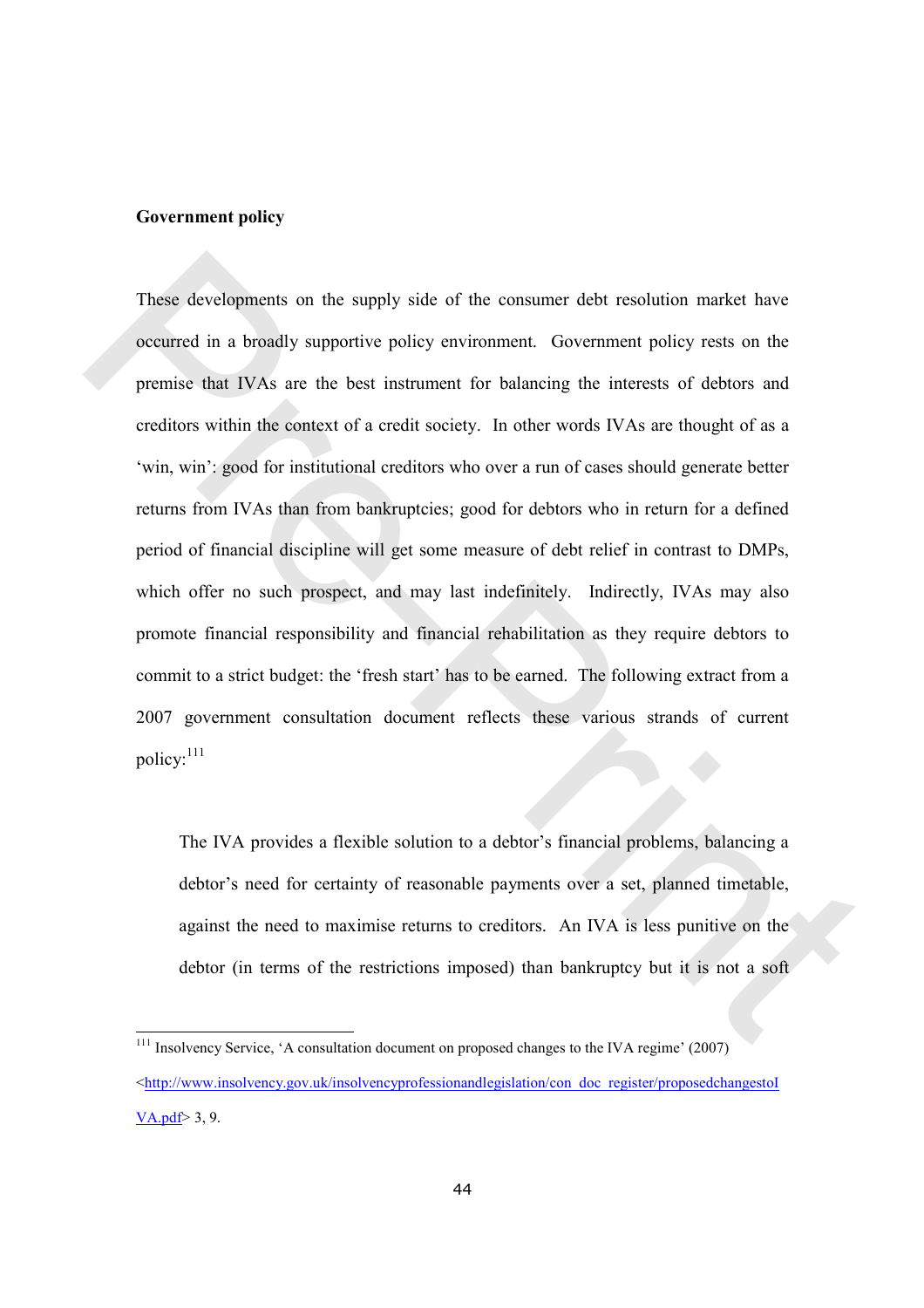option. An IVA requires commitment from the debtor as it is legally binding, publicly recorded and if it fails, the debtor can still be made bankrupt.

This policy thinking has been translated into reform. The government is expected to introduce a new 'simple' IVA ('SIVA') − a streamlined IVA designed for consumer debtors who have undisputed unsecured debts of £75,000 or less − in late-2008 or early-2009. The current IVA procedure will be retained for debtors (business or consumer) whose debts exceed £75,000.<sup>112</sup> The SIVA is an interesting example of contemporary law reform in that the Insolvency Service derived much of its content from the deliberations of a working group the members of which included representatives from the credit industry and from the volume providers. The aim of the reform is to reduce fixed costs associated with the current procedure that have to be incurred regardless of the size of the debtor's liabilities. So, for example, it is proposed to replace the current mandatory requirement for a 'real' creditors' meeting with the use of voting by correspondence and to remove several of the IP's existing reporting requirements. Some dilution of creditors' rights is also contemplated. Creditors will no longer be permitted to seek modifications of the proposed IVA terms – it will be a case of 'take it or leave it' – and the threshold for approval of IVA proposals will be reduced from the present level of in excess of 75 per cent of creditors by value to a simple majority by value. The theory is that by reducing fixed costs that are currently unavoidable there will be a corresponding increase in net returns to creditors. This policy thinking has been translated into reform. The government is expected<br>to introduce a new 'simple' IVA ('SIVA') - a streamlined IVA designed for consumer<br>debtors who have undisputed unsecured debts of £75.000 or

 $\overline{\phantom{a}}$ 

<sup>&</sup>lt;sup>112</sup> Ibid. For further background, see McKenzie Skene & Walters (n 11); Improving IVAs (n 96).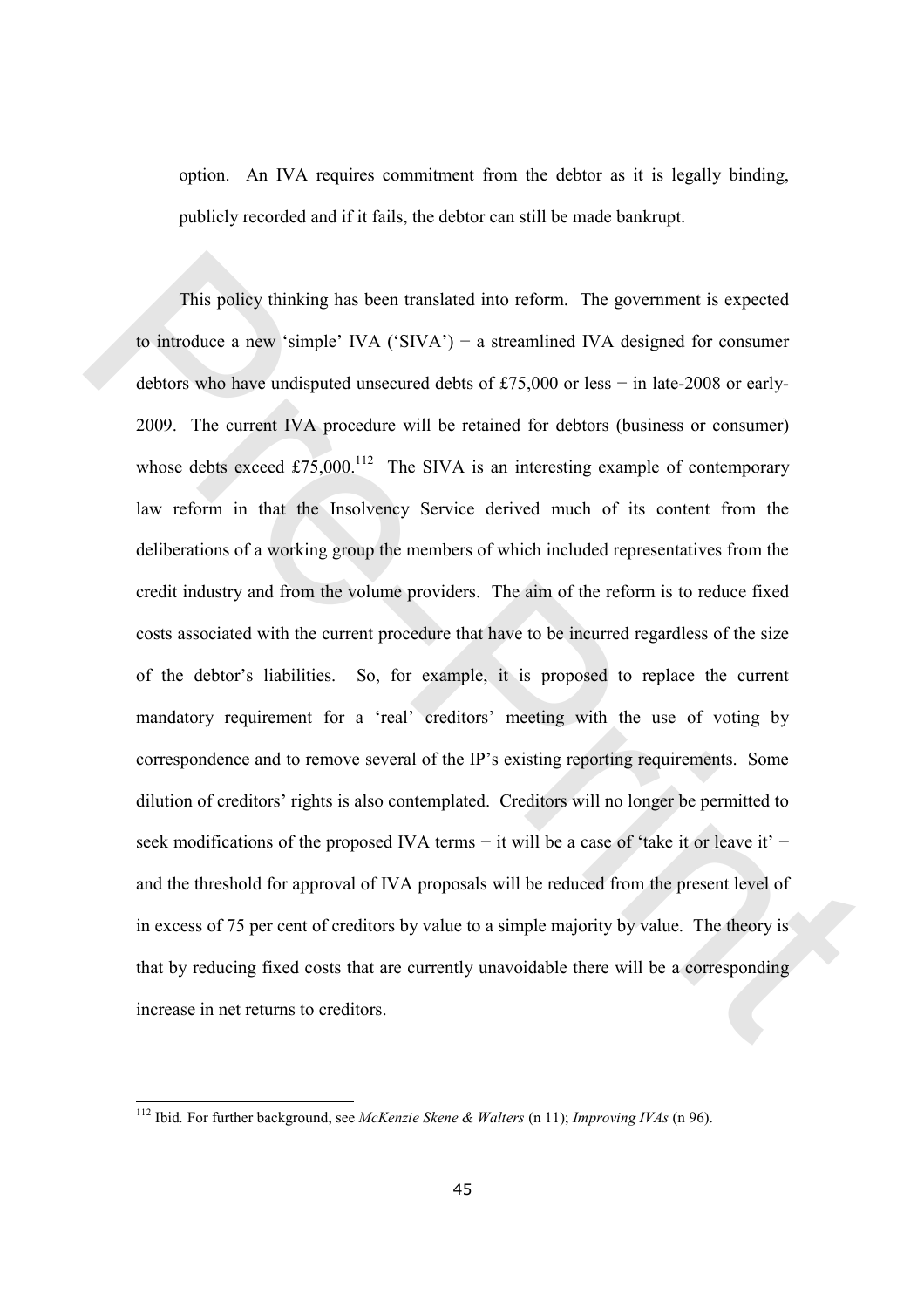Public choice theorists<sup>113</sup> will probably not be surprised by the government's championing of consumer IVAs and its attempts (with stakeholder input) to streamline provision. If there were a substitution from IVAs into bankruptcy this could see bankruptcy numbers edging closer to the 100,000 per annum mark. Higher bankruptcy numbers would require a considerable further expansion of state provision and infrastructure through the OR network which could well stretch the Insolvency Service to breaking point.<sup>114</sup> Equally, a substitution from IVAs back into DMPs would increase demand for greater regulation of debt management companies. In present conditions, the promotion of a market for private bankruptcy serviced by licensed professionals (albeit within a model of volume provision) may be seen as a means of achieving an optimal balance between public and private sector provision of the 'fresh start'. The financial discipline of the IVA (as the extract above suggests) also offers a useful riposte to arguments that generous provision of debt relief engenders 'moral hazard'. Thus, it is suggested that developments on the supply side of the market have driven the growth of provision. If there were a substitution from IVAs into bankruptcy this could see<br>bankruptcy numbers edging closer to the 100,000 per annum mark. Higher bankruptcy<br>numbers would require a considerable further expansion of

<sup>&</sup>lt;sup>113</sup> See generally, D Skeel Jr, 'Public Choice and the Future of Public Choice-Influenced Legal Scholarship' (1998) 50 Vanderbilt LR 647.

<sup>&</sup>lt;sup>114</sup> Further administrative burdens are already in the pipeline for the ORs. First, the Tribunals, Courts and Enforcement Act 2007 introduces debt relief orders, a form of administrative bankruptcy for in pauperis debtors who satisfy defined financial eligibility criteria. Secondly, proposals to remove the involvement of the court from debtor self-initiated bankruptcies are well advanced: see Insolvency Service, 'Bankruptcy: proposals for reform of the debtor petition process' (2007)

<sup>&</sup>lt;http://www.insolvency.gov.uk/insolvencyprofessionandlegislation/con\_doc\_register/registerindex.htm>. These proposals would transform debtor-initiated bankruptcy into a largely administrative process under the aegis of the ORs.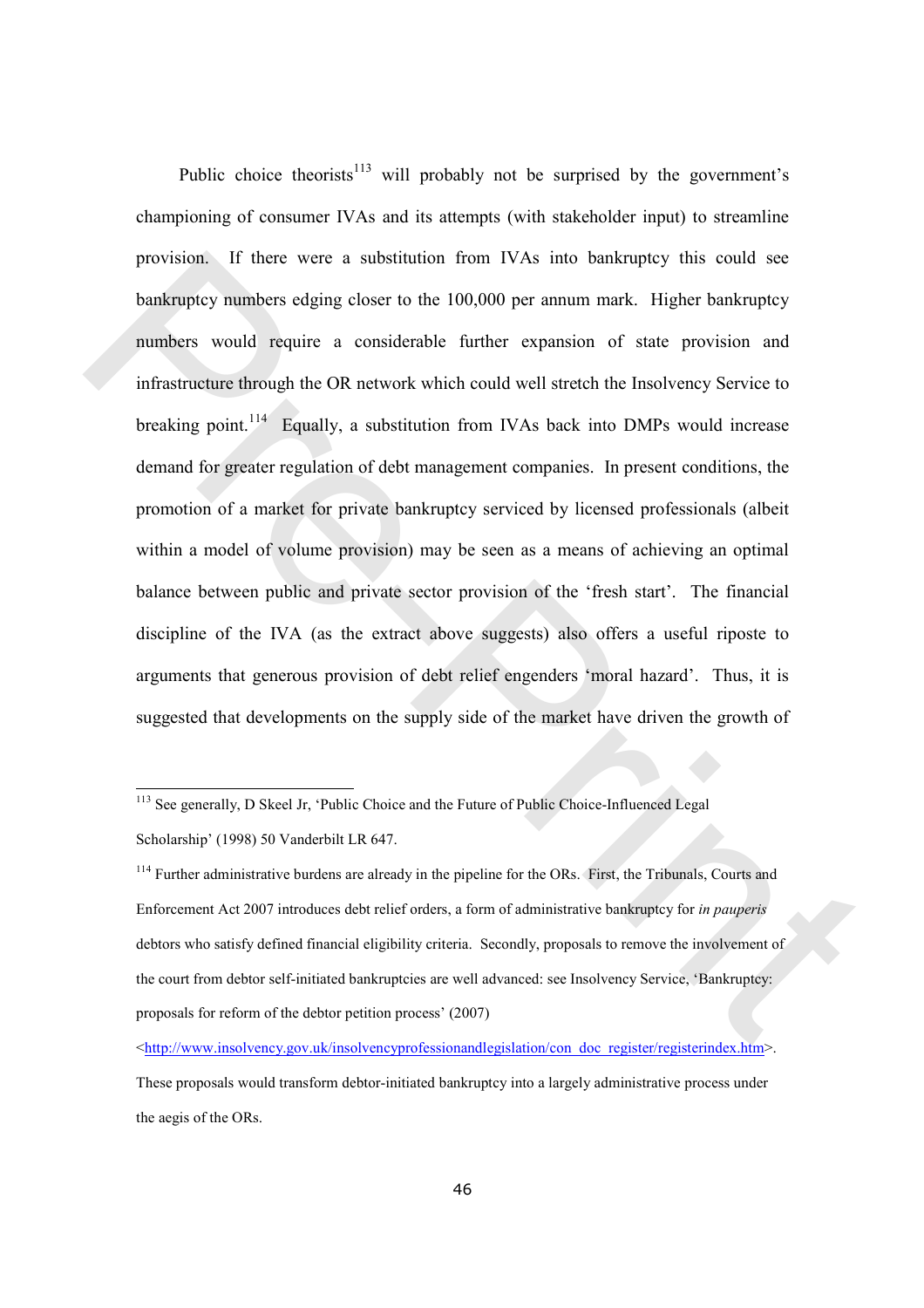the IVA market<sup>115</sup> within a policy environment in which the government has had no obvious incentive to hold the market back.

# THE STALLING OF IVA GROWTH IN 2007-2008

This brings me to the second puzzle about IVAs. After the stellar growth of IVAs in the period 2003 to 2006, the overall rate of individual insolvencies dropped away slightly in 2007, a decline attributable entirely to a 5% fall in new IVAs. IVA numbers have continued to decline in the first two quarters of  $2008$ .<sup>116</sup> If personal insolvency rates are simply a function of the amount of credit in the economy subject to a time lag then it could be that the numbers have simply peaked and are now on their way down correlating positively to credit conditions that were already tightening even before the onset of the 'credit crunch' in Autumn 2007.<sup>117</sup> However, 'macro' explanations of this kind speak only to the aggregate number of personal insolvencies. They do not explain the decline in new IVA approvals as a proportion of personal insolvencies. **THE STALLING OF IVA GROWTH IN 2007-2008**<br>
This brings me to the second puzzle about IVAs. After the stellar growth of IVAs in the<br>
period 2003 to 2006, the overall rate of individual insolvencies dropped away slightly in

<sup>&</sup>lt;sup>115</sup> See PricewaterhouseCoopers, 'Precious Plastic 2007 – Consumer credit in the UK' <http://www.pwc.co.uk/eng/publications/secure/precious\_plastic\_2007\_consumer\_credit\_in\_the\_uk.html>:

<sup>&#</sup>x27;Our analysis indicates that cyclical factors alone would not have resulted in the sharp rise in insolvencies. The consumer credit boom has created a fertile environment in which debt advisers have been able to promote the IVA. The industry that has developed around this arrangement has certainly played an important role.' See also 'IVA factories fuel insolvency boom' Guardian (London May 4, 2007). <sup>116</sup> In Q1 new IVAs were down 22% on Q1, 2007. In Q2 new IVAs were down 12.4% on Q2, 2007. See <http://www.insolvency.gov.uk/otherinformation/statistics/insolv.htm>.

<sup>&</sup>lt;sup>117</sup> See Sounding the Retreat' *Economist* (London 13 July 2006).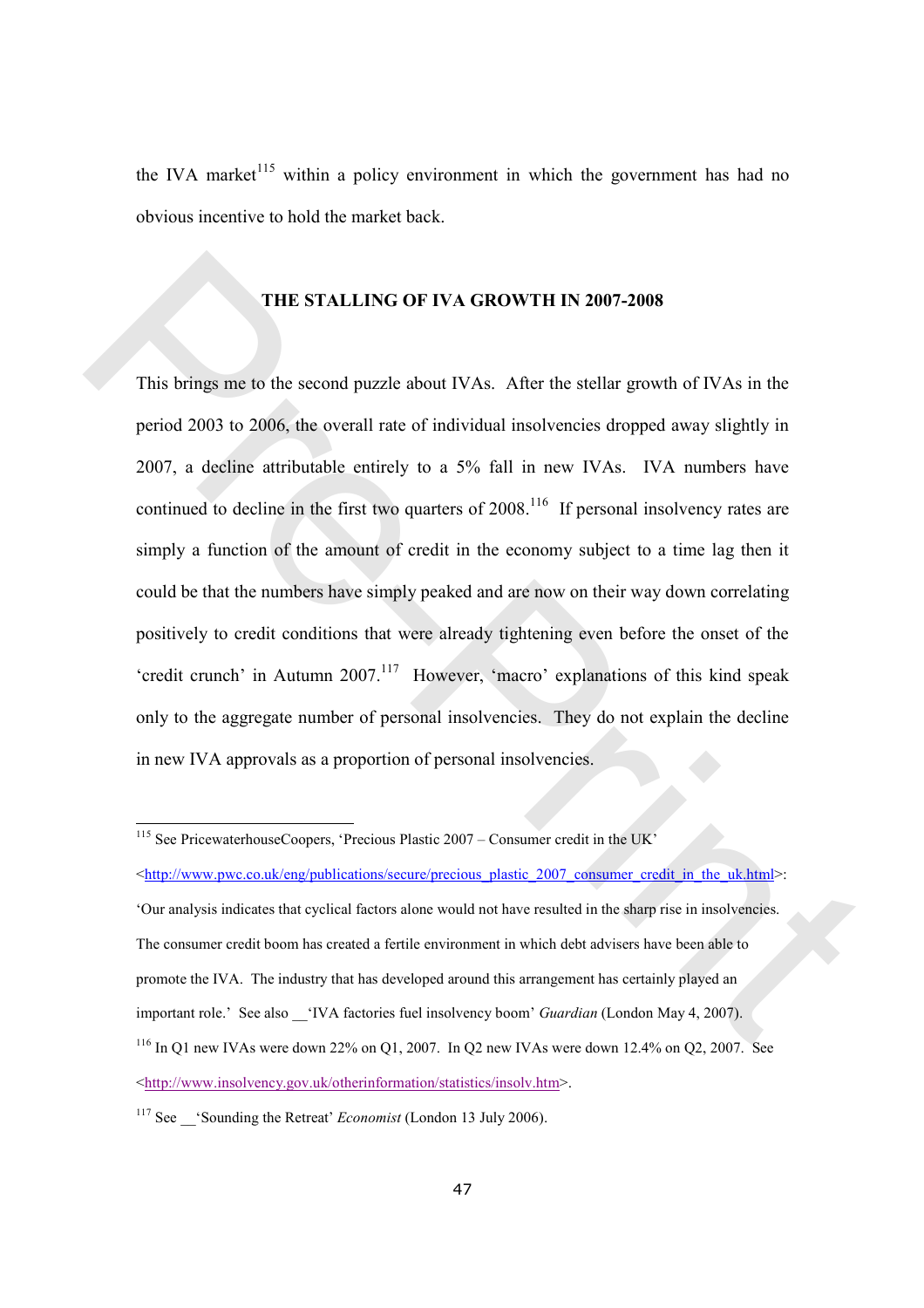It appears that much of the explanation for declining IVA numbers during 2007 and the first half of 2008 lies in the behaviour patterns of repeat players within the credit industry. Under the current law an IVA can only take effect if it is approved by in excess of 75% of the creditors who cast a vote. Ultimately, the consumer IVA market functions on the basis of continuous interaction between the providers and credit industry repeat players, principally banks, credit card companies and the intermediaries whom they appoint to represent their interests in the IVA process.<sup>118</sup> Institutional creditors or intermediaries who can control or co-ordinate up to a maximum of 25% of debt by value, are in a position to determine the outcome.<sup>119</sup> Credit industry repeat players are therefore a powerful and concentrated source of discipline within the market for IVAs. They are in a position to influence the outcome of many consumer IVA proposals and to dictate overall industry standards. It follows that if the credit industry loses faith in the providers and the IVA 'product' to deliver what are considered 'acceptable' returns, the number of IVA approvals is likely to go down all other things being equal. industry. Under the current law an IVA can only take effect if it is approved by in excess<br>of 73% of the creditors who cast a vote. Ultimately, the consumer IVA market functions<br>on the basis of continuous interaction betw

 $118$  A leading intermediary is TiX which is part of the TDX group: see

 $\langle \text{http://www.tdxgroup.com/TIX.html}>$ . The major credit providers have tended to outsource management of IVAs proposed by their customers to intermediaries such as TiX who act both as voting agents (analysing and deciding whether to accept proposals) and collection agents (monitoring the progress of IVAs post-approval and managing recoveries).

<sup>&</sup>lt;sup>119</sup> This assumes that all creditors who are eligible to vote will vote one way or the other. If creditors do not all take an active interest in the approval process then, in practice, a creditor holding significantly less than 25% by value of the overall debt will often be in a position to determine the outcome as approval depends only on achieving the required threshold of votes in favour as a proportion of votes actually cast rather than as a proportion of total debt.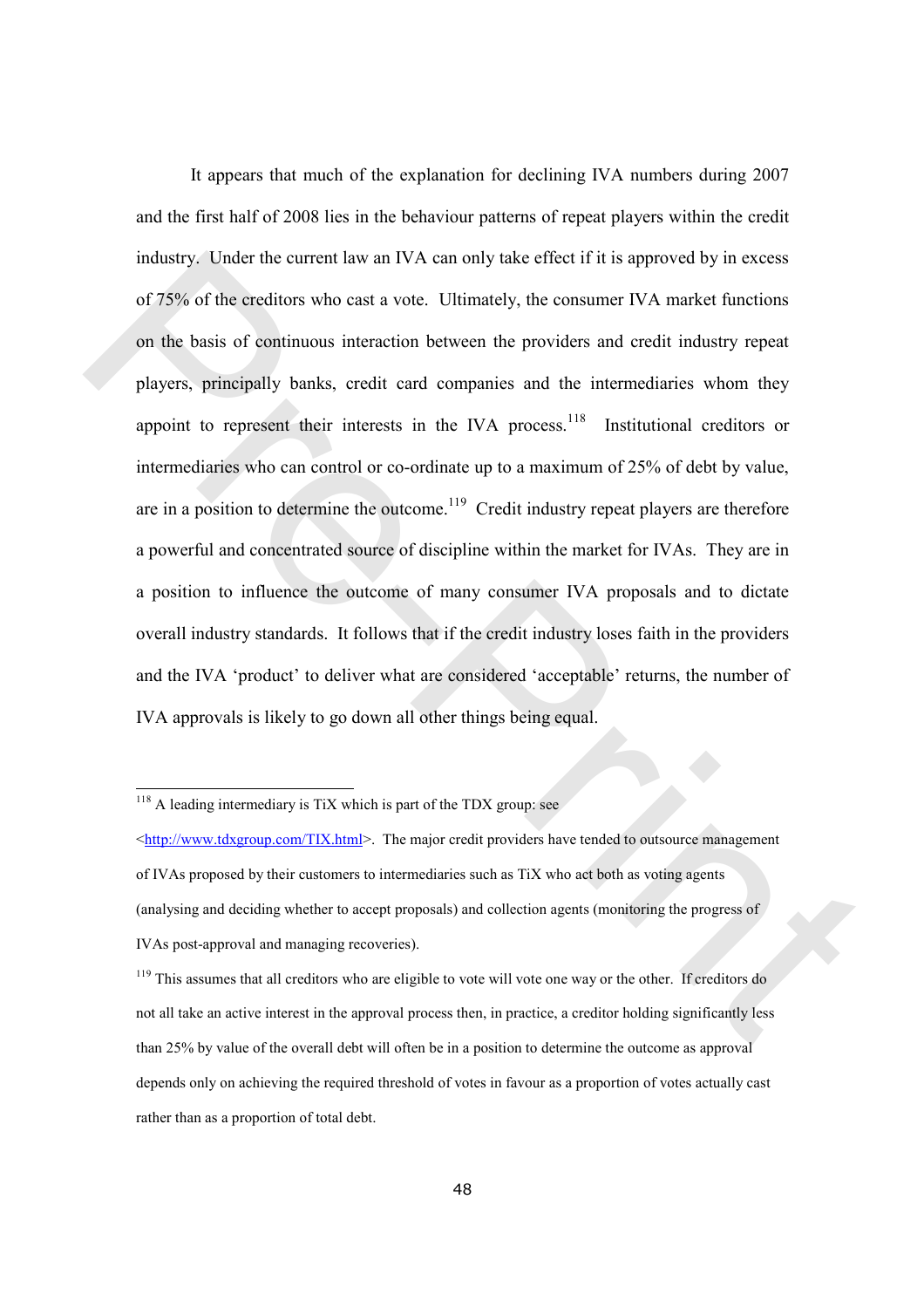Against a background of increasing bank write-offs on unsecured lending to individuals during 2005 and 2006, which coincided with rising numbers of IVA approvals, $120$  it is clear that there was a very considerable loss of faith on the part of the credit industry during 2007. Two leading volume providers announced profits warnings to the stock market in January 2007 citing 'creditor posturing' as the main reason for downwards pressure on IVA approvals and therefore on earnings.<sup>121</sup> Later in the year, a third large provider (one that had been in the top three by volume of new IVAs set up during 2003 to 2006) put its IVA business up for sale.<sup>122</sup> These developments were born out of a concerted backlash against the volume providers that had already begun before the end of 2006. approvals,<sup>103</sup> it is clear that there was a very considerable loss of faith on the part of the<br>credit industry during 2007. I wo leading volume providers amounced profits warmings<br>to the stock market in January 2007 citi

The first stage of the backlash was a sustained call by the credit industry for greater government regulation of the IVA providers.<sup>123</sup> Concerns were voiced about misleading advertising,<sup>124</sup> quality of advice,<sup>125</sup> IP costs and the reliability of the

<sup>120</sup> See Bank of England, 'Monetary and Financial Statistics' (July 2008) Table C2.1

<sup>&</sup>lt;http://www.bankofengland.co.uk/statistics/ms/current/index.htm>. See also \_\_'Prudential blames IVAs for losses at Egg' Financial Times (London 19 October 2006).

<sup>&</sup>lt;sup>121</sup> 'Their pain, your gain' *Investors Chronicle* (London 23 February 2007);  $\checkmark$  Accuma shedding reliance on IVAs' Financial Times (London 19 October 2007).

<sup>&</sup>lt;sup>122</sup> 'Intermediaries under strain as banks cut cost of rescheduling' FinanceWeek (Bristol 14 February 2008);

\_\_'IVA shares plunge amid profitability concerns' Guardian (London 2 October 2007).

<sup>123</sup> 'More regulation of IVAs rejected' BBC News (13 October 2006)

 $\langle \frac{http://news.bbc.co.uk/1/hi/business/6047070.stm}{$ 

<sup>&</sup>lt;sup>124</sup> This prompted regulatory action by the Office of Fair Trading over IVA advertising. See \_\_\_'OFT warns

IVA providers over misleading adverts' (Press Release 8/07, 17 January 2007)

 $\frac{\text{th}}{\text{t}}$  /www.oft.gov.uk/news/press/2007/8-07>. The main target was the false claim made by some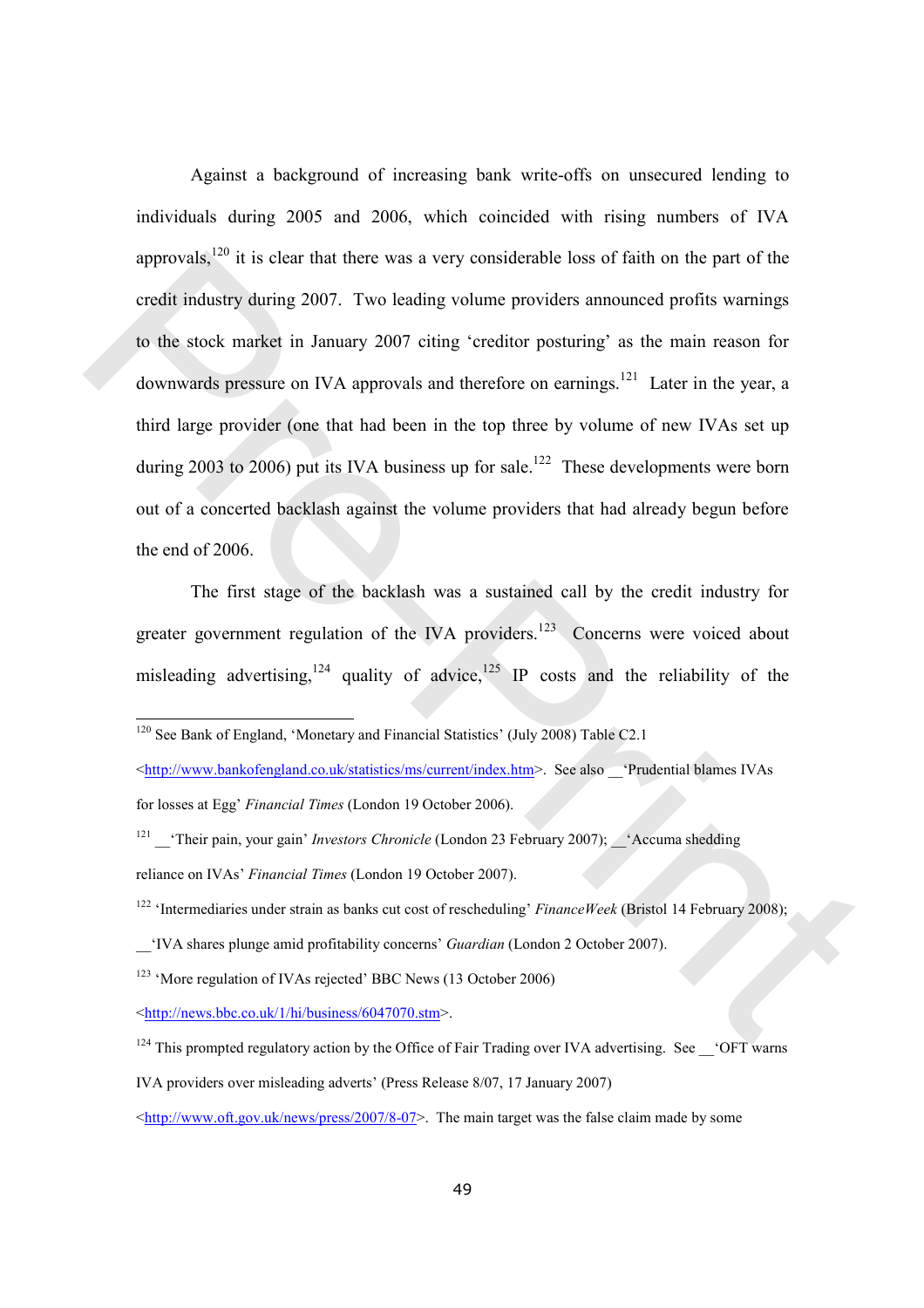providers' due diligence processes for verifying the financial information upon which IVA proposals are based. In short, institutional creditors appear increasingly to have lost confidence in the providers to put forward IVAs that would stand the test of time, complete successfully and deliver better net returns than bankruptcy (discounting the present value of projected returns over the life of the IVA to reflect the risk of debtor default prior to successful completion).

 The second and more decisive stage in the creditor assault on IVAs was a determined attempt by creditors through their intermediaries to stiffen the criteria on which they were prepared to vote in favour of IVAs. In particular, creditors began increasingly to insist on 'hurdle rates' and ceilings on fees.<sup>126</sup> Hurdle rates are minimum projected rates of return. So, for example, a group of banks might insist on a projected rate of return of at least 40 pence in the pound as a pre-condition for approving IVAs regardless of the individual circumstances of debtors. Several of the large banks also insisted that the provider's fees should not exceed prescribed levels expressed as a percentage of the debtor's projected monthly payments. Proposals that did not meet the l providers that an IVA could wipe off 'up to 90 per cent of your debt'. Living on Tick (n 20) suggests that the average *projected* dividend is around 37 pence in the pound which, assuming successful completion of the IVA, would mean only a 63 per cent write-off. Assuming a normal distribution of values with a low standard deviation, IVAs leading to write-offs of 75 per cent or more are likely to be outliers.  $125$  The volume providers have responded to doubts over quality of advice and conflicts of interest by pointing to industry conversion rates of around 5 per cent − that is only 5 per cent of 'leads' (debtors who are referred to the providers or who contact them for advice) converted into approved IVAs. They argue confidence in the providers to put forward IVAs that would stand the test of time,<br>complete successfully and deliver better net returns than bankruptcy (discounting the<br>present value of projected returns over the life of

that if there were widespread 'misselling', the conversion rate would be much higher.

 $126$  The prime mover was TiX. See eg  $\phantom{0}$  'Insolvency rule changes set to cut practitioners' fees' Financial Times (London 18 July 2007).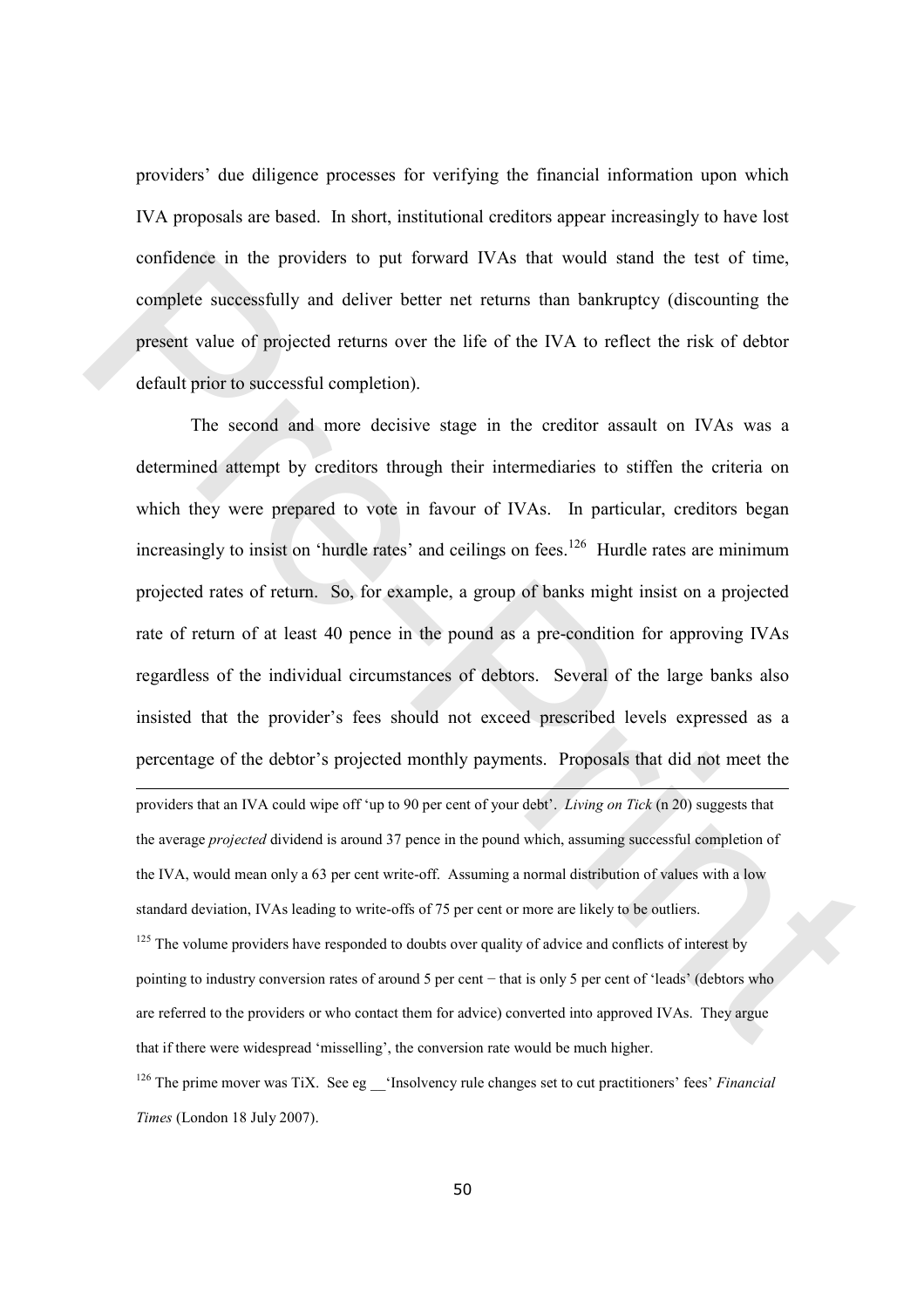hurdle rate or comply with the fee cap became liable to rejection out of hand. This approach appears to have had a number of consequences. Firstly, it reinforced a rising trend of outright rejections by creditors without any consideration of the merits of the individual debtor's proposal.<sup>127</sup> Secondly, it increased the prospect that some debtors would accede to creditor pressure to contribute more than they could reasonably afford leading to approval of unsustainable IVAs and the likelihood of early failure with little or no benefit to debtors or creditors. Thirdly, it imposed significant downward pressure on fees (hence the profit warnings alluded to above) with implications for providers' margins and business models and for debtors for whom an IVA might have been appropriate but who had insufficient income to meet and sustain the levels of contribution demanded by creditors. Fourthly, it threatened to drive lower volume operators among the traditional IP community out of the market altogether. Indeed, those in the IP community who felt most squeezed by the stiffening of creditor approval criteria cried foul, launching attacks on the volume providers and the banks accusing them both of rigging the market.<sup>128</sup> Debtors whose IVAs might otherwise have been affordable and viable were caught in the crossfire as the creditors' grip on the market effectively raised the barrier to entry. These debtors were restricted to a choice between bankruptcy or a DMP or left at the mercy of the increasingly aggressive collection efforts of some banks tiend of outright rejections by creditors without any consideration of the merits of the individual debtor's proposal.<sup>137</sup> Scoondy, it increased the prospect that some debtors<br>would accede to creditor pressure to contrib

<sup>&</sup>lt;sup>127</sup> See  $\_\text{center}$  'Northern Rock accused of bullying debtors' *Observer* (London 30 September 2007); 'Debtors deserve a choice' Recovery (Summer 2008) 22.

<sup>&</sup>lt;sup>128</sup> This is reflected in a members' update issued by the Association of Business Recovery Professionals (R3), the IP trade association on 29 August 2007: see <http://myvesta.org.uk/articles/articles/3942/1/R3- Takes-TIX-Desire-to-Control-the-IVA-and-Insolvency-Practitioners-Seriously/Page1.html>.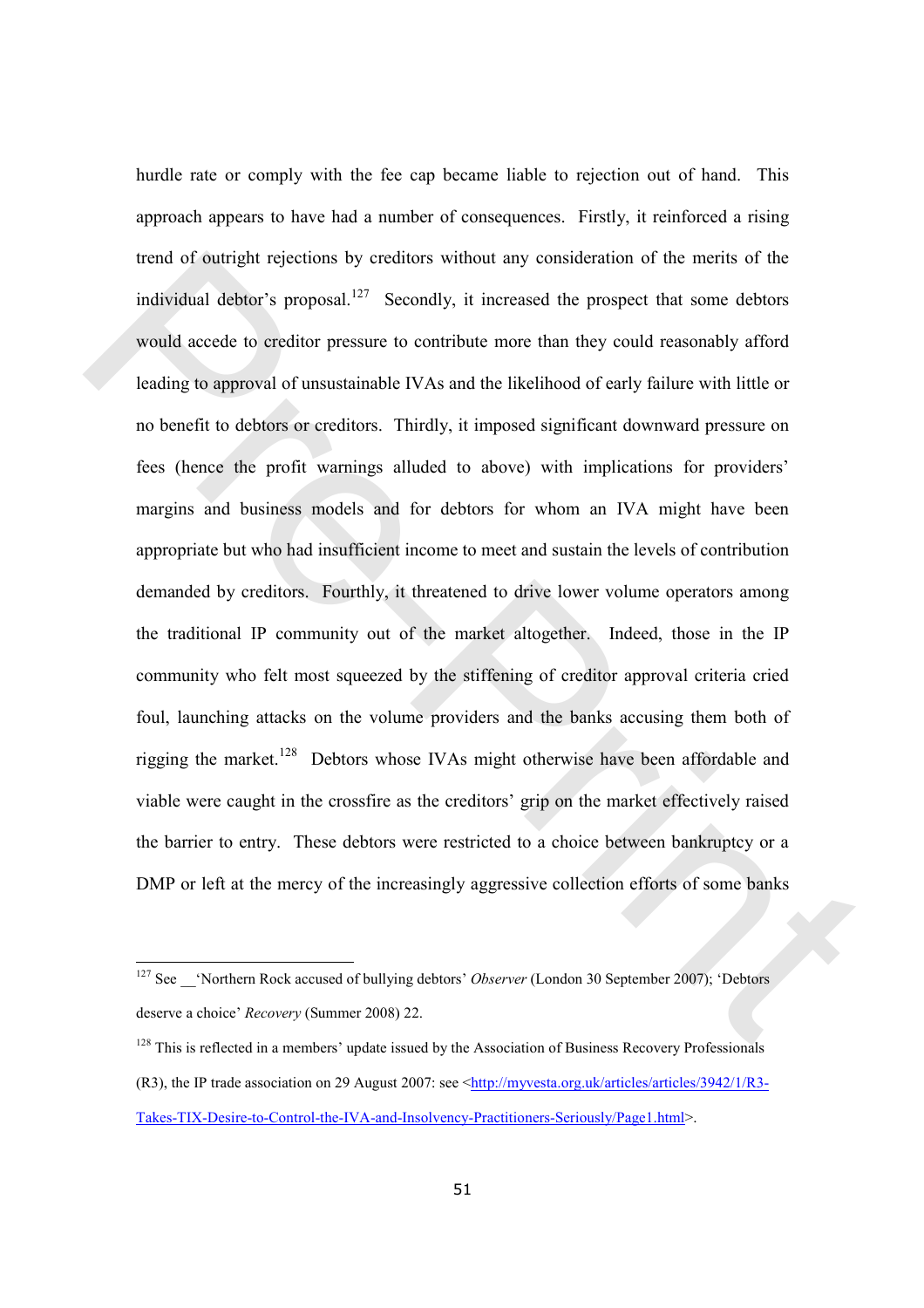under ordinary debtor-creditor  $law$ .<sup>129</sup> Consumer organisations and professional networks of IPs have added further to the pressure on the volume providers by questioning whether they provide appropriate advice and whether bankruptcy (which the volume providers have no economic incentive to promote) may not a better option for debtors than an IVA in many cases. $130$ 

# Understanding creditor behaviour

It is clear then that conflict between institutional creditors and the volume providers accounts for the stalling of the IVA market in 2007. The question this begs is: why were creditors prepared to risk forcing consumer debtors who might otherwise have entered viable IVAs into bankruptcy which would be projected to generate lower returns even assuming three years' worth of income payments? questioning whether they provide appropriate advice and whether bankruptcy (which the<br>volume providers have no economic incentive to premote) may not a better option for<br>debtors than an IVA in many cases.<sup>136</sup><br>**Understand** 

 One theory is that the imposition of hurdle rates and fee caps was a hard-nosed attempt by institutional creditors to channel debtors away from the volume providers, and more generally from debt solutions delivered by licensed IPs, towards their own direct  $\overline{a}$ <sup>129</sup> See the articles referred to at n 127.

<sup>130</sup> See concerns voiced by the UK Insolvency Helpline, a network of accountants and lawyers specializing in money advice: <http://www.insolvencyhelpline.co.uk/news/topnews1.htm>. A new breed of unscrupulous operators who, using personal data recorded on the statutory insolvency register, write advising debtors to default their IVAs and then charge fees to assist them in filing bankruptcy has also emerged. See reference to the so-called IVA Council:

<http://www.debtquestions.co.uk/debt\_forum/viewtopic.php?f=4&t=21367>;

 $\text{~d}$ thtp://www.insolvency.gov.uk/IVACouncilMessage.htm>; <http://www.cleardebt.co.uk/cd\_press\_1.php > and the account of its activities in Mond v Mason [2008] EWHC 1649 (QB).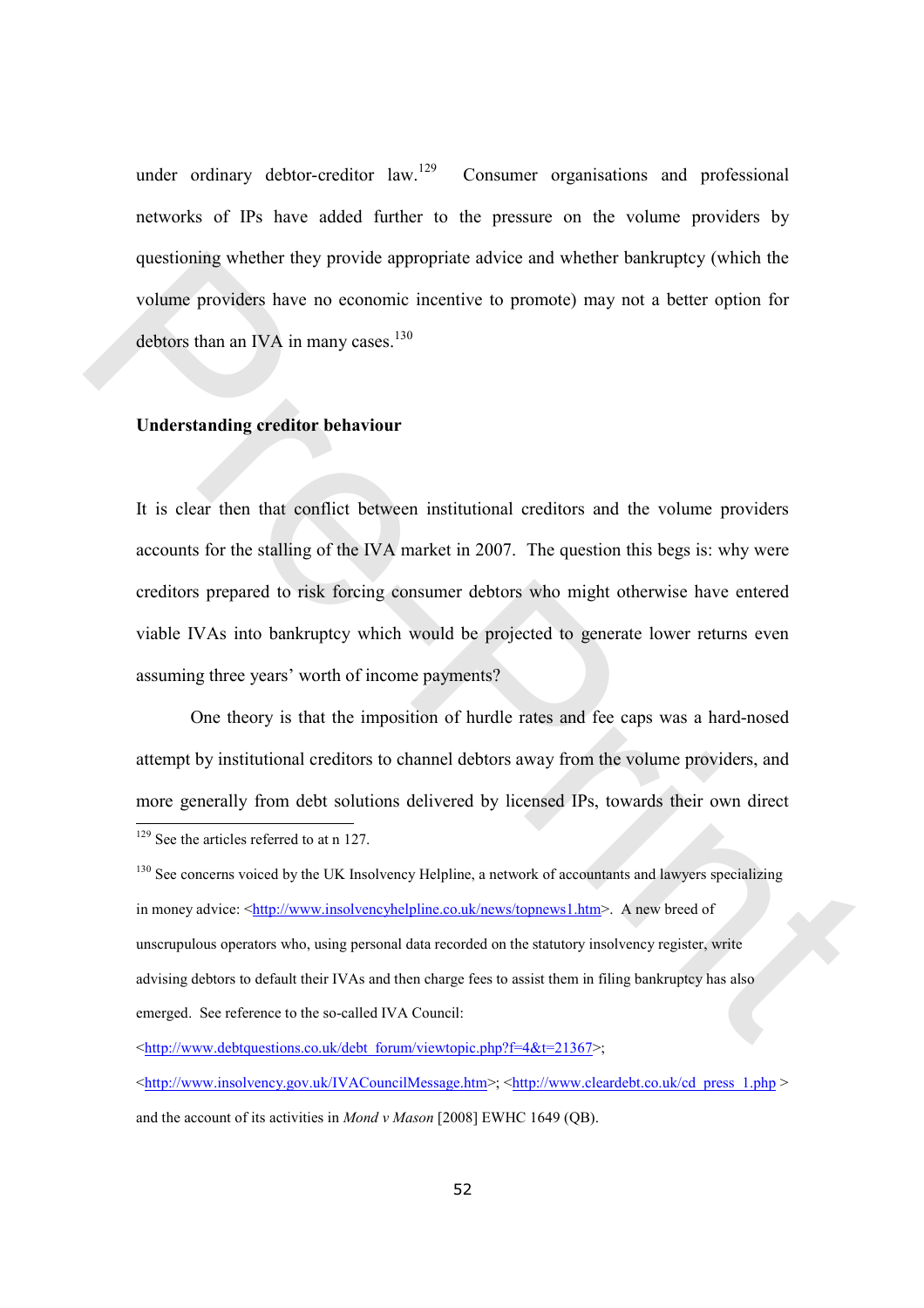collection functions or towards preferred intermediaries that they control and fund within the debt management sector. This may be thought of as a process of disintermediation in which the major banks and consumer credit providers reassert direct control over their over-indebted customers in order either to pursue aggressive recovery through ordinary debt collection methods supplemented by enforcement techniques such as charging orders<sup>131</sup> or to cross-sell informal resolution options such as debt management or loan consolidation without incurring the additional costs associated with IP intermediaries. There is anecdotal evidence that certain banks have used their votes to reject their customers' IVA proposals and then followed up with the offer of a consolidation loan shortly afterwards. It has also been suggested that banks have perverse incentives to prefer DMPs to IVAs because the former receive a more favourable accounting treatment. Apparently, debts subject to a statutory insolvency solution such as an IVA must be written off in full at the point of entry whereas the same is not true of debts subject to  $DMPs$ <sup>132</sup> In these troubled times for the banking industry, DMPs may therefore have less impact than IVAs on the bottom line, at least in the short term. which the major hanks and consumer credit providers reassert direct control over their<br>over-indebted eastomers in order either to pursue aggressive recovery through ordinary<br>debt collection methods supplemented by unforce

 $131$   $\rightarrow$  'Creditors want your money, or your home' *The Times* (London 20 March 2008);  $\rightarrow$  'Homes at risk as banks seek more security for credit card debt' The Times (London 22 March 2008). See also articles cited at n 127.

<sup>132</sup> See http://myvesta.org.uk/articles/articles/3942/1/R3-Takes-TIX-Desire-to-Control-the-IVA-and-Insolvency-Practitioners-Seriously/Page1.html.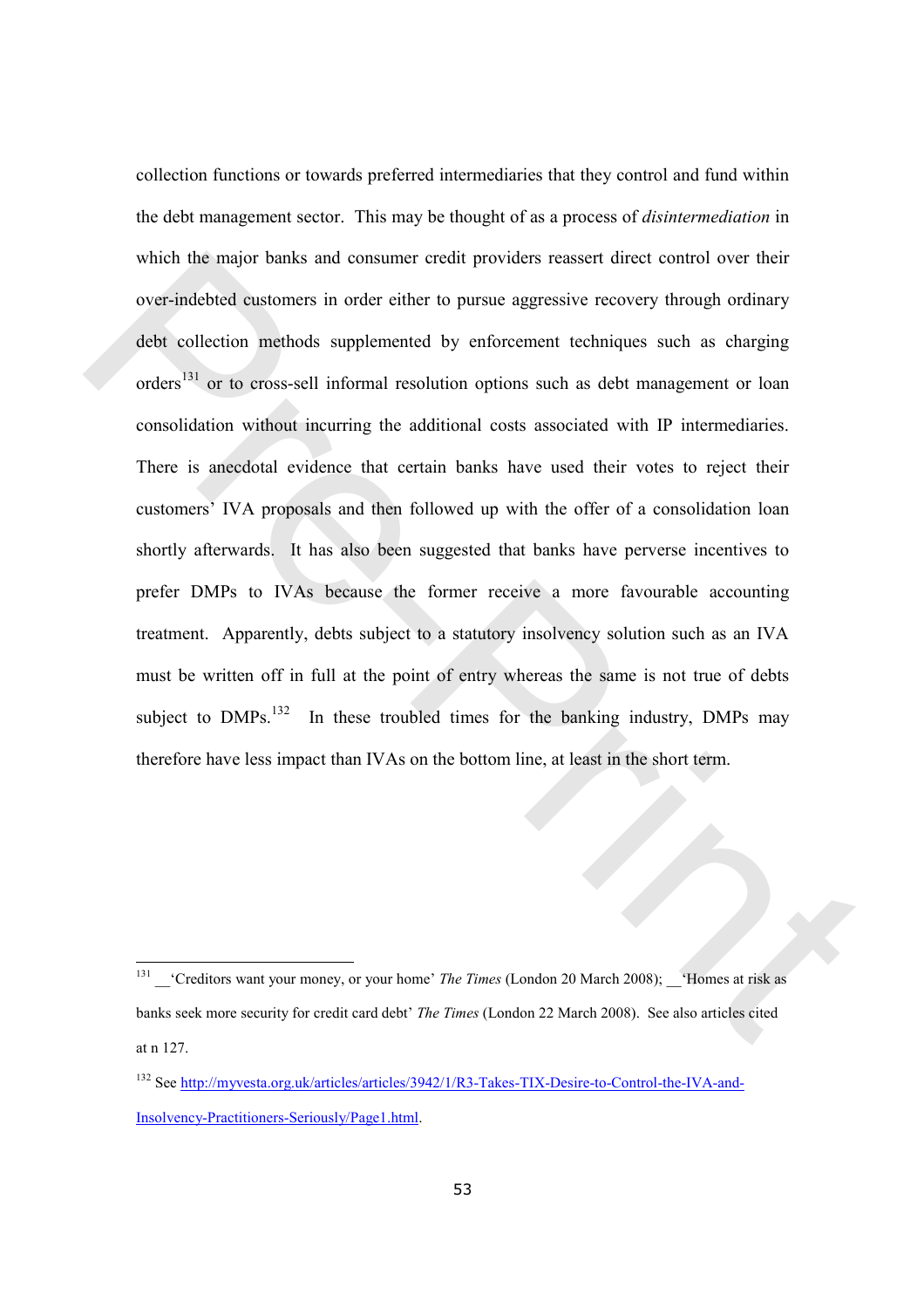#### CONCLUSION: FUTURE PROSPECTS FOR CONSUMER IVAs

This article has sought to demonstrate that the rise of the IVA to the status of a prominent 'debt solution' for consumers was predominantly market-driven and that the subsequent failure of the market to expand further can be explained by the conflict between its main participants − volume providers and institutional creditors − over quality of advice issues and approval criteria. In the present economic climate − which in England and Wales is characterised by rising inflation, rising credit costs, falling house prices and the legacy of rapid consumer credit expansion over the last fifteen years − there is every reason to believe that demand for consumer debt resolution will increase in the short term.

In this climate, IVAs would appear to have a useful role to play, especially as a debt relief mechanism for consumer debtors who are both salaried and propertied. Indeed, the attractiveness of the consumer IVA in policy terms seems unassailable. IVAs strike a balance between debtors and creditors. They offer debt relief in return for a considerable quid pro quo in terms of financial contribution and discipline: the fresh start − a clean slate and an opportunity to rejoin the 'credit society' − has to be 'earned'. To borrow a phrase from Jason Kilborn, IVAs can be theorised as 'a responsible reaction to the challenges of the open credit economy'.<sup>133</sup> Moreover, there are potential 'spill over' benefits in the form of financial responsibility and rehabilitation: the possible educative value of working to a managed budget; the scope for debtors who successfully complete their IVAs to repair their credit histories and engage in financial planning for the future. This article has sought to demonstrate that the rise of the IVA to the status of a prominent<br>
"dobt solution" for consumers was prodominantly market-driven and that the subsequent<br>
finiture of the market to expand further

<sup>&</sup>lt;sup>133</sup> J Kilborn, 'Mercy, Rehabilitation, and Quid Pro Quo: A Radical Reassessment of Individual Bankruptcy' (2003) 64 Ohio State LJ 855, 890.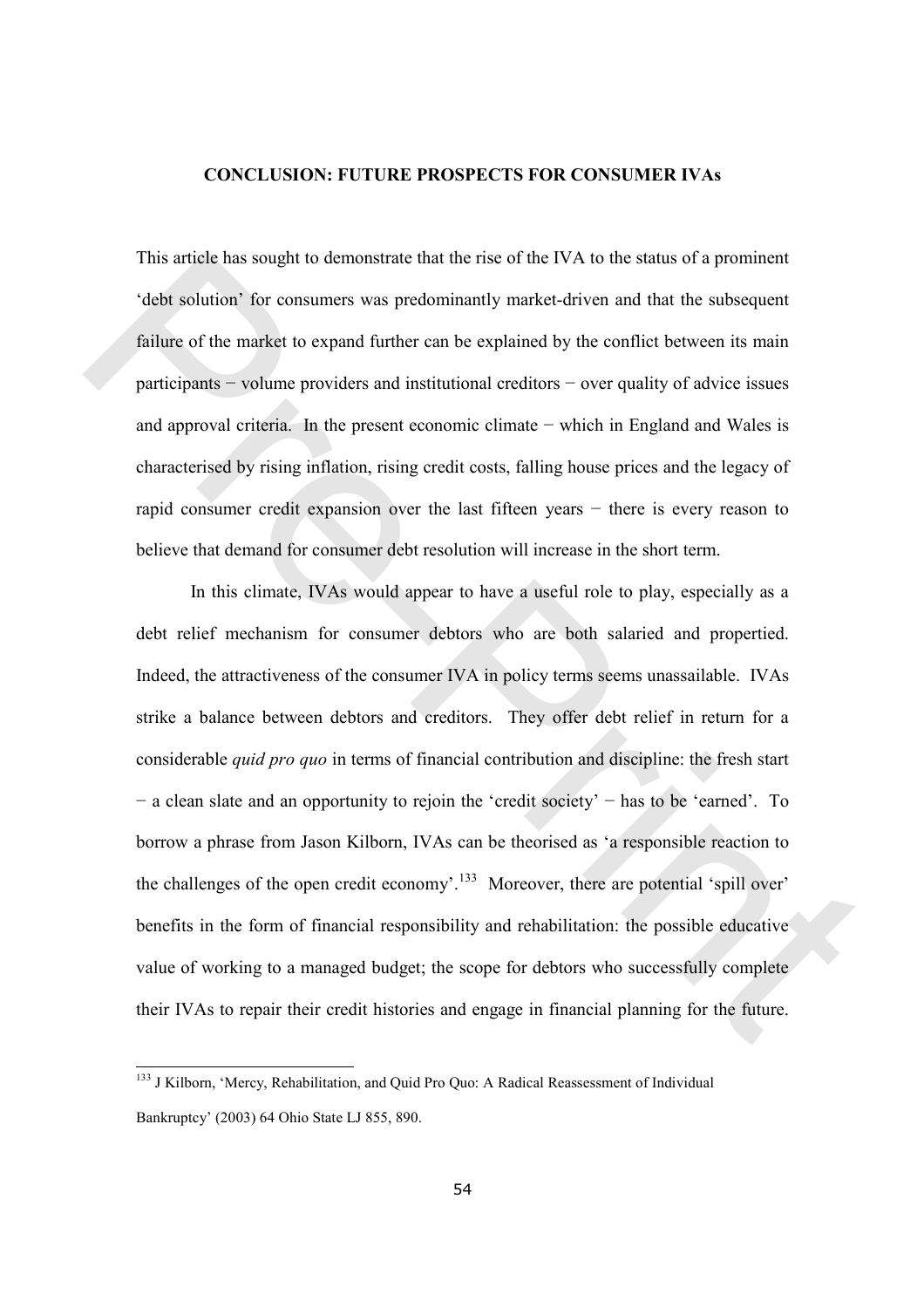On this last point, some of the providers have grasped that debtors who succeed in IVAs make good prospective customers for savings and pensions products and there are signs that a market in financial services for IVA 'survivors' may be emerging.

Even if we accept that the policy is enlightened and the IVA is a socially desirable means of resolving consumer over-indebtedness in our version of the 'credit society', the present conflict between the main players in the market threatens to undermine provision. There remain concerns that IVAs are being 'missold': in other words, that unscrupulous providers are persuading debtors to enter into inappropriate and unsustainable IVAs that may generate sufficient contributions to cover the nominee's fee but ultimately leave the debtor still owing the original debts, exposed to bankruptcy or some other form of recovery process and therefore worse rather than better off. The risk of 'misselling' is, however, mitigated by a number of factors: that a market in financial services for IVA 'sarvivors' may be emerging.<br>
Even if we accept that the policy is enlightened and the IVA is a socially desirable<br>
means of resolving consumer over-indebtedness in our version o

- 1. Providers that wish to remain in business have powerful economic and reputational incentives to set up viable IVAs in order to maintain market credibility and cash flow.
- 2. The market has undergone a process of consolidation which has led to convergence on a 'one-stop shop' model of debt resolution provision. Most of the major volume providers have become what I have termed 'integrated solutions providers'<sup>134</sup> offering a range of different debt resolution options, not just IVAs or debt management. This to some extent mitigates the risk that quality of advice could be undermined by conflicts of interest.

 $134$  See D Milman (2007) 20(6) Insolvency Intelligence 93.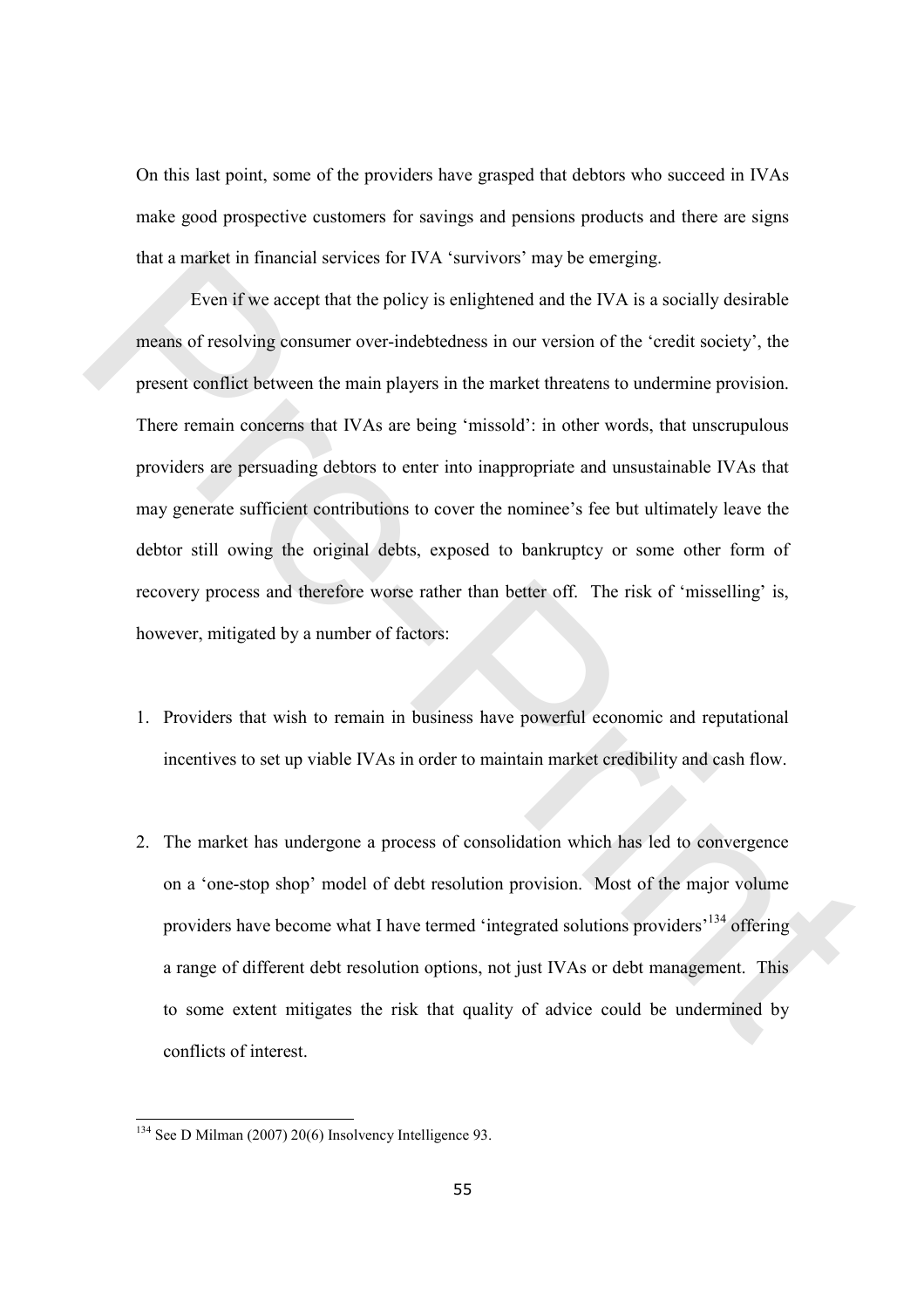- 3. Integrated solutions providers are regulated by the Office of Fair Trading under the consumer credit licensing regime. The OFT issued guidance in 2001 setting out the minimum standards to be met by debt management companies if they are to be judged fit to hold a consumer credit licence.<sup>135</sup> In January 2007, the guidance was clarified to make it clear that licensees who offer advice and assistance with the setting up of IVAs are regarded by the OFT as 'debt management companies' falling within its regulatory ambit. With effect from 6 April 2007, debtors can bring complaints about providers − which could include complaints about 'misselling' − to the Financial Ombudsman who has extensive powers to order redress.<sup>136</sup> minimum standards to be met by debt management companies if they are to be judged<br>
fit to hold a consumer credit licence.<sup>135</sup> in January 2007, the guidance was clarified<br>
to make it clear that licensess who offer advice
	- 4. Several of the leading integrated solutions providers have joined together to promote self-regulation through the establishment in October 2006 of the Debt Resolution Forum to 'provide a voice for the industry and… set best practice standards for members.<sup>137</sup> These players have commercial interests and market share to protect. It is therefore in their interests to commit to self-regulation for all the usual reasons:

<sup>135</sup> OFT, 'Debt management guidance' OFT 366 (December 2001)

<sup>&</sup>lt;http://www.oft.gov.uk/shared\_oft/business\_leaflets/credit\_licences/oft366.pdf> 8. A good illustration of the operation of the regime in practice was provided recently when the OFT flexed its muscles in relation to 17 IVA providers because it considered that their advertising material and websites contained statements likely to mislead consumers (n 124).

<sup>&</sup>lt;sup>136</sup> See further *Walters & Seneviratne* (n 60) 43-46.

<sup>&</sup>lt;sup>137</sup> Insolvency Practitioners' Association, 'Debt Resolution Forum founded as an industry voice and regulator' (Press Release, November 2006). See also the DRF's website: <http://www.debtresolutionforum.org.uk/index.php>.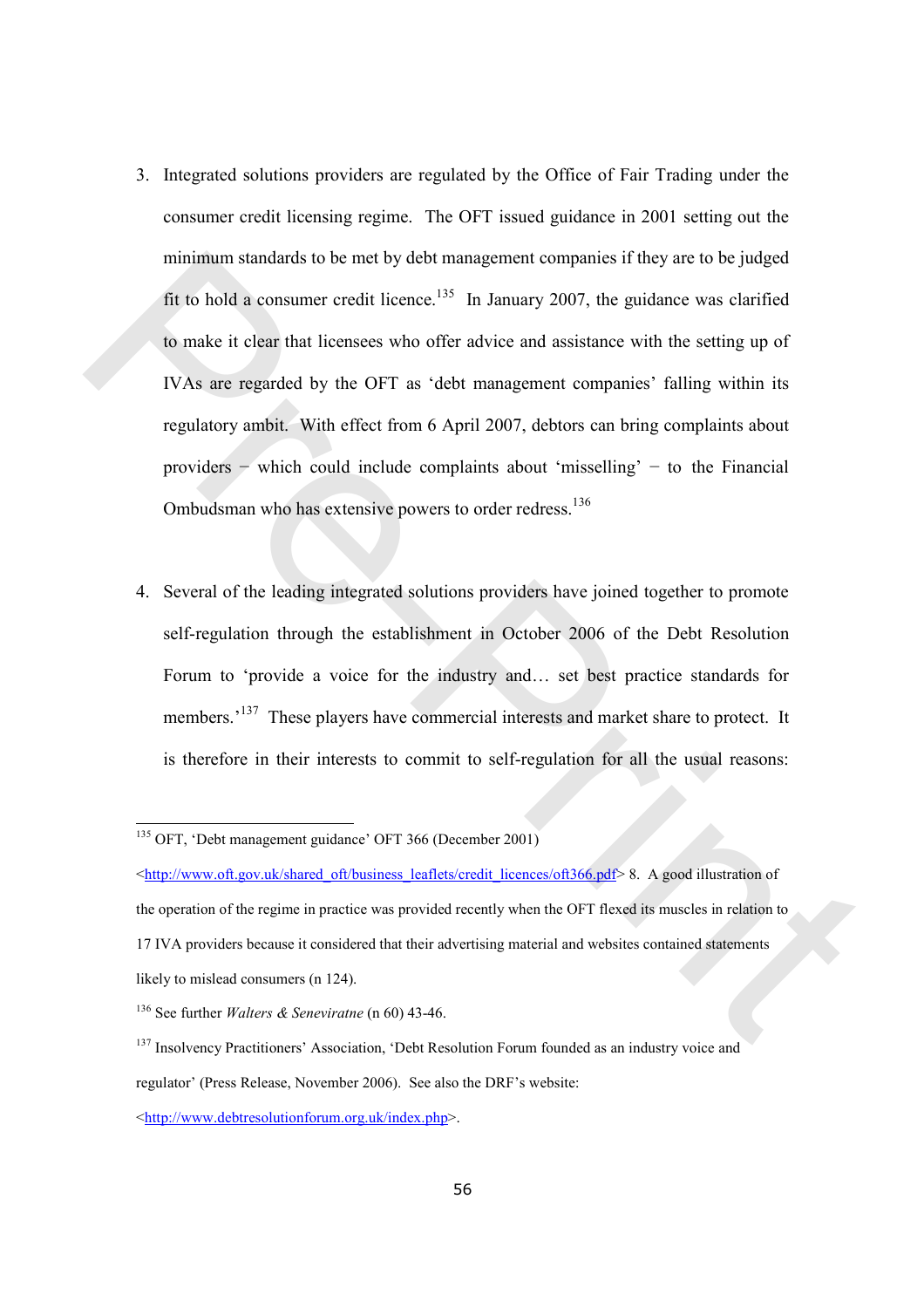management of reputational risk; maintenance of confidence among consumers and creditors; raising the bar for new entrants to the market.

5. The IP licensing bodies have also customised their approach to monitoring the fitness to act of IPs involved in volume provision.<sup>138</sup> They now assess the whole advice process from initial contact through to approval. They also monitor conversion and early failure rates. The conversion rate measures the proportion of people seeking advice from a provider that actually end up doing an IVA. A low conversion rate − and historically across the industry the rate has been well under 10% − tends to imply that IVAs are, on the whole, being appropriately targeted. The early failure rate measures the proportion of a provider's IVAs that fail in the first year. Needless to say, the higher the rate, the greater the cause for concern about the quality of the advice that debtors are receiving. S. The IP licensing bodies have also eustomised their approach to monitoring the fitness<br>to act of IPs involved in volume provision.<sup>158</sup> They now assess the whole advice<br>process from initial contact through to approval.

These factors notwithstanding, the view persists in some quarters that bankruptcy may often be at least as good, if not a better option, than an IVA especially for salaried debtors who own few assets. Those that subscribe to this view would point to the providers' lack of powerful financial incentives to recommend the bankruptcy option.

The risk of market failure does not arise solely from the risk of possible 'misselling' by the providers. The market rests on an interdependent relationship between providers (who desire to earn fees) and institutional creditors (who desire to

<sup>138</sup> Insolvency Service, 'Guidelines for Monitoring Volume IVA Providers'

<sup>&</sup>lt;http://www.insolvency.gov.uk/insolvencyprofessionandlegislation/iparea/iparea.htm>.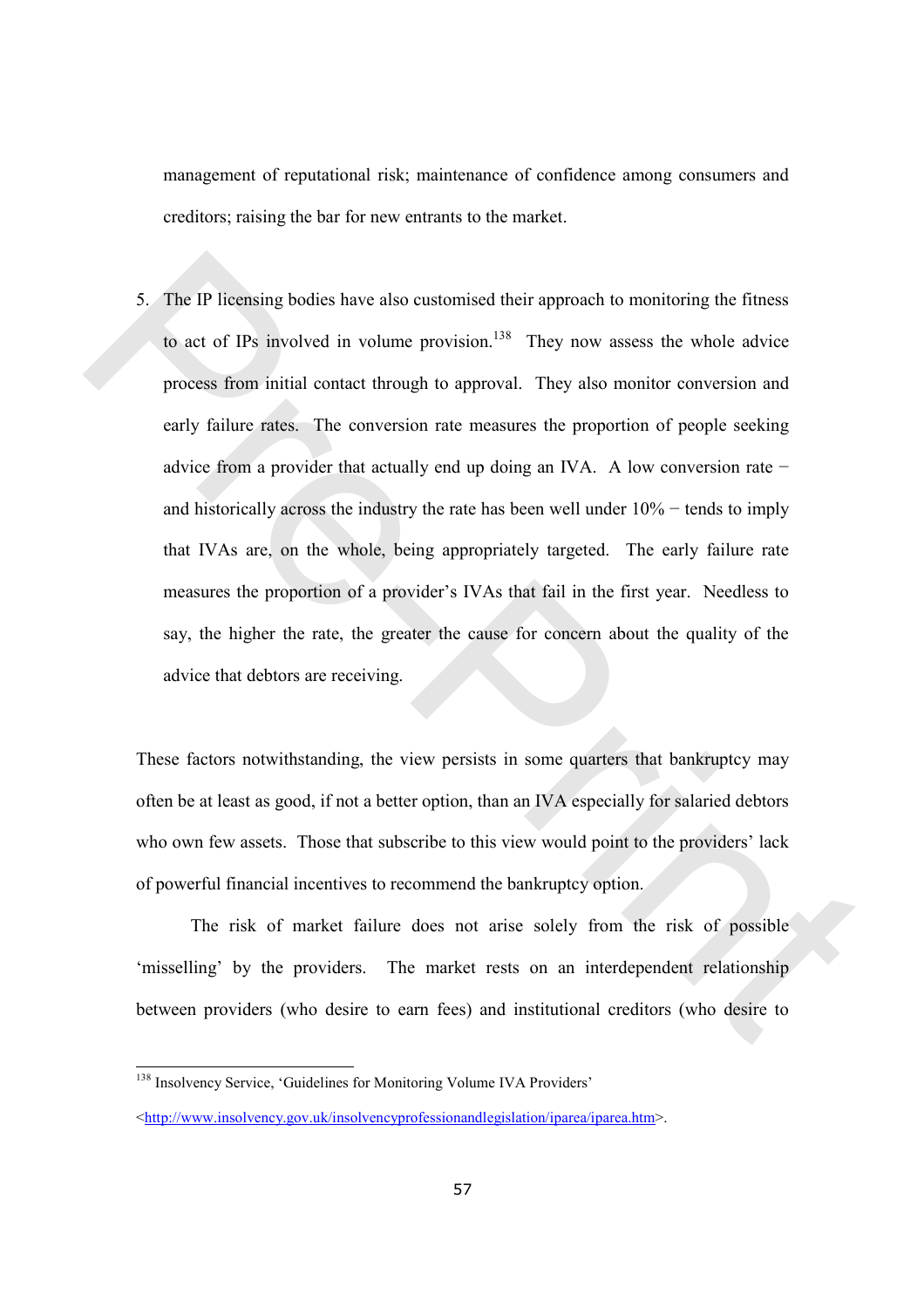maximise net recoveries).<sup>139</sup> The stance taken by creditors on fees and hurdle rates is consistent up to a point with their desire to maximise recoveries. However, it may lead some debtors to offer more than they can realistically afford in order to secure approval, thus increasing the risk of early failure, while denying other debtors access to a sustainable and sensible solution that is projected to deliver 'better than bankruptcy' but 'lower than hurdle rate' returns. In this way, the market may operate to constrain debtor choice and frustrate public policy unless its participants can be persuaded that cooperation, rather than conflict, is in their mutual interests.

Given its policy commitment to consumer IVAs, the government through the Insolvency Service has taken steps to promote co-operation and build trust between the key players. In November 2007, industry participants including representatives of the providers and the British Bankers Association agreed an IVA Protocol for straightforward consumer IVAs. This is a voluntary industry code brokered by the Insolvency Service which establishes a standard framework for dealing with consumer IVAs.<sup>140</sup> If the debtor's proposal is put forward in accordance with Protocol processes and on agreed standard terms, the creditors are expected to approve it. The Protocol is designed to embrace both homeowners and non-homeowners. It requires providers to (i) comply with Office of Fair Trading guidance on advertising; (ii) ensure that debtors some debtors to offer more than they can realistically afford in order to secure approval,<br>thus increasing the risk of early failure, while denying other debtors access to a<br>sustinable and sensible solution that is projec

<sup>&</sup>lt;sup>139</sup> On the regulatory implications of this kind of organisational interdependence in markets see L Hancher and M Moran, 'Organizing Regulatory Space' in L Hancher and M Moran (eds), Capitalism, Culture and Economic Regulation (Clarendon Press, Oxford 1989).

<sup>&</sup>lt;sup>140</sup> The Protocol and accompany documents can be accessed at:

 $\langle$ http://www.insolvency.gov.uk/insolvencyprofessionandlegislation/policychange/foum2007/plenarymeetin g.htm>.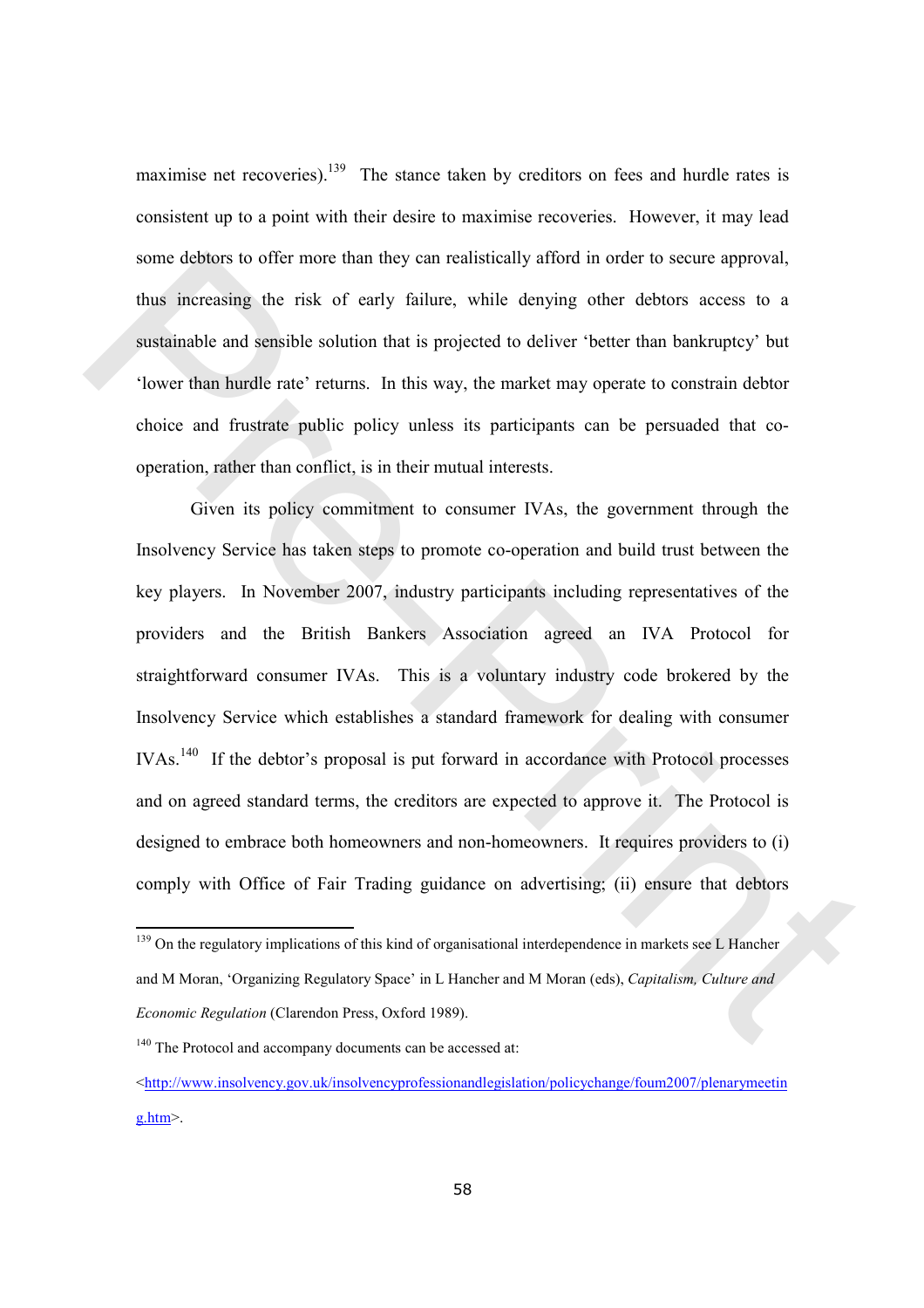receive full information on the advantages and disadvantages of all available debt resolution processes (which information is to be standardised across the industry); (iii) follow prescribed due diligence processes as regards verification of the debtor's income and expenditure; (iv) calculate contributions using standard form financial statements and agreed guidelines on allowable expenditure. It also entrenches as the default model a five-year IVA with homeowners to release equity above a £5,000 de minimis, but within specified limits, during the fifth year of the arrangement. No provision is made in the Protocol for dealing with fees as it was considered that any attempt to negotiate a fee cap or parameters for fees would render it susceptible to challenge under competition law as a price-fixing agreement.<sup>141</sup> Creditors are not bound to approve a Protocol compliant IVA but they have agreed to disclose their reasons for voting against such IVAs to the provider. However, there is an expectation that creditors will generally approve Protocol IVAs without modification 'wherever possible'. The Protocol is a deft attempt by the Insolvency Service to intervene in support of its policy in the hope that more drastic legislative intervention − which would be costly and troublesome to achieve − can be avoided. The government's approach, expressed in more ideological language, is well captured by the following extract from a public statement made by the Insolvency Service's chief executive:  $142$ follow prescribed due diligence processes as regards verification of the debtor's income<br>and expenditure; (iv) calculate contributions using standard form financial statements and<br>agreed guidelines on allowable expenditur

What governments try to do is create markets that work; they don't take a commercial position…The protocol should give the customer more clarity and

 $141$  Competition Act 1998 s 2.

<sup>&</sup>lt;sup>142</sup> S Houghton, 'Interview with Stephen Speed' *Recovery* (Autumn 2008) 59.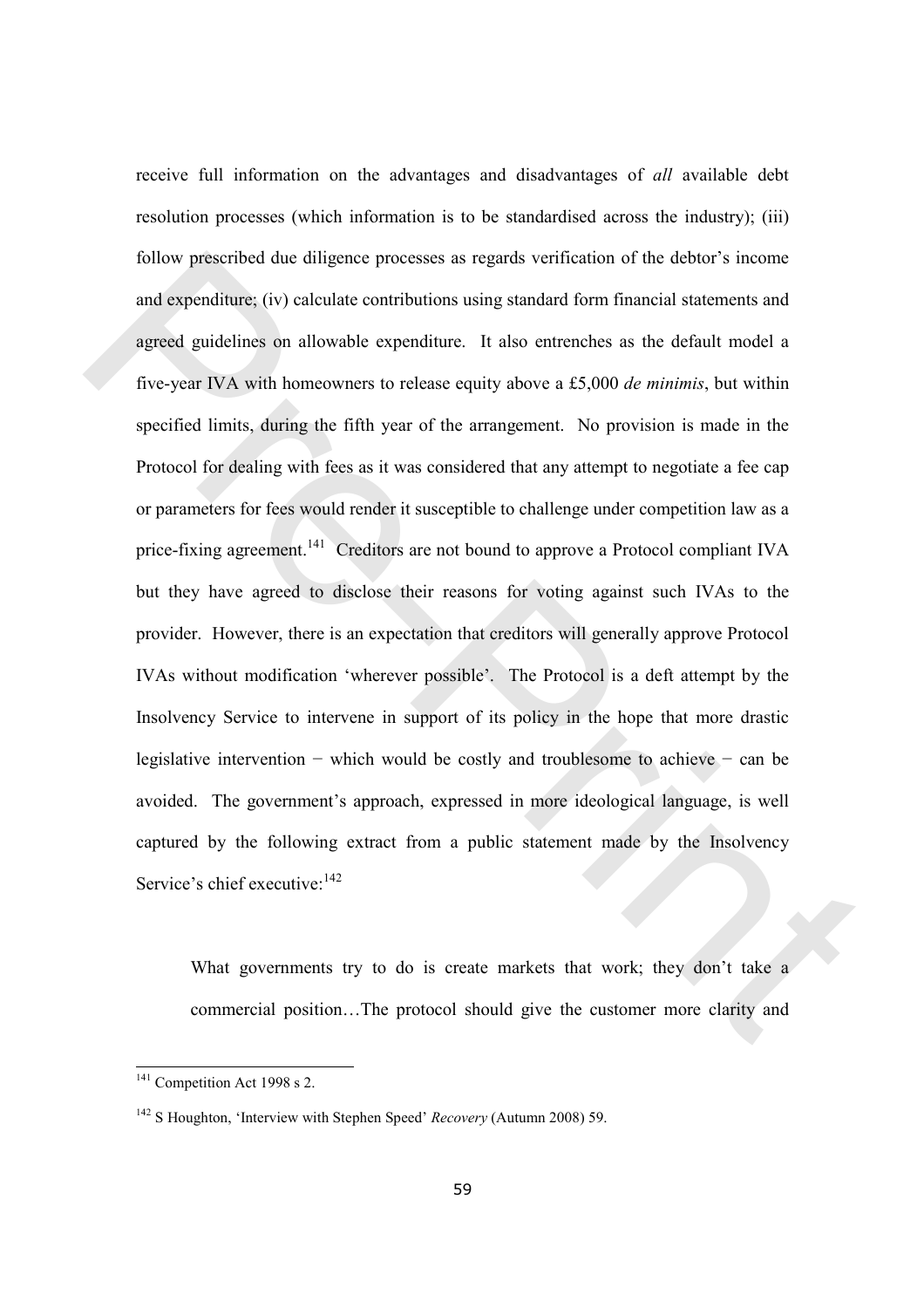improve trust in the process. In this way, government can lubricate a market without having to regulate it. My hope and expectation is that as the protocol starts to take effect financial institutions and creditors will start to see that excessive hurdle rates are not in their interest.

It remains to be seen whether a voluntary code will successfully 'lubricate' the market. The operation of the Protocol is being kept under review by a standing committee populated by representatives from the credit industry, the providers and the IP community. The creditors appear to be hedging their bets. Another interesting feature of the Protocol is that debtors are required to disclose previous attempts to deal with their financial problems and explain why these were unsuccessful. The implication is that debtors should pursue informal solutions to their problems by speaking directly to their main creditors first instead of jumping straight into an IVA. This sort of approach − in which the banks strive to maintain control over their own customers − is in keeping with the process of informal resolution through bank-customer dialogue envisaged in the recently revamped Banking Code.<sup>143</sup> statis to take effect financial institutions and creditors will start to see that<br>excessive hurdle rates are not in their interest.<br>It remains to be seen whether a voluntary code will successfully 'hibricate' the<br>market.

The impression that the consumer IVA market is at a crossroads is reinforced by two other developments the consequences of which are difficult to predict. The first one is the simple IVA reform discussed earlier.<sup>144</sup> This is expected to make it onto the statute book in late 2008 or early 2009. In theory, the SIVA reduces the providers' costs therefore making SIVAs more palatable to creditors who also have less scope to block

<sup>&</sup>lt;sup>143</sup> The Banking Code (March 2008)  $\frac{\text{http://www.bankingcode.org.uk/home.htm}}{24-27}$ .

<sup>144</sup> Text to nn 111-113.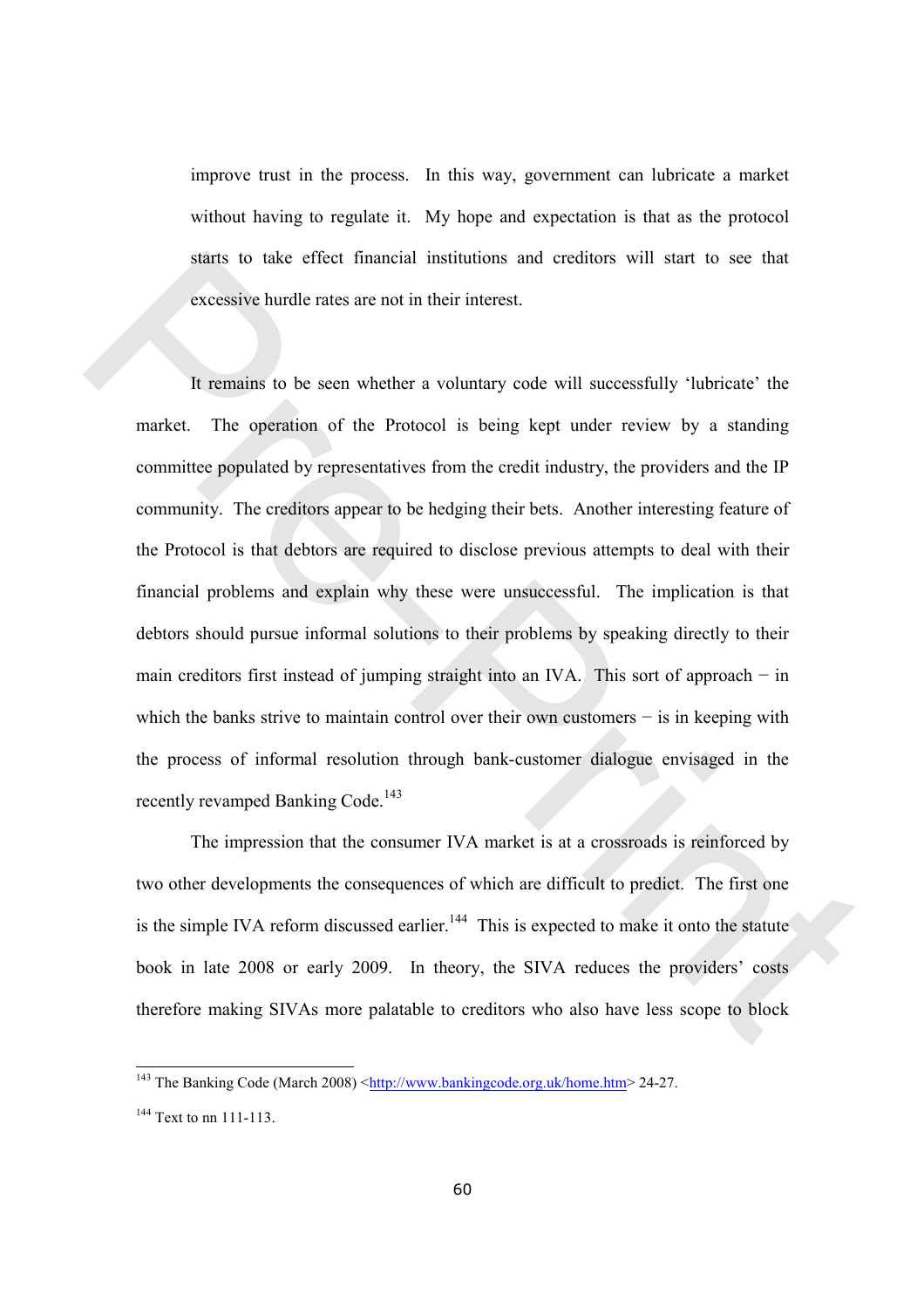them because of the change to simple majority voting. The second is the introduction in sections 109-133 of the Tribunals, Courts and Enforcement Act 2007 of a statutory debt management framework. This reform has been promoted separately by the Ministry of Justice. It will enable debtors to propose a statutory debt repayment plan with facility for partial repayment and discharge as long as the debtor keeps to the plan. The debtor will benefit from a stay and an interest freeze at the point of entry. Strikingly, there will be no creditor approval mechanism, although creditors will have limited rights to apply to court to challenge the inclusion of their debt or the plan terms. It will only be possible for approved operators to offer statutory debt repayment plans. Assuming these provisions are brought into force, statutory debt repayment plans will offer a functional substitute for IVAs that can be offered to the public without the involvement of IPs. This further expansion of consumer 'choice'<sup>145</sup> may therefore have considerable future implications for IVAs and SIVAs. On the other hand, there are reasons to be sceptical about the long term prospects for this latest initiative given that it involves a significant erosion of creditor rights. management framework. This reform has been promoted separately by the Ministry of<br>Justice. It will enable debtors to propose a statutory debt reparyment plan with fieldity for<br>partial reparyment and discharge as long as th

It is clear that the future prospects for IVAs and SIVAs are for the most part in the hands of institutional creditors many of whom are under pressure in the current economic climate. As I have sought to demonstrate, these creditors appear to have good incentives to pursue alternative strategies beyond the pale of insolvency law for managing their recoveries. Consolidation among the providers coupled with the re-establishment of trust

<sup>&</sup>lt;sup>145</sup> See Ministry of Justice, 'Tribunals, Courts and Enforcement Bill - Detailed Policy Statement on Delegated Powers' (2007) <http://www.justice.gov.uk/docs/TCEbill-policy-statement-delegatedpowers.pdf> [238]-[239].